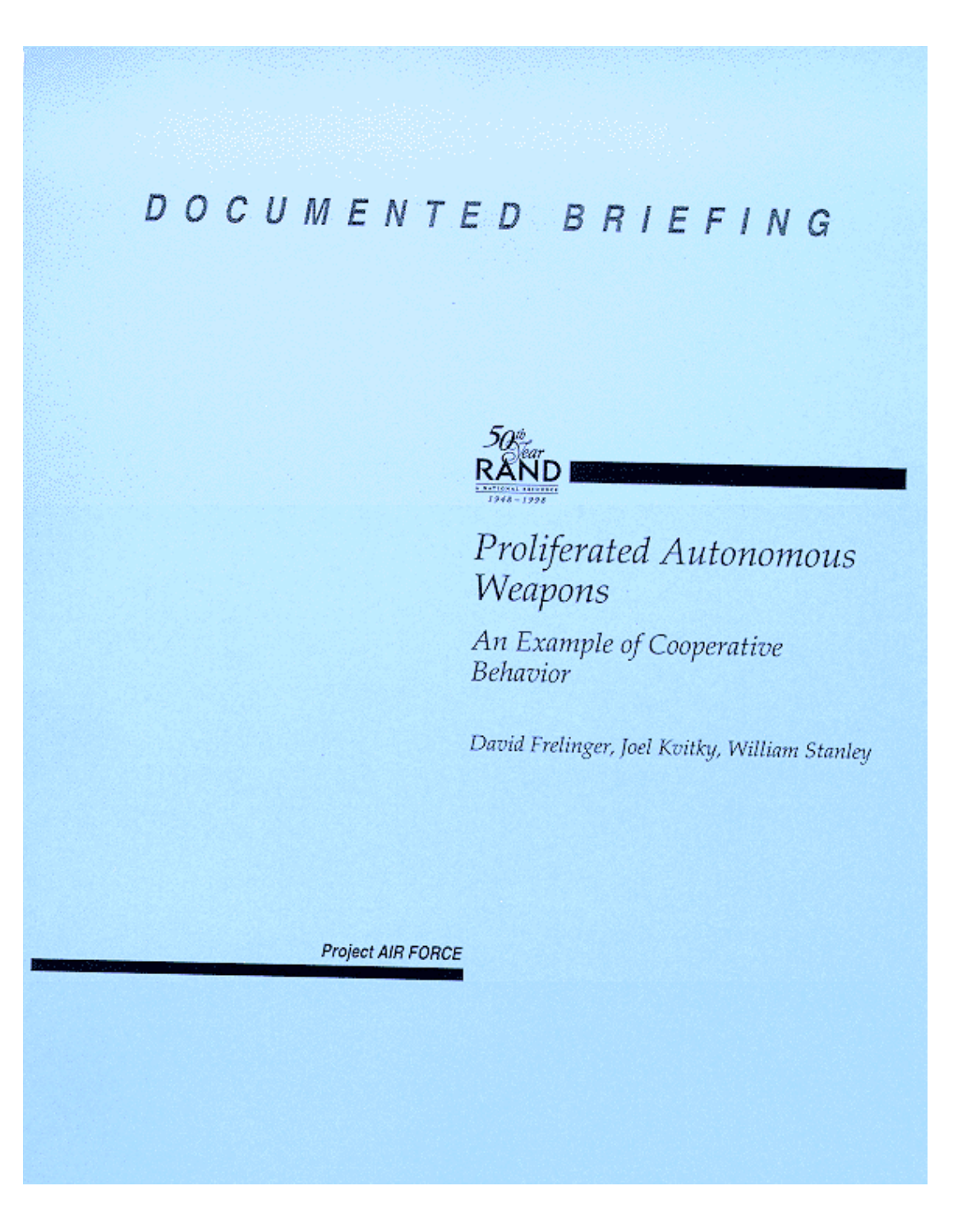#### **PREFACE**

The Air Force has significantly reduced the size of its combat air forces in response to changing national military objectives and declining budgets. Because of its smaller force structure, the Air Force now has fewer combat airplanes to replace on a steady-state basis, but the modernization funding burden remains high because of increasing development and procurement costs for these platforms. Further force structure reductions could lie ahead if acquisition funding falls short of levels needed to sustain the force.

Mission responsibilities of today, while different from those of the Cold War, are still very demanding, and will have to be accomplished with a smaller force structure and with fewer fiscal resources. Maintaining existing capabilities and meeting new challenges will be especially difficult in such a setting. A RAND Project AIR FORCE research project entitled "New Concepts for Ground Attack" has examined opportunities for maintaining or enhancing selected Air Force capabilities for ground attack by capitalizing on new technical approaches and operational concepts.

The third and final milestone briefing summarizing overall results was presented at the action officer level on 30 May 1997. Two additional briefings on 1 July 1997 to the project officer from the Office of Global Attack, Deputy for Forces, Director of Operational Requirements, USAF/XORF, provided more details about specific ground attack technologies and concepts. A briefing summarizing final project results was presented to the project sponsor, the United States Air Force Director of Operational Requirements (Hq USAF/XOR), on 8 September 1997. $^{\rm 1}$  It compared the survivability and weapon delivery efficiency of alternative attack concepts, examined how technology could influence the resources needed for ground attack, and assessed the potential utility of nonlethal technologies and weapon system concepts using cooperative behavior logic.

This documented briefing focuses on one element of the project research; it describes a proliferated weapon concept developed during the project that relies on a unique combination of modern communications and sensor technology, cooperative behavior logic

<sup>&</sup>lt;sup>1</sup>A documented briefing of these results is in preparation.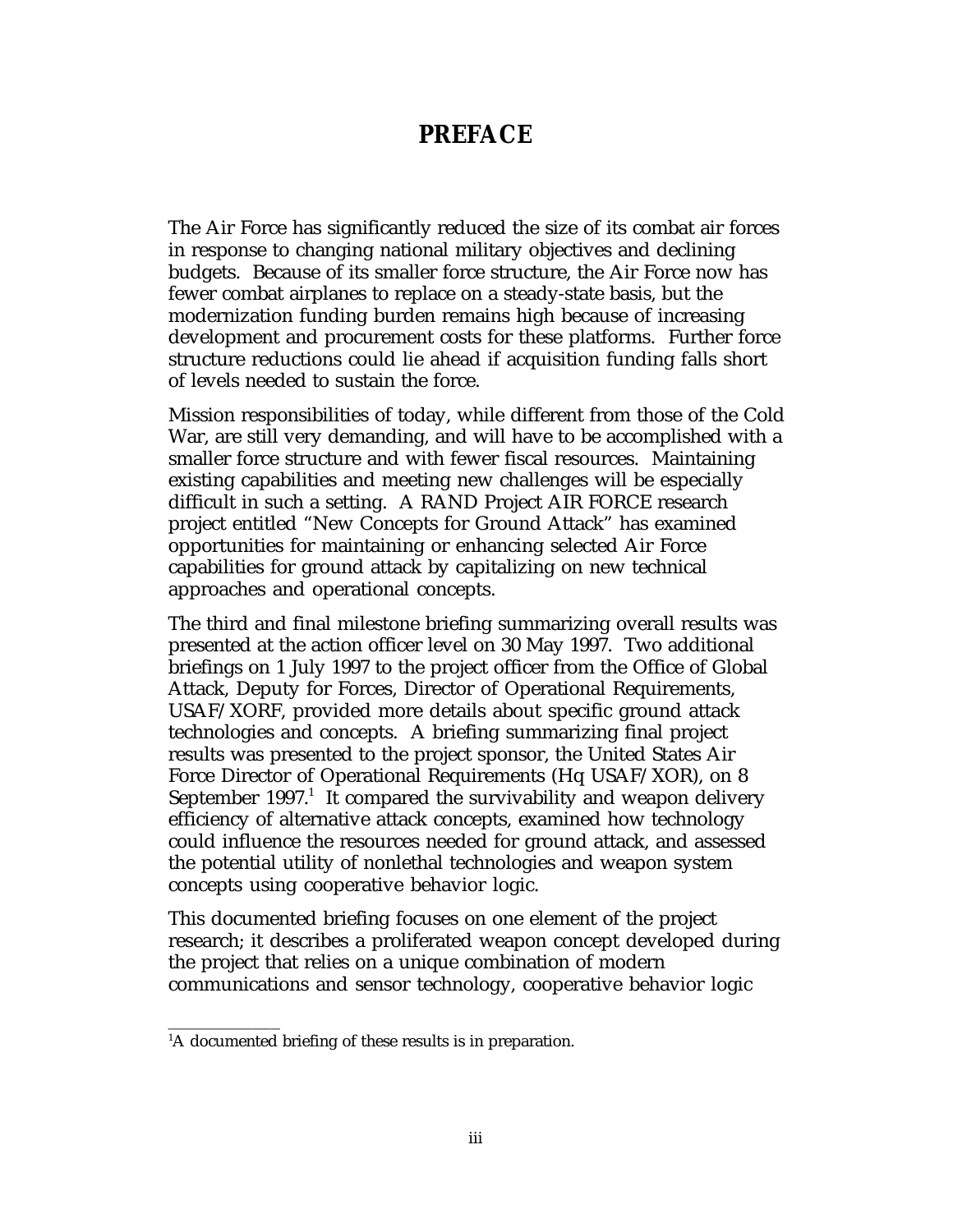inspired by the study of natural systems, and new robotics concepts based on parallel control architectures. Within the defense community, these results should be of interest to development planners, conventional airpower analysts and policymakers, and weapon designers. Outside the defense community, individuals following developments in the fields of artificial life and cooperative robotics may find this work of interest.

"New Concepts for Ground Attack" is part of Project AIR FORCE's Force Modernization and Employment Program.

#### **PROJECT AIR FORCE**

Project AIR FORCE, a division of RAND, is the Air Force federally funded research and development center (FFRDC) for studies and analyses. It provides the Air Force with independent analyses of policy alternatives affecting the development, employment, combat readiness, and support of current and future aerospace forces. Research is performed in three programs: Strategy and Doctrine; Force Modernization and Employment; and Resource Management and System Acquisition.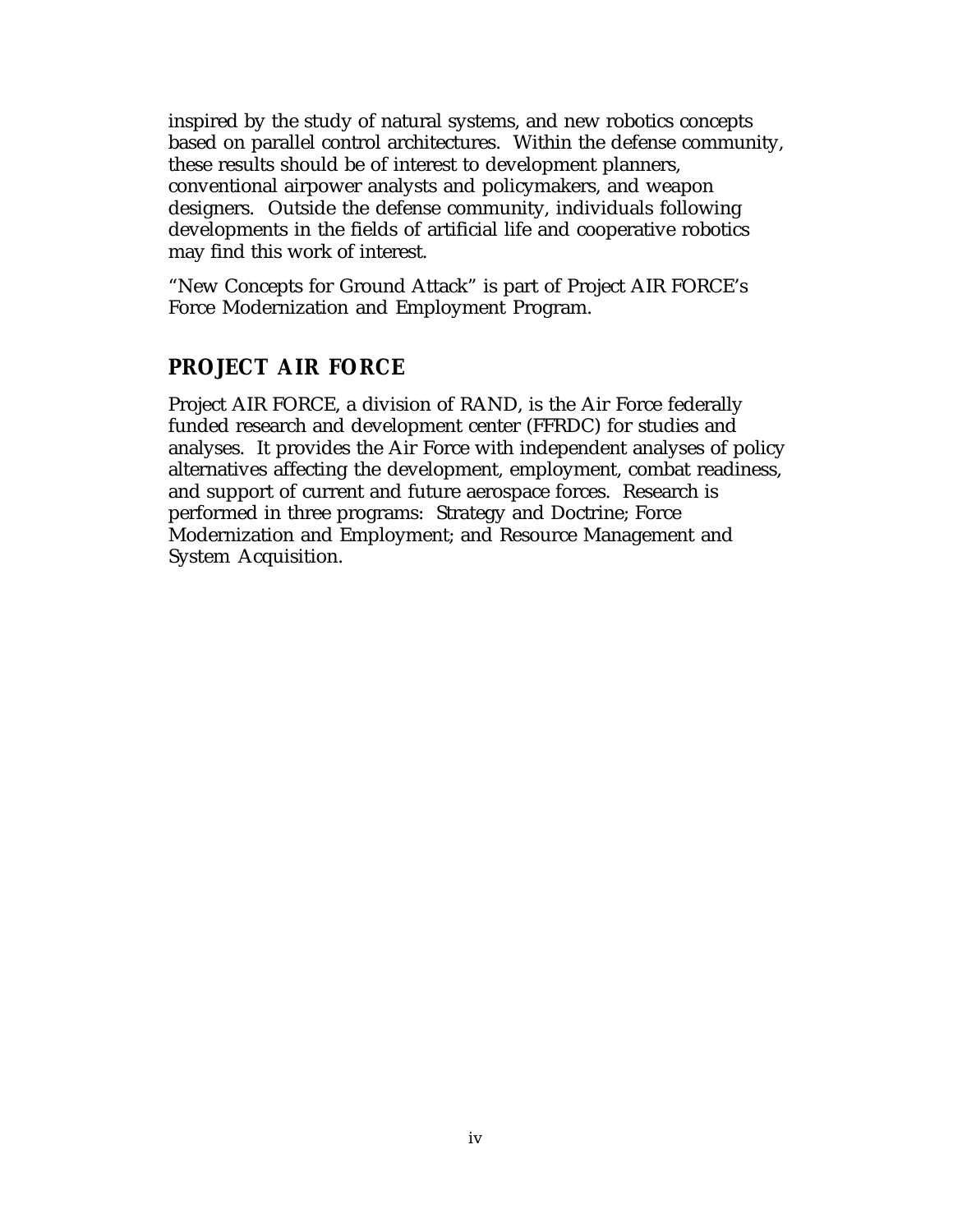## **CONTENTS**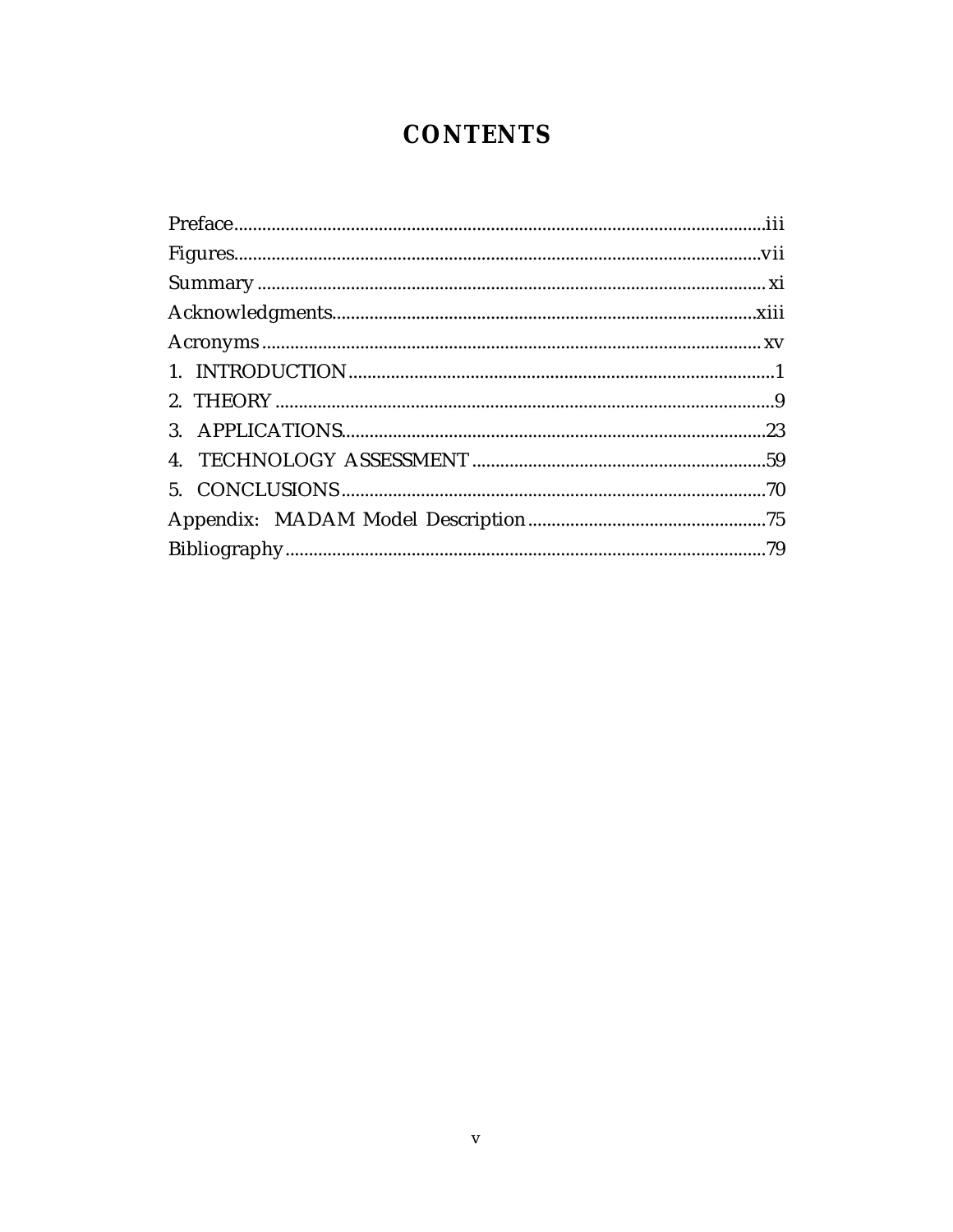## **FIGURES**

| 1.1. | Proliferated Autonomous Weapons: An Application of       |    |
|------|----------------------------------------------------------|----|
| 1.2. |                                                          |    |
| 1.3. | Cooperative Systems Approach for Addressing Challenging  |    |
| 1.4. |                                                          |    |
| 1.5. |                                                          |    |
| 2.1. |                                                          |    |
| 2.2. |                                                          |    |
| 2.3. | Ethology, Artificial Life, and Cooperative Robotics:     |    |
| 2.4. |                                                          |    |
| 2.5. |                                                          |    |
| 2.6. | Complex Behavior Emerges from a Simple Set of Rules:     |    |
| 2.7. | Implementation of a Swarming Algorithm:                  |    |
| 2.8. | Implementation of a Swarming Algorithm: Subsumption      |    |
| 3.1. |                                                          |    |
| 3.2. |                                                          |    |
| 3.3. | Cooperative Behavior and Swarming (continued)25          |    |
| 3.4. | Against Fixed Targets Virtual Mission Planning Is an     |    |
| 3.5. |                                                          |    |
| 3.6. |                                                          |    |
| 3.7. | Proliferated and Dispersed Targets Were Selected for     | 32 |
| 3.8. | Representation of Air Defense Target Arrays in Swarm     | 33 |
| 3.9. | Functional Representation of a Single Mobile Air Defense |    |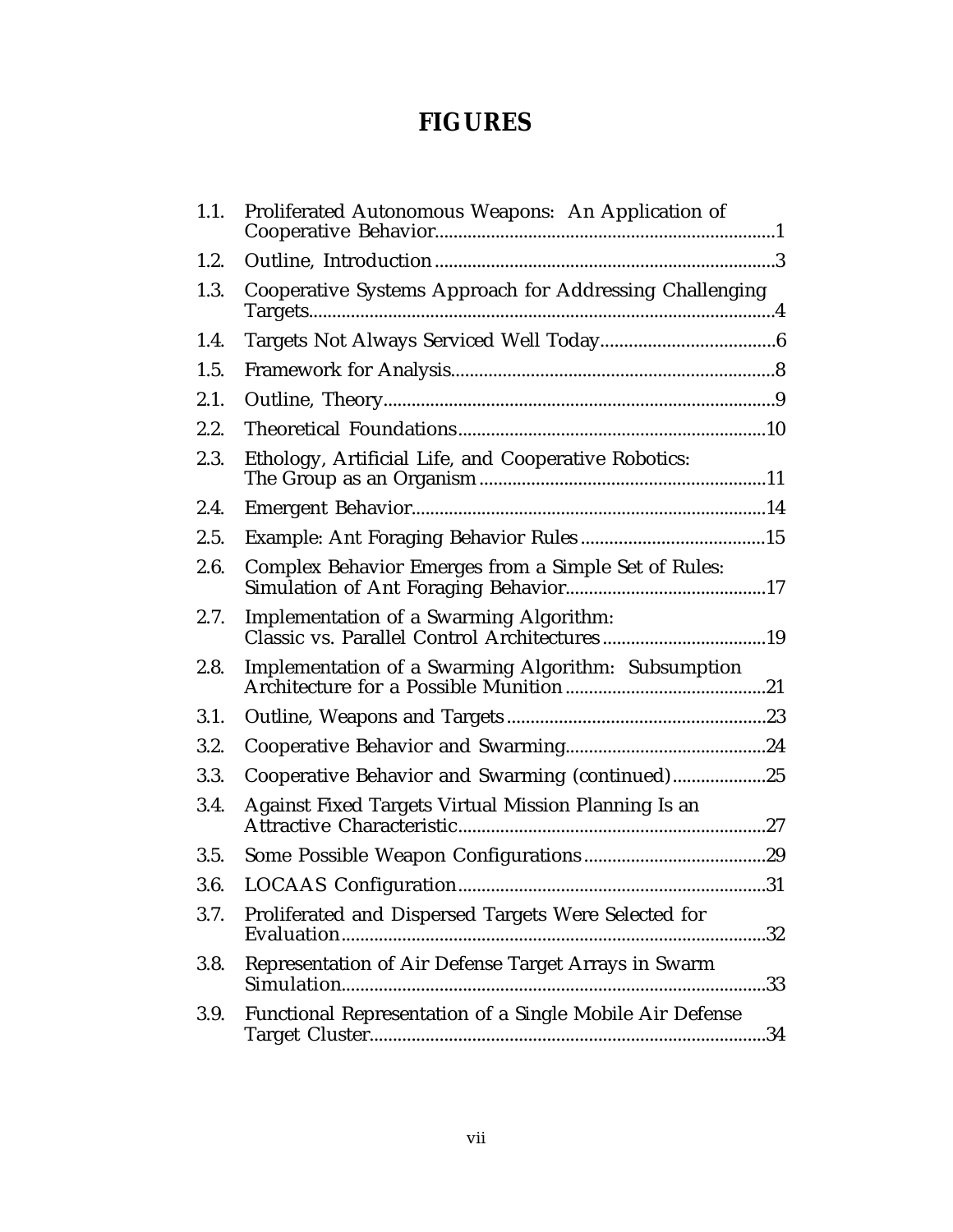| 3.10. | Outline, Effectiveness and Characteristics Assessment35                                                      |
|-------|--------------------------------------------------------------------------------------------------------------|
| 3.11. |                                                                                                              |
| 3.12. | Swarming Algorithms May Permit the Use of Lower-                                                             |
| 3.13. | <b>Improved Communication Enhances Effectiveness More</b><br>Than Sensor Field of Regard for Large Targets39 |
| 3.14. | Systems Using Cooperative Behavior Logic Show Greater<br>Robustness to Increases in Target Location Error 41 |
| 3.15. | Systems Using Communications and Cooperative Behavior<br>Logic Can Exhibit Swarming Even at High Levels      |
| 3.16. | Sensor and Communications Systems Characteristics                                                            |
| 3.17. |                                                                                                              |
| 3.18. | Attributes of Targets Most Suitable for Attack by Weapons                                                    |
| 3.19. | Number of Targets for Which Swarming Behavior Offers                                                         |
| 3.20. | Swarming Weapons Are Potentially Advantageous for a                                                          |
| 3.21. |                                                                                                              |
| 3.22. | Simple Communications Can Also Be Added to Existing                                                          |
| 3.23. |                                                                                                              |
| 3.24. |                                                                                                              |
| 3.25. | <b>Communications Provide Greatly Enhanced</b>                                                               |
| 4.1.  |                                                                                                              |
| 4.2.  | <b>Critical Supporting Technologies for Proliferated</b>                                                     |
| 4.3.  |                                                                                                              |
| 4.4.  |                                                                                                              |
| 4.5.  |                                                                                                              |
| 4.6.  |                                                                                                              |
| 4.7.  |                                                                                                              |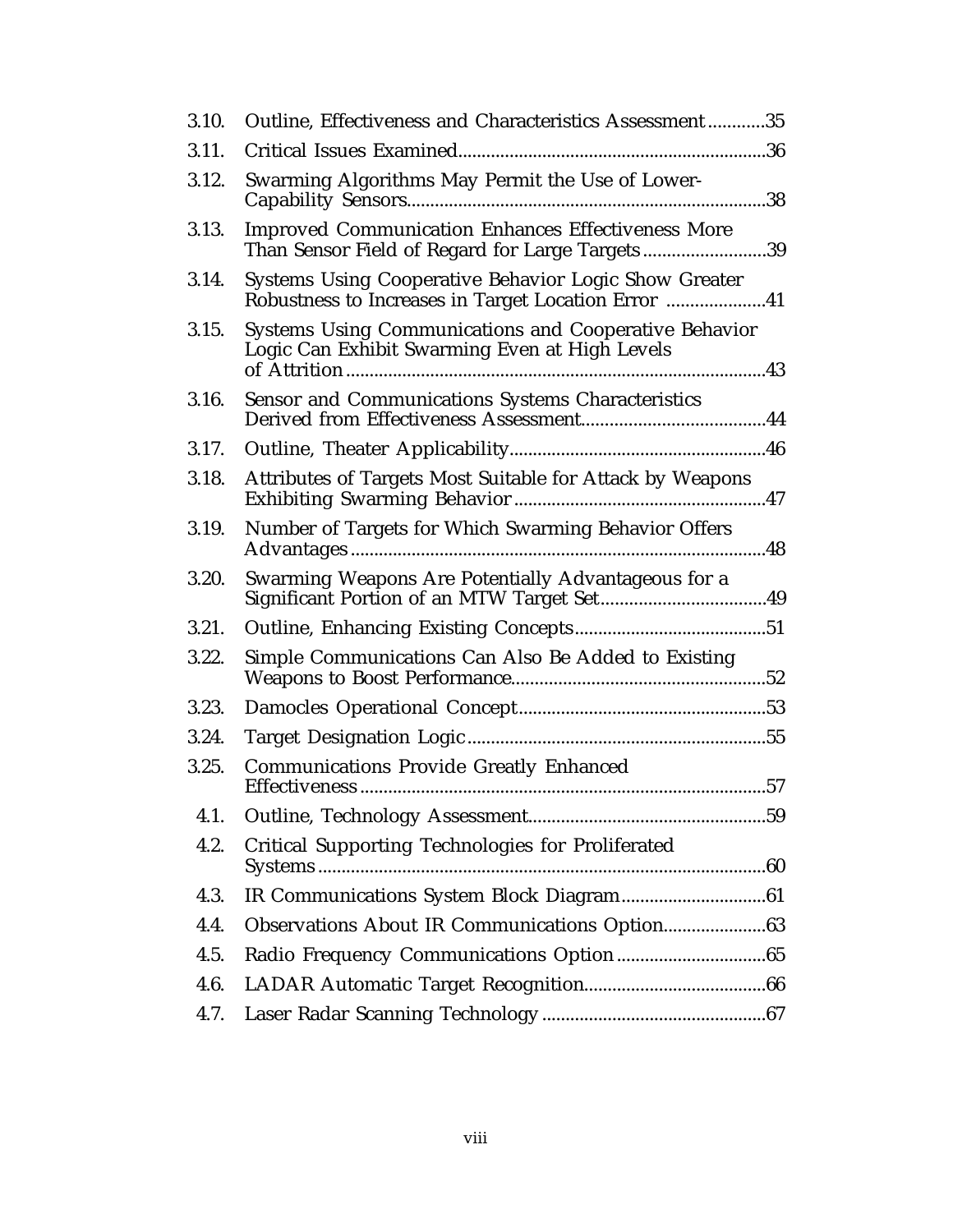| 4.8. Improved Explosives, Case Designs, and Multimode  |  |
|--------------------------------------------------------|--|
|                                                        |  |
| 5.2. Conclusions Regarding Cooperative Weapon System   |  |
| 5.3. Possible Next Steps in Evolution of Weapons Using |  |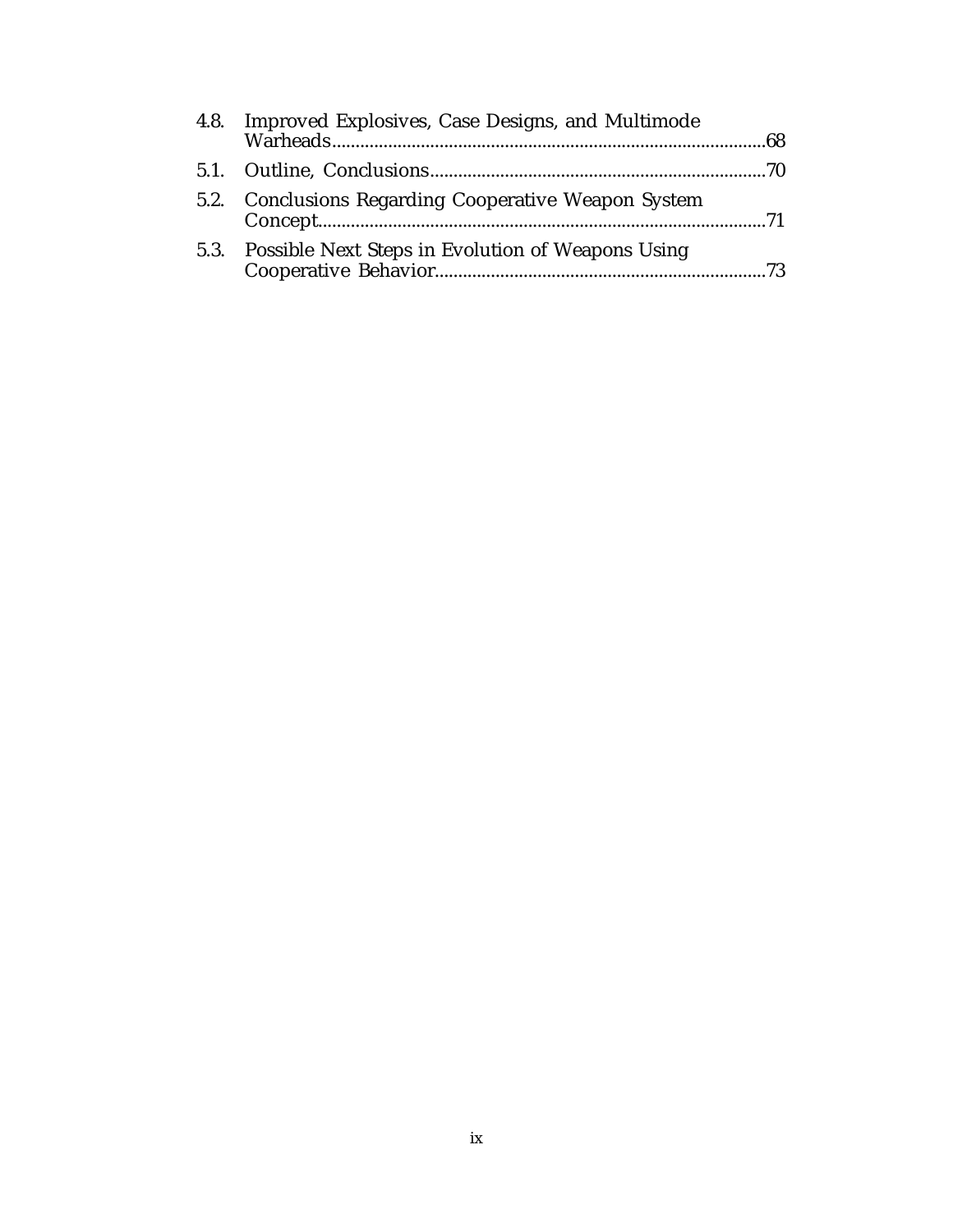#### **SUMMARY**

This exploratory research examines whether modern communications and sensors, advances in robotics architectures, and adaptations of analytical modeling of natural systems may permit the development of unique proliferated weapon concepts employing swarms of weapons. On the most fundamental level, the work seeks to examine whether application of the robotics architectures and the cooperative behavior exhibited by natural systems can in fact elicit desired weapon behaviors. Second, the research examines whether there are technologies available to support the concept. The research is intended to demonstrate the potential feasibility of the concept, not to develop a definitive set of weapon system requirements or to argue for the adoption of this concept to the exclusion of existing concepts.

The weapons use LADARs (LASER Detection And Ranging) with limited fields of regard and automatic target recognition algorithms. Simple communications of limited range across the swarm of weapons in the radio frequency (RF) or infrared (IR) spectrum compensate for the limited fields of regard of the LADARs. Weapons within communications range keep aware of what the other weapons are seeing and the actions they are taking. A simple rule set of discrete behaviors adapted from modeling of natural systems (e.g., flocking of birds, food foraging by ants) governs the operation of the weapons as they search for, home on, and attack targets.

As currently envisioned, the weapons would be relatively simple platforms, with the smallest effective payload (to reduce size and cost) and with a minimal set of onboard detection devices to sense the environment and each other. One form of the weapon might be similar in size and configuration to the Air Force's developmental High Leverage Munition–Anti-Materiel Submunition (HLM-AMS), one configuration of which is called the Low Cost Autonomous Attack System (LOCAAS), which weighs approximately 100 pounds in its turbojet-powered version and has a variety of carriage possibilities. Alternative larger configurations might be utilized for more demanding targets. Our research has envisioned delivery by aircraft platforms, although in principle they could be delivered by surface-tosurface missiles as well.

In the concept explored here, individual weapons may be less capable than conventional weapons under development today, but through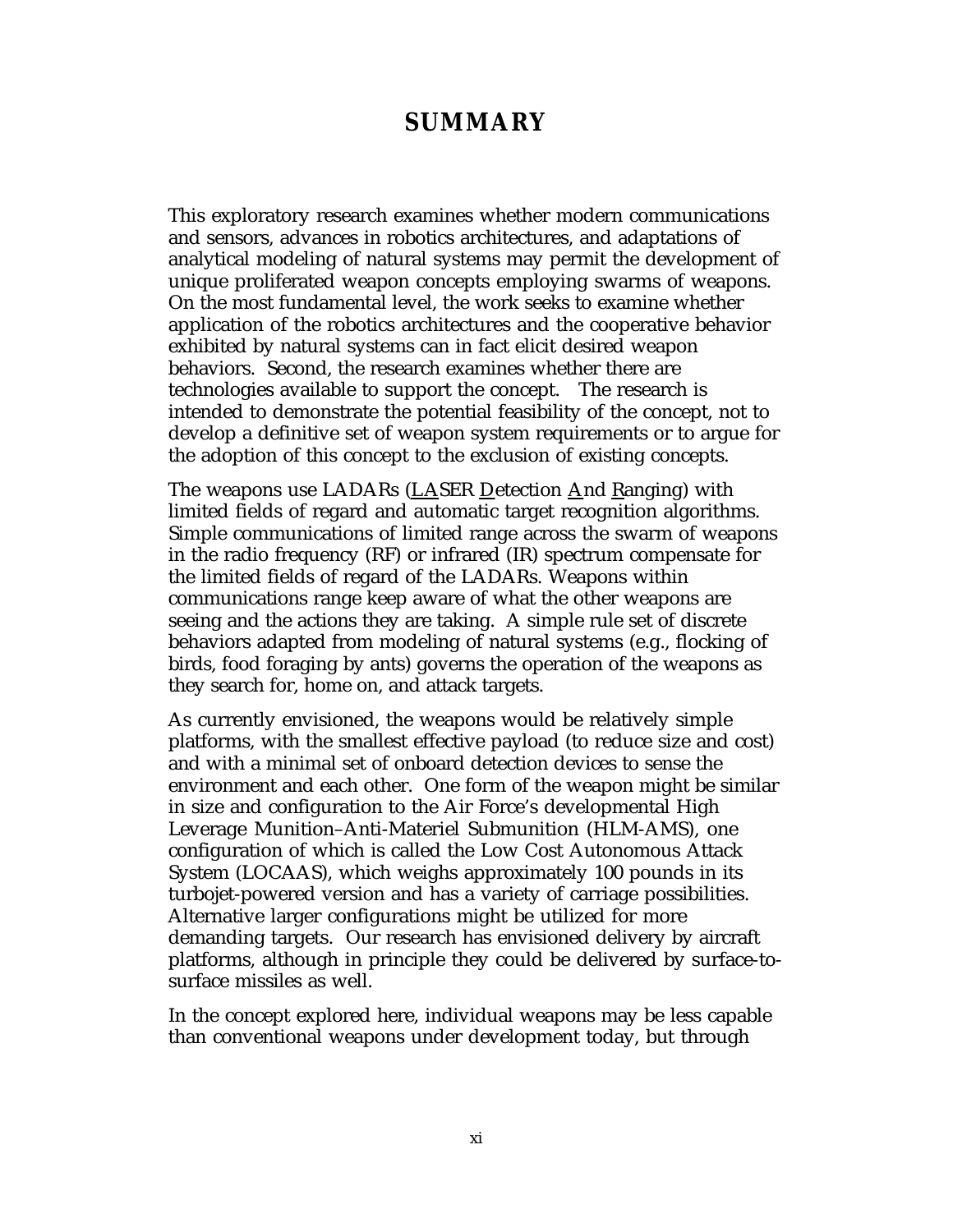communications across the swarm of weapons, the group exhibits behaviors and capabilities that can exceed those demonstrated by more conventional systems that do not employ communications between weapons. The weapon concept offers a range of potential benefits, including possible relaxed sensor performance requirements, robustness to increases in target location errors, and adaptivity to attrition and poor target characterization.

This research (1) develops the rationale for investigating cooperative behavior between PRoliferated Autonomous WeapoNs, or PRAWNs, equipped with near-term automatic target recognition systems, (2) develops the conceptual basis for implementing cooperative behavior (in biology and robotics), (3) identifies weapon applications for systems embodying these concepts and assesses their effectiveness, (4) examines technical approaches for meeting the communications and sensor needs of the weapons, and (5) makes suggestions for maturing the weapon concept.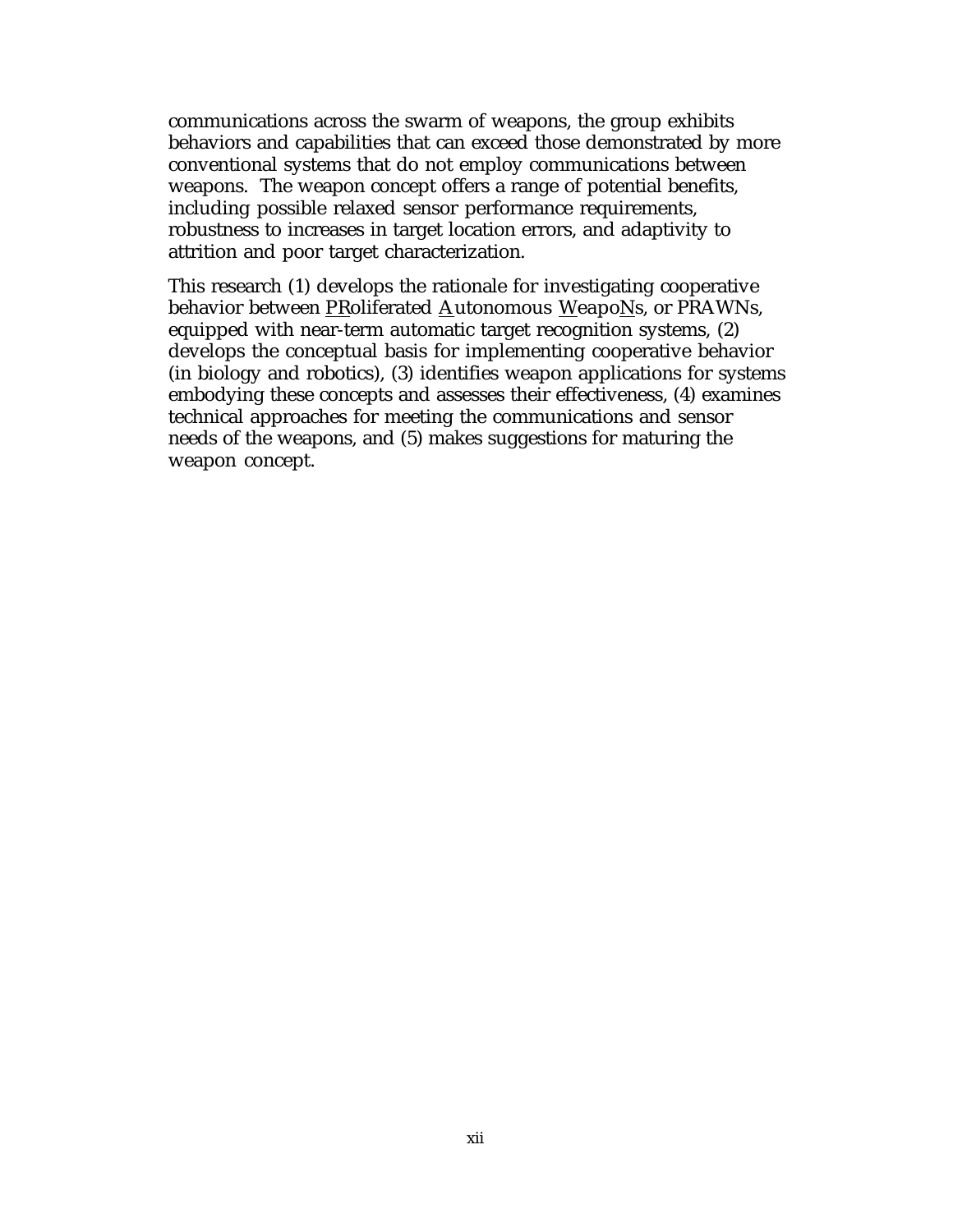#### **ACKNOWLEDGMENTS**

Barry Wilson of RAND implemented a cooperative weapon behavior logic in the *Swarm* computer simulation to assist in evaluating the effectiveness of proliferated autonomous weapons. Gail Halverson of RAND adapted and applied the MADAM weapon engagement simulation model to assist in assessing the potential of adding communications to developmental weapon concepts. Eiichi Kamiya reviewed the document.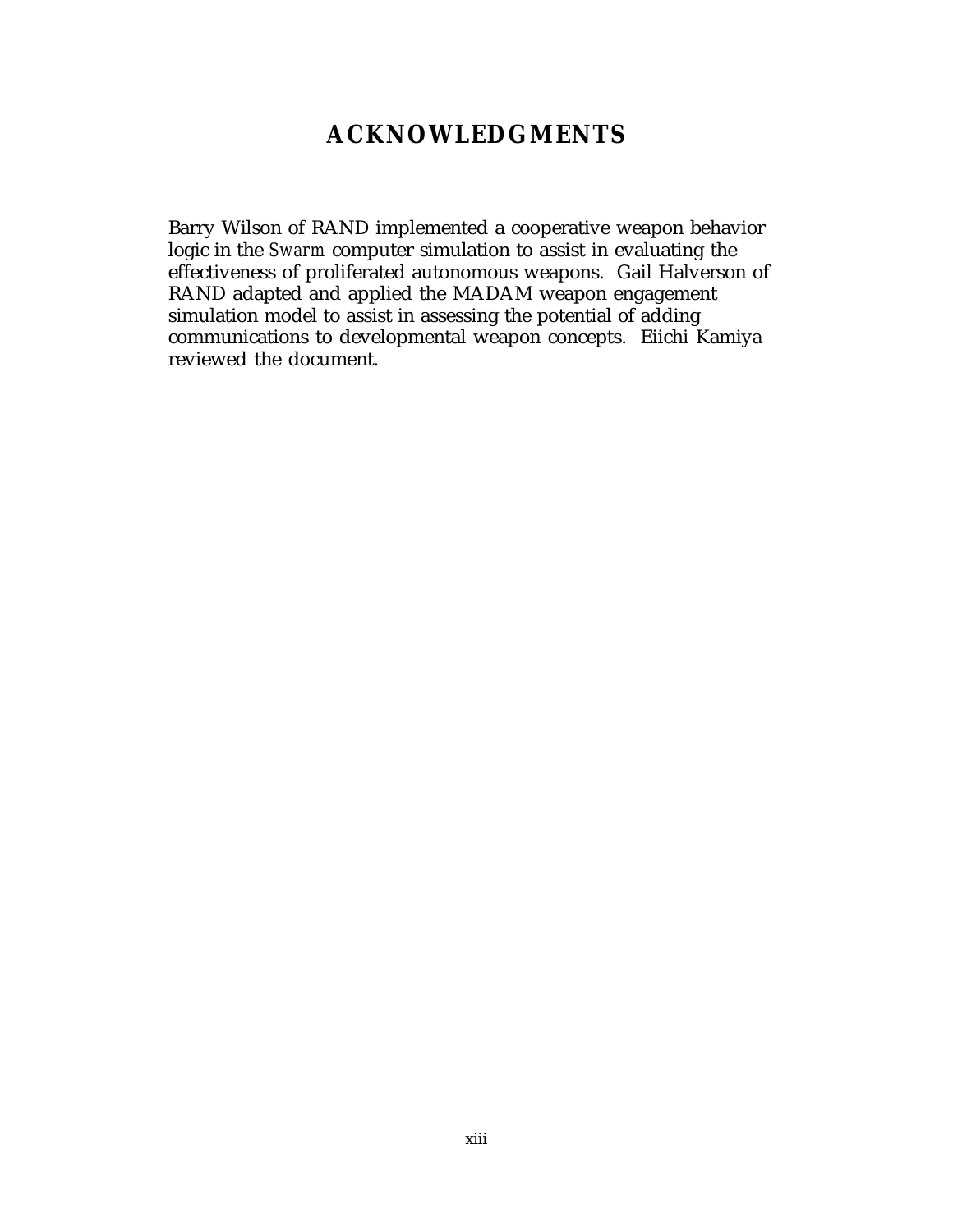## **ACRONYMS**

| AAA            | Anti-aircraft artillery                                       |
|----------------|---------------------------------------------------------------|
| <b>AFV</b>     | Armored fighting vehicle                                      |
| AI             | Artificial intelligence                                       |
| AJ             | Anti-Jam                                                      |
| AMS            | Anti-materiel submunition                                     |
| AMSAA          | Army Materiel Systems Analysis Agency                         |
| <b>ATR</b>     | Automatic target recognition                                  |
| <b>BAT</b>     | <b>Brilliant Anti-armor Technology</b>                        |
| C <sub>3</sub> | Command, Control, Communications                              |
| C4I            | Command, Control, Communications, Computers,<br>Intelligence  |
| <b>COTS</b>    | <b>Commercial Off-The-Shelf</b>                               |
| <b>DARPA</b>   | Defense Advanced Research Projects Agency                     |
| <b>DSP</b>     | Digital Signal Processor                                      |
| <b>ELINT</b>   | Electronic Intelligence                                       |
| EM             | Electromagnetic                                               |
| <b>FFRDC</b>   | Federally Funded Research & Development Center                |
| <b>FOR</b>     | Field of Regard                                               |
| <b>FPA</b>     | <b>Focal Plane Array</b>                                      |
| <b>GAMES</b>   | <b>Guided Artillery Munitions Effectiveness</b><br>Simulation |
| GPS            | <b>Global Positioning System</b>                              |
| <b>HARM</b>    | High-speed Anti-Radiation Missile                             |
| <b>HLM</b>     | <b>High Leverage Munition</b>                                 |
| <b>IEEE</b>    | Institute of Electrical and Electronic Engineers              |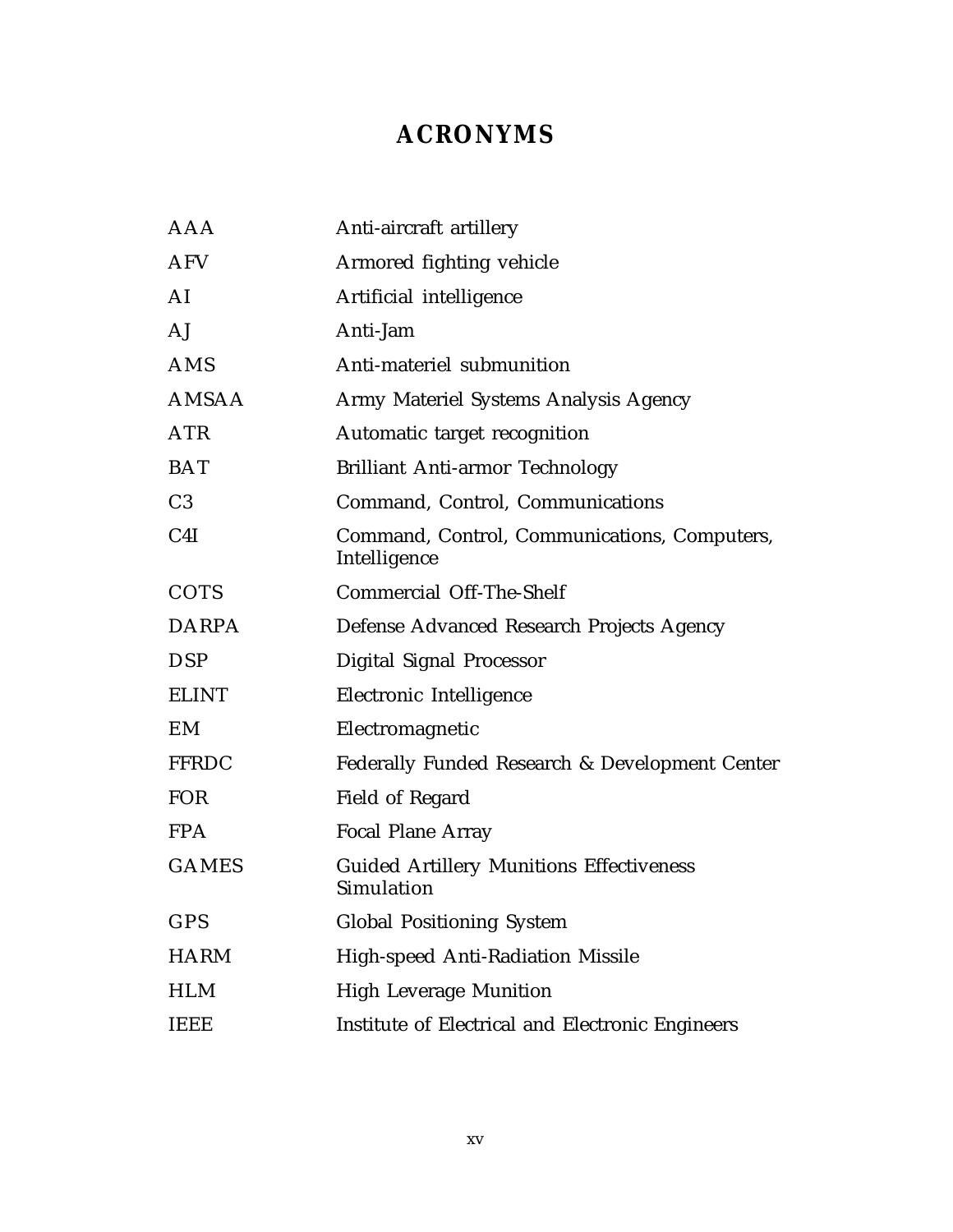| ID           | Identification                                 |
|--------------|------------------------------------------------|
| <b>INS</b>   | <b>Inertial Navigation System</b>              |
| IR           | <b>Infrared</b>                                |
| <b>IMU</b>   | Inertial measurement unit                      |
| <b>ISR</b>   | Intelligence, Surveillance, Reconnaissance     |
| LADAR        | <b>LASER Detection and Ranging</b>             |
| L/D          | Lift-to-drag ratio                             |
| <b>LED</b>   | <b>Light Emitting Diode</b>                    |
| LOCAAS       | Low Cost Autonomous Attack System              |
| <b>LPI</b>   | Low Probability of Intercept                   |
| <b>MADAM</b> | Model to Assess Damage to Armor with Munitions |
| <b>MALD</b>  | Miniature Air-Launched Decoy                   |
| <b>MIT</b>   | Massachusetts Institute of Technology          |
| <b>MLSD</b>  | Maximum Likelihood Sequence Detector           |
| <b>MLRS</b>  | Multiple Launch Rocket System                  |
| <b>MRC</b>   | Major Regional Conflict                        |
| <b>MTW</b>   | Major Theater War                              |
| <b>NASA</b>  | National Aeronautics and Space Administration  |
| <b>NSF</b>   | National Science Foundation                    |
| <b>OOK</b>   | <b>On-Off Keying</b>                           |
| P3I          | Pre-planned product improvement                |
| PAF          | Project Air Force                              |
| POL          | Petroleum Oil Lubricants                       |
| <b>PPM</b>   | <b>Pulse Position Modulation</b>               |
| <b>PRAWN</b> | Proliferated Autonomous Weapon                 |
| R&D          | Research & Development                         |
| <b>RF</b>    | Radio Frequency                                |
| SAM          | Surface-to-Air Missile                         |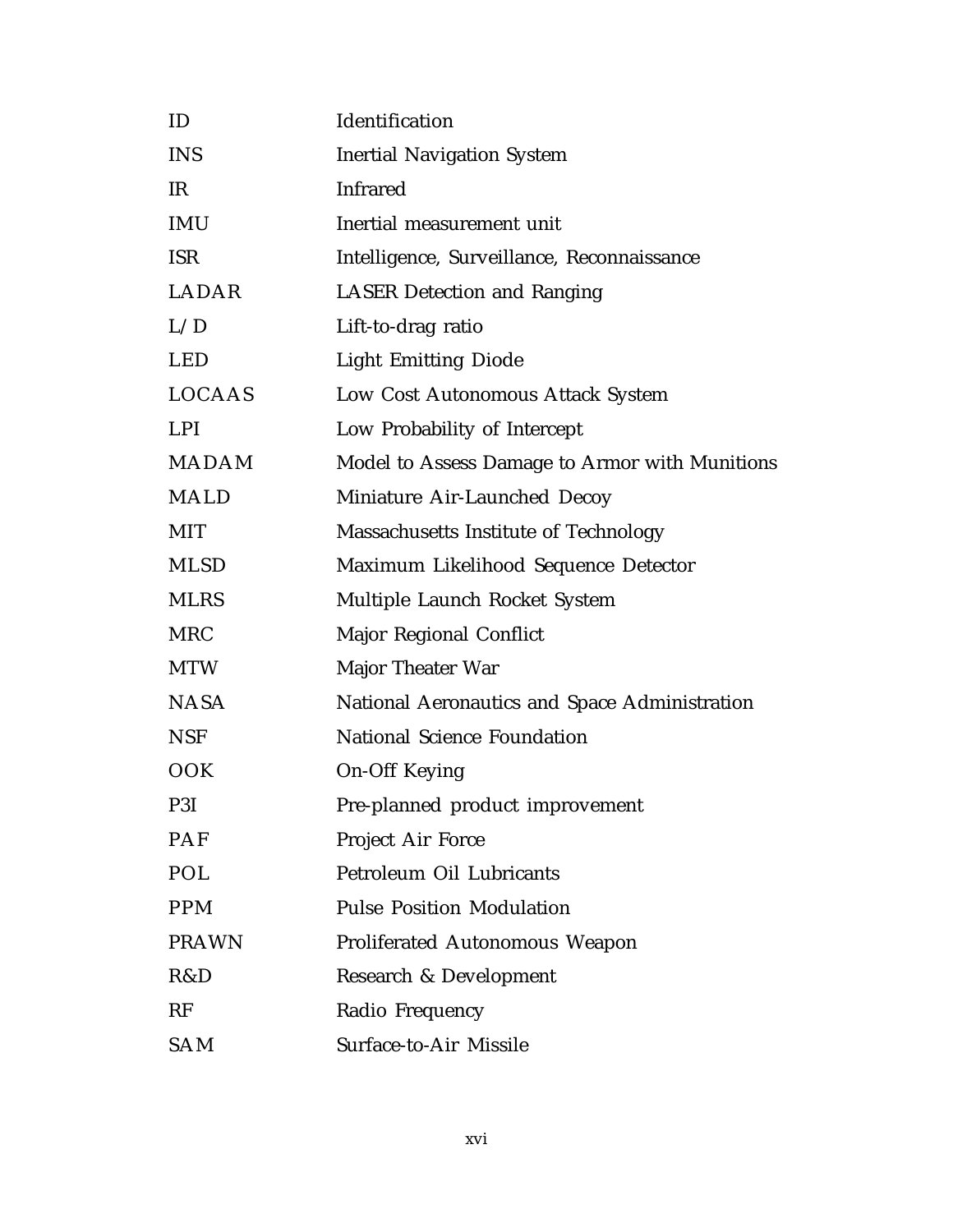| <b>SSM</b>  | Surface-to-Surface Missile          |
|-------------|-------------------------------------|
| <b>TLE</b>  | <b>Target Location Error</b>        |
| <b>TMD</b>  | <b>Tactical Munitions Dispenser</b> |
| <b>UAV</b>  | Unmanned Aerial Vehicle             |
| <b>UPC</b>  | Unit Procurement Cost               |
| <b>WLAN</b> | Wireless Local Area Network         |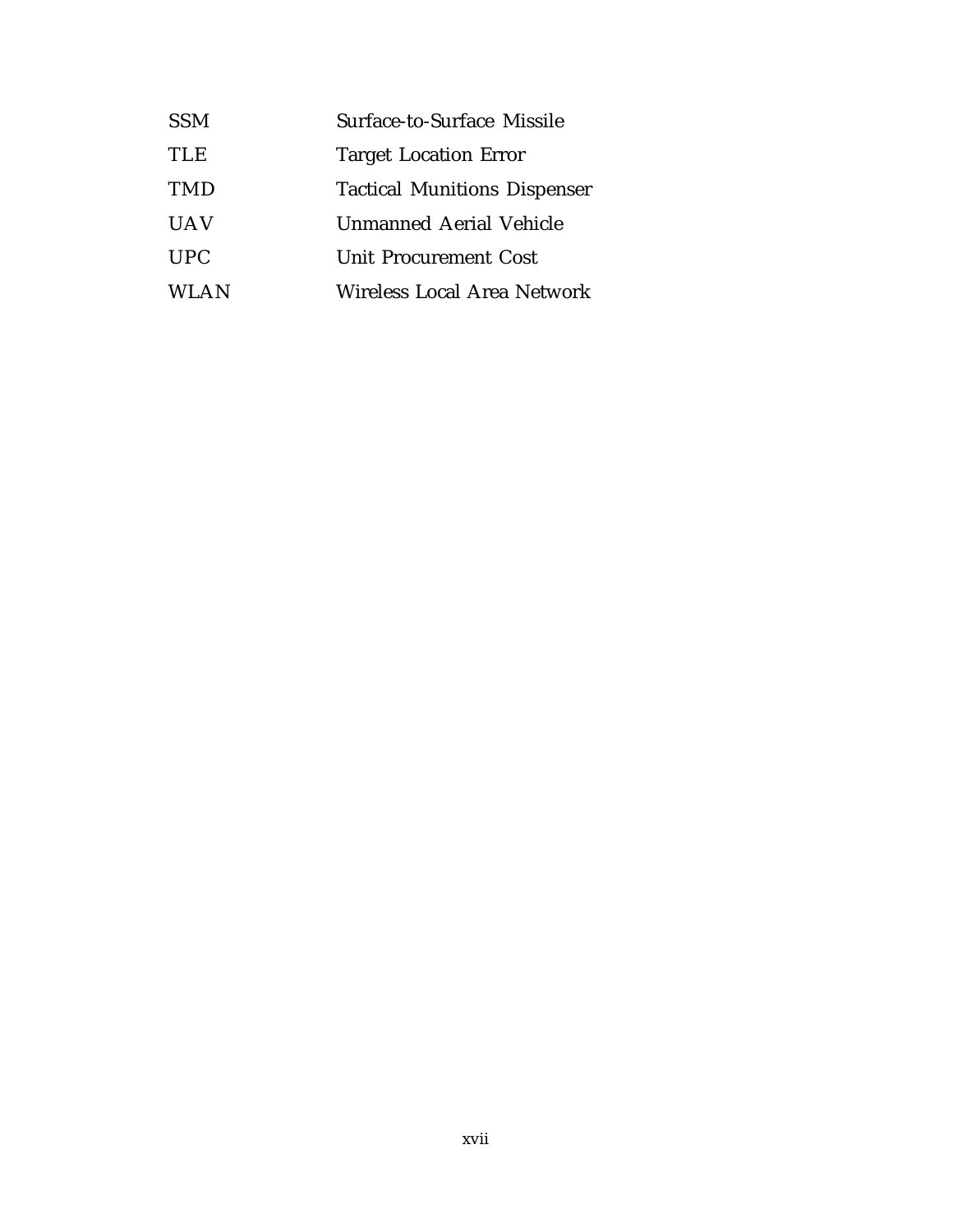## **1. INTRODUCTION**



#### **Figure 1.1—Proliferated Autonomous Weapons: An Application of Cooperative Behavior**

This documented briefing summarizes results from one aspect of a Project AIR FORCE study conducted for the Director of Operational Requirements. The project examined opportunities for maintaining or enhancing selected Air Force capabilities in the ground attack mission area by capitalizing on new technical approaches and operational concepts.

The aspect of the research documented here explores how advances in robotics and cooperative behavior logic coupled with on-board communications and sensors could enable the development of new air-to-ground proliferated weapon concepts. The robustness, adaptivity, and effectiveness of these weapons could open up new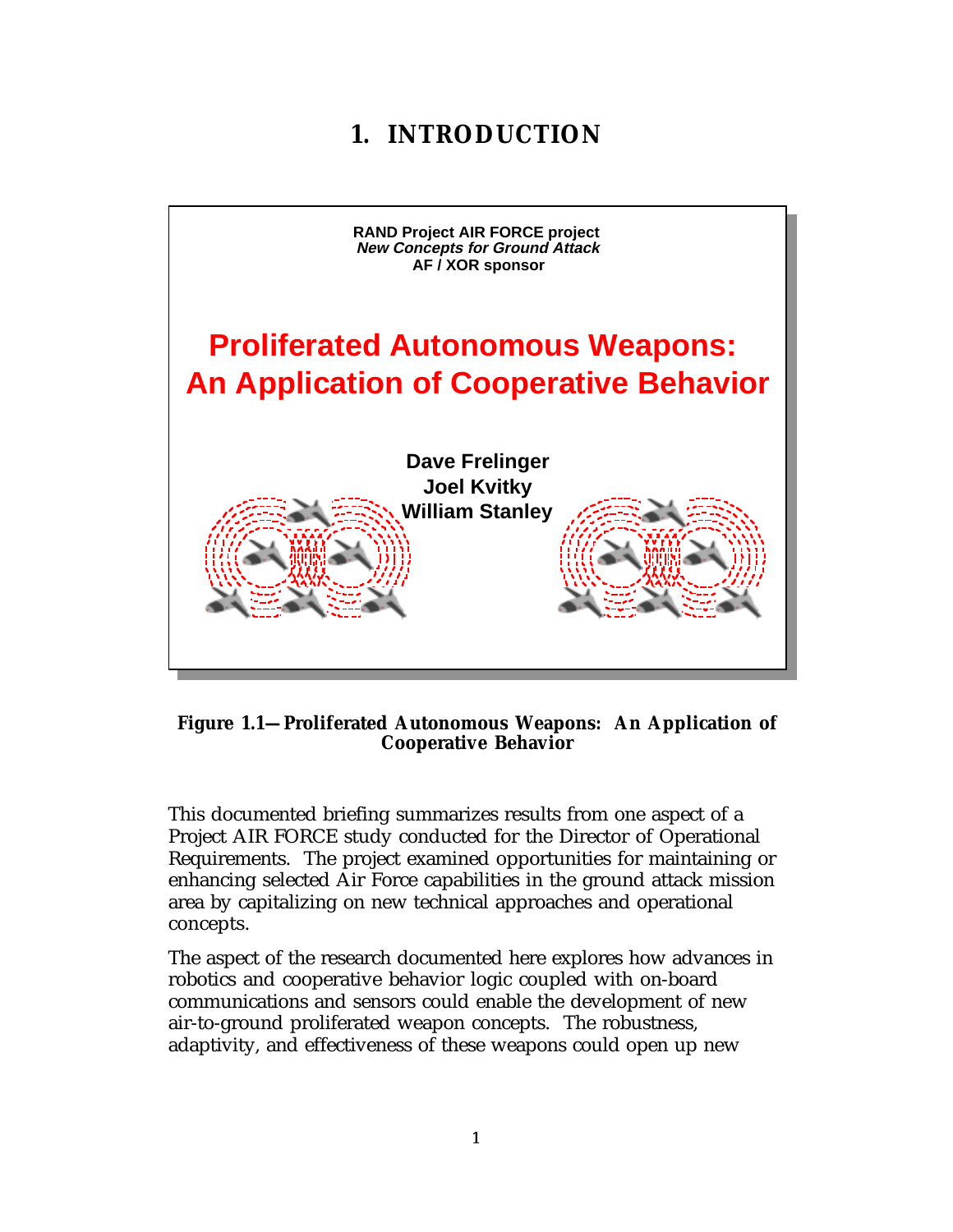avenues for ground attack. We refer to these weapons by the acronym PRAWNs, <u>PR</u>oliferated <u>A</u>utonomous <u>W</u>eapo<u>N</u>s.<sup>1</sup>

<sup>1</sup> Proliferated autonomous weapons do not inherently have to communicate. However, in our concept the communications system on board the weapons allows them to share information. The weapons use the information to make decisions based on *cooperative behavior* logic. Weapons following the logic developed in our research characteristically exhibit *swarming behavior*.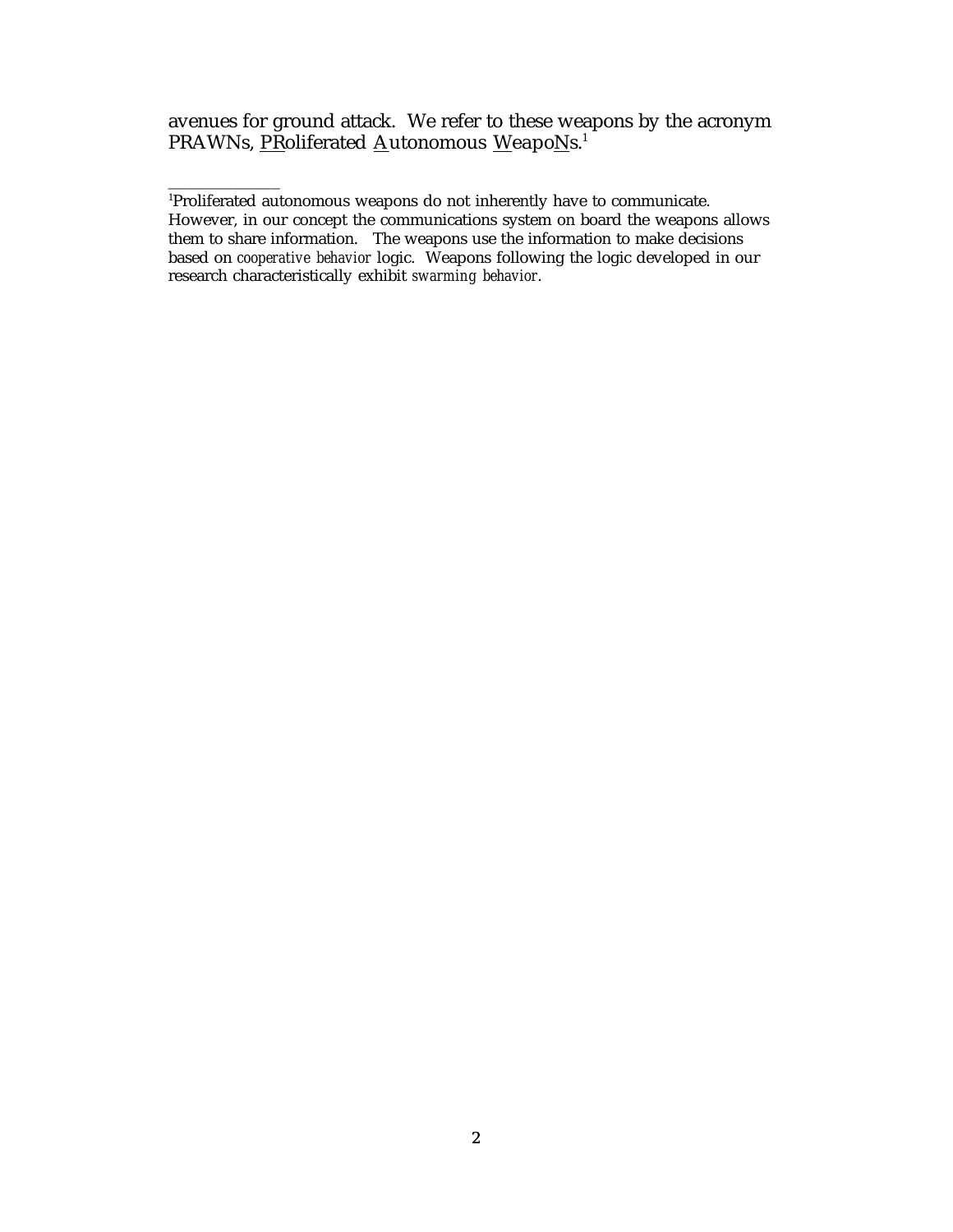

**Figure 1.2—Outline, Introduction**

The briefing describes research that (1) develops the rationale for investigating cooperative behavior between proliferated autonomous weapons equipped with near-term automatic target recognition systems, (2) develops the conceptual basis for implementing cooperative behavior (in biology and robotics), (3) identifies weapon applications for systems embodying these concepts and assesses their effectiveness, (4) examines technical approaches for meeting the communications and sensor needs of the weapons, and (5) makes suggestions for maturing the weapon concept.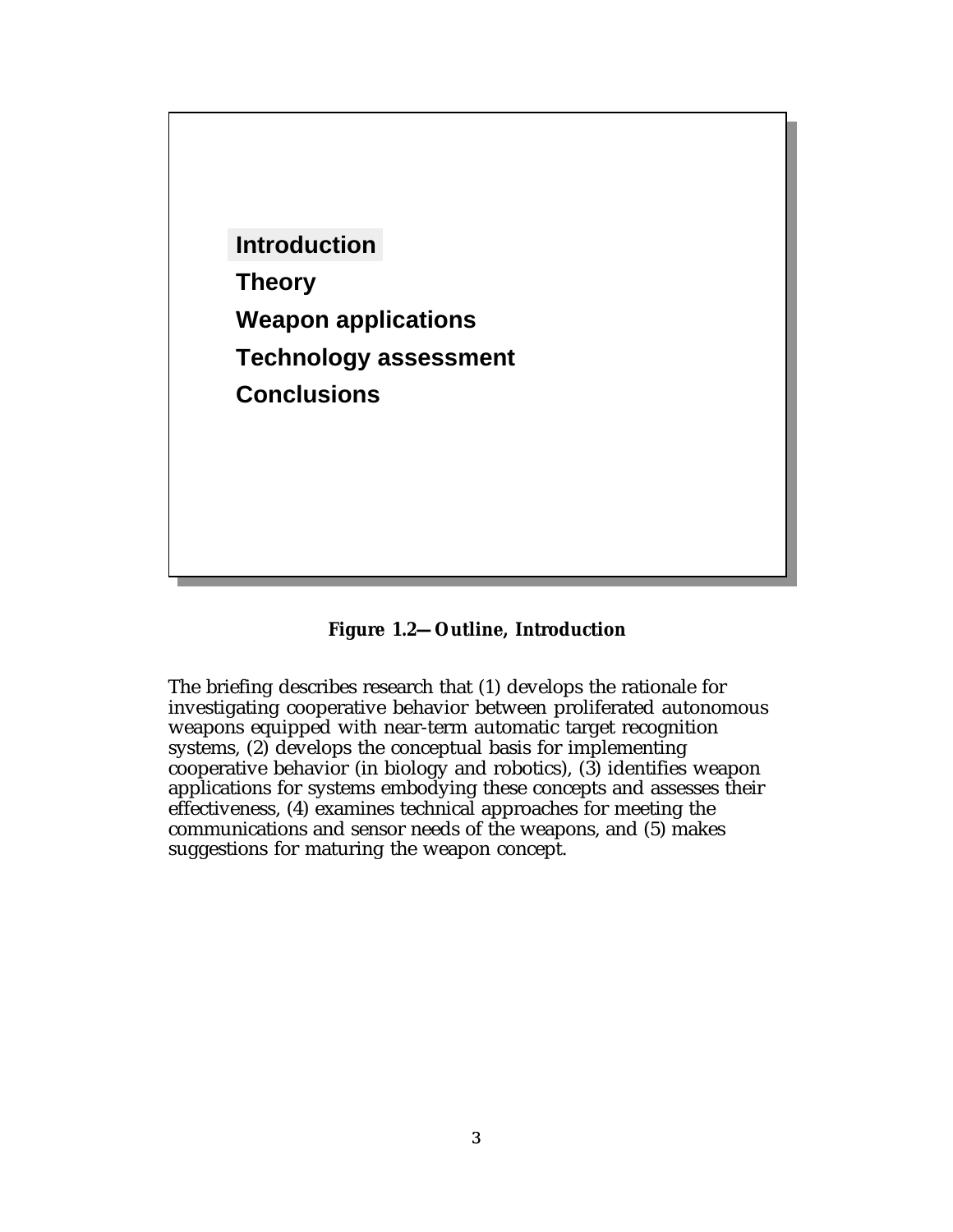

**Figure 1.3—Cooperative Systems Approach for Addressing Challenging Targets**

The cooperative systems approach, as envisioned here, relies on modern communications, advances in robotics architectures, and adaptation of analytical modeling of natural systems to develop a unique proliferated weapon concept. In this concept, the individual weapons may be less capable than conventional weapons under development today, but through communications across the swarm of weapons, the group exhibits behaviors and capabilities that can exceed those demonstrated by more conventional systems that would generally not employ communications between weapons.

The concept features LADARs with limited fields of regard and automatic target recognition algorithms.<sup>2</sup> Simple communications of

 $\overline{\phantom{a}}$  , where  $\overline{\phantom{a}}$ 

 ${}^{2}\text{A}$  LADAR is a scanning laser that uses returns from coherent light waves to develop position information and images of scanned targets. The acronym stands for LASER Detection And Ranging.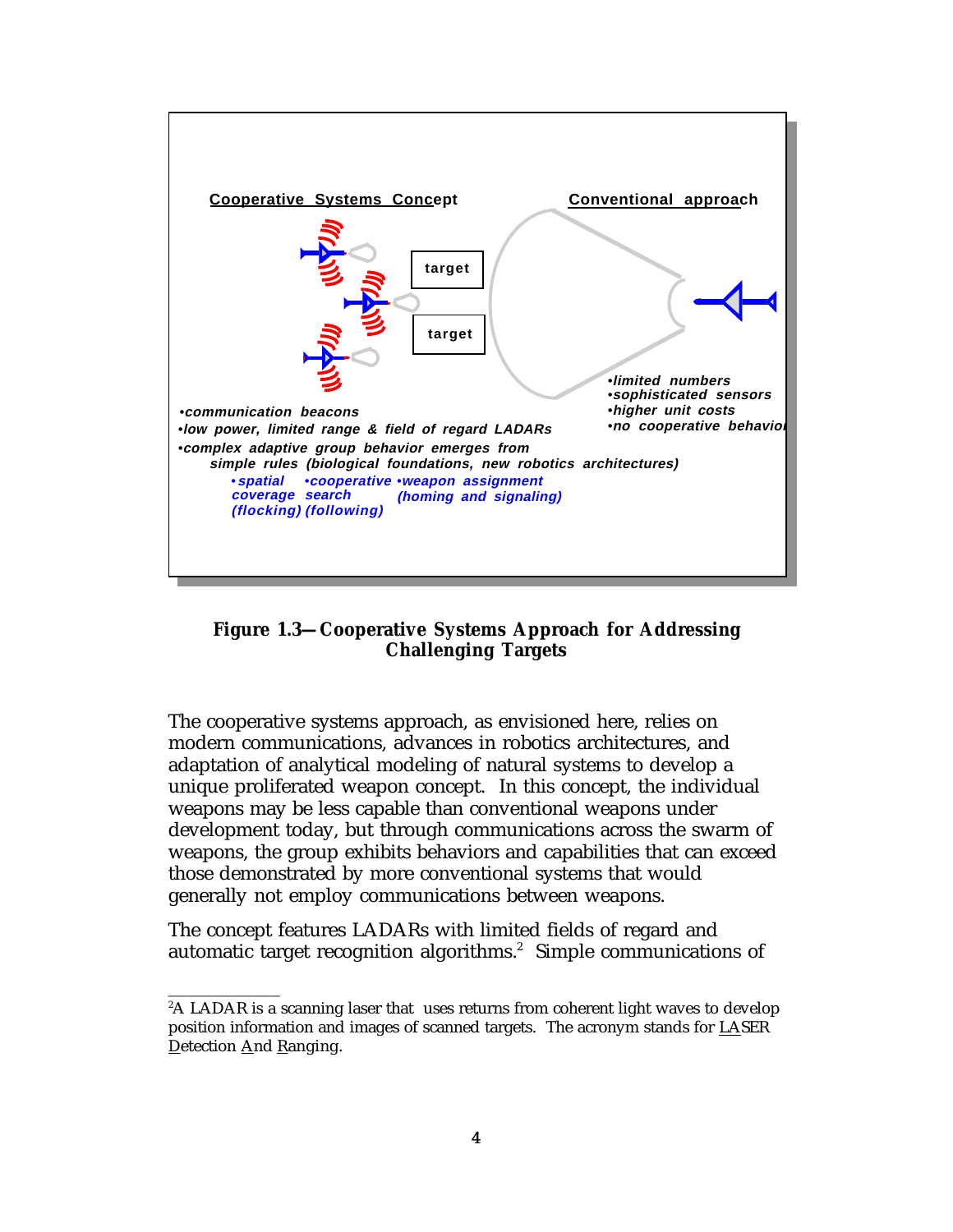limited range across the swarm of vehicles in the radio frequency (RF) or infrared (IR) spectrum compensate for the limited field of regard of the individual weapons. Weapons within communications range keep aware of what the other weapons are seeing and the actions they are taking. A simple rule set of discrete behaviors adapted from modeling of natural systems (e.g., flocking of birds, food foraging by ants) governs the operation of the weapons as they search for, home on, and attack targets.

The ability to use cooperative behavior offers a range of potential benefits, including relaxed sensor performance needs (e.g., smaller fields of regard), robustness to increases in target location errors, and adaptivity to attrition and poor target characterization. We will quantify some of these benefits in succeeding figures.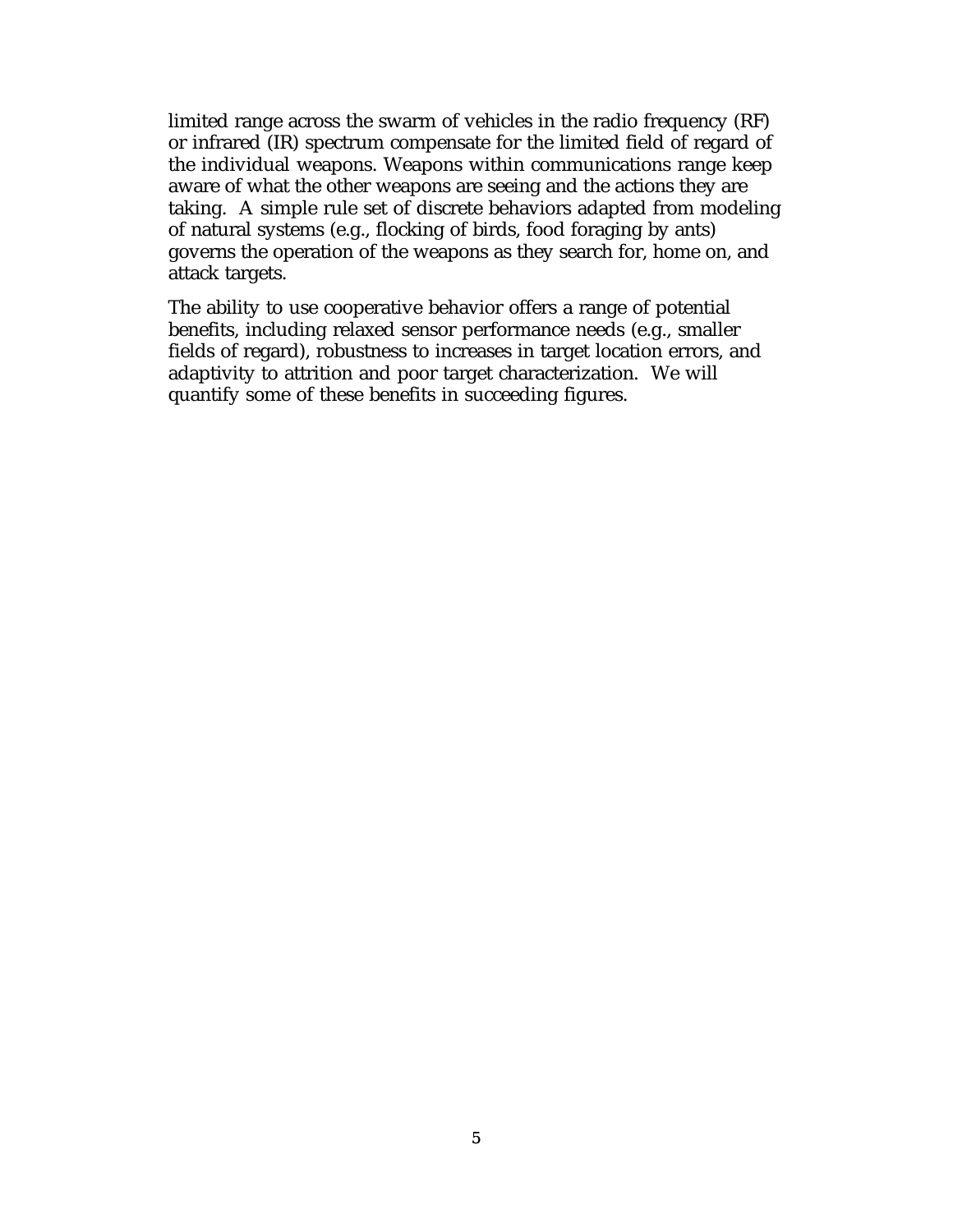

**Figure 1.4—Targets Not Always Serviced Well Today**

Why should the Air Force be interested in weapons that use cooperative behavior? Our work suggests such weapons have the potential for significantly improving the Air Force's ability to service important classes of high-value targets. Moreover, the manner in which they operate may reduce some intelligence and mission planning burdens.

There are several benefits of the swarming behavior that results from the cooperative behavior logic used by these weapons. (1) The use of group behaviors significantly changes the calculus of weapon designers by allowing for the use of individually less-capable weapons. (2) Because the group self-organizes, the mission planning requirements (either pre-mission or onboard) are significantly relaxed, since the importance of an individual weapon going astray is much lower. (3) From an implementation standpoint, the system is built on readily verifiable stimuli-response pairs that make constructing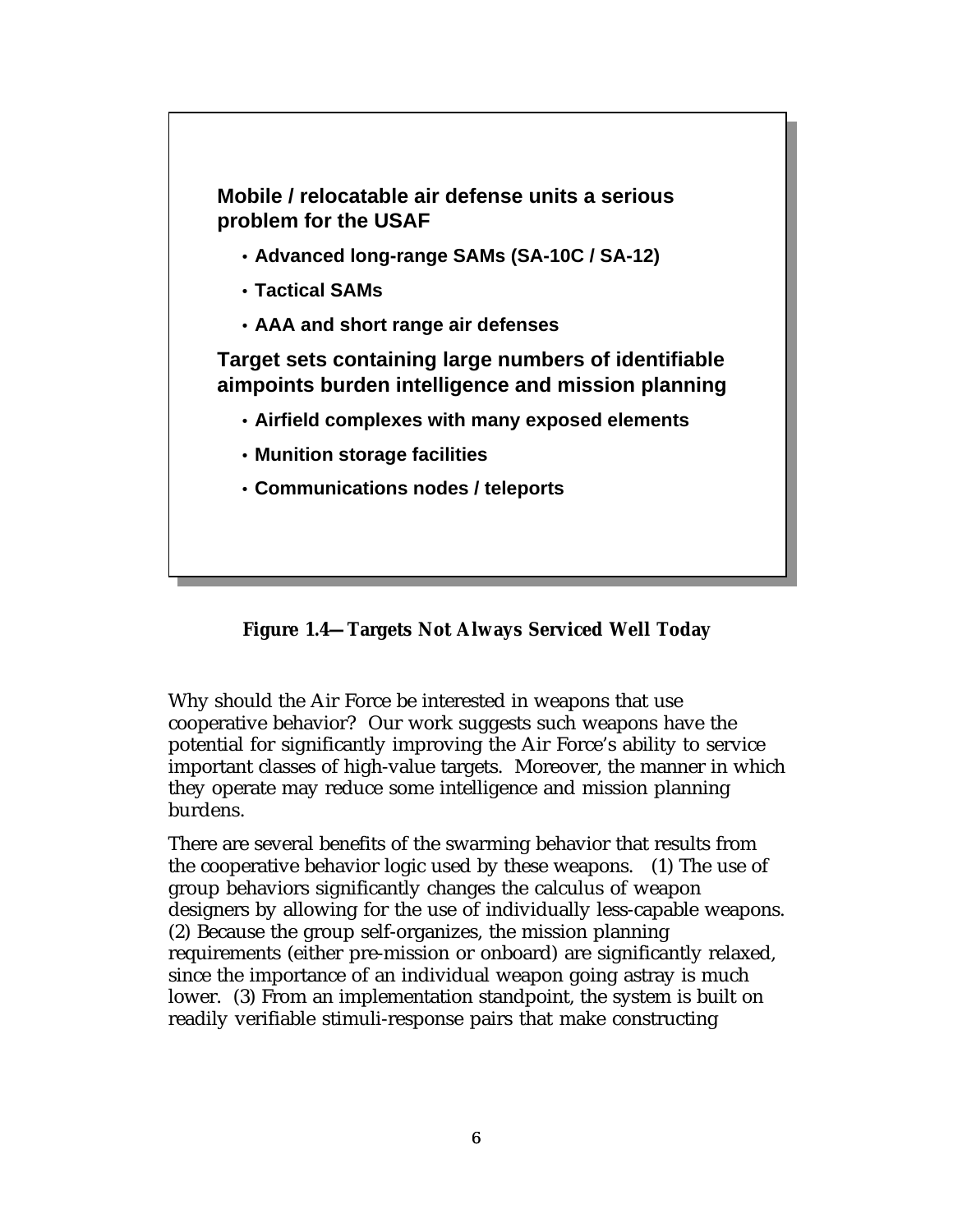adaptive algorithms much simpler than in systems employing models of cognition.

The use of civil technologies also offers the possibility of further reducing the costs of developing the weapons since it may be possible to relax individual system reliability and performance relative to an approach using smaller numbers of platforms. $^{\rm 3}$  Of the civil technologies, low-cost spread-spectrum communications, both commercial micro-processors and digital signal processors, and algorithms developed for adaptive behavior in nonmilitary settings seem to offer a possible source of technologies appropriate for future generations of weapons.

 ${}^{3}$ Civil in this context refers to technologies sponsored by entities other than the U.S. Department of Defense, such as NASA or the National Science Foundation or the commercial sector.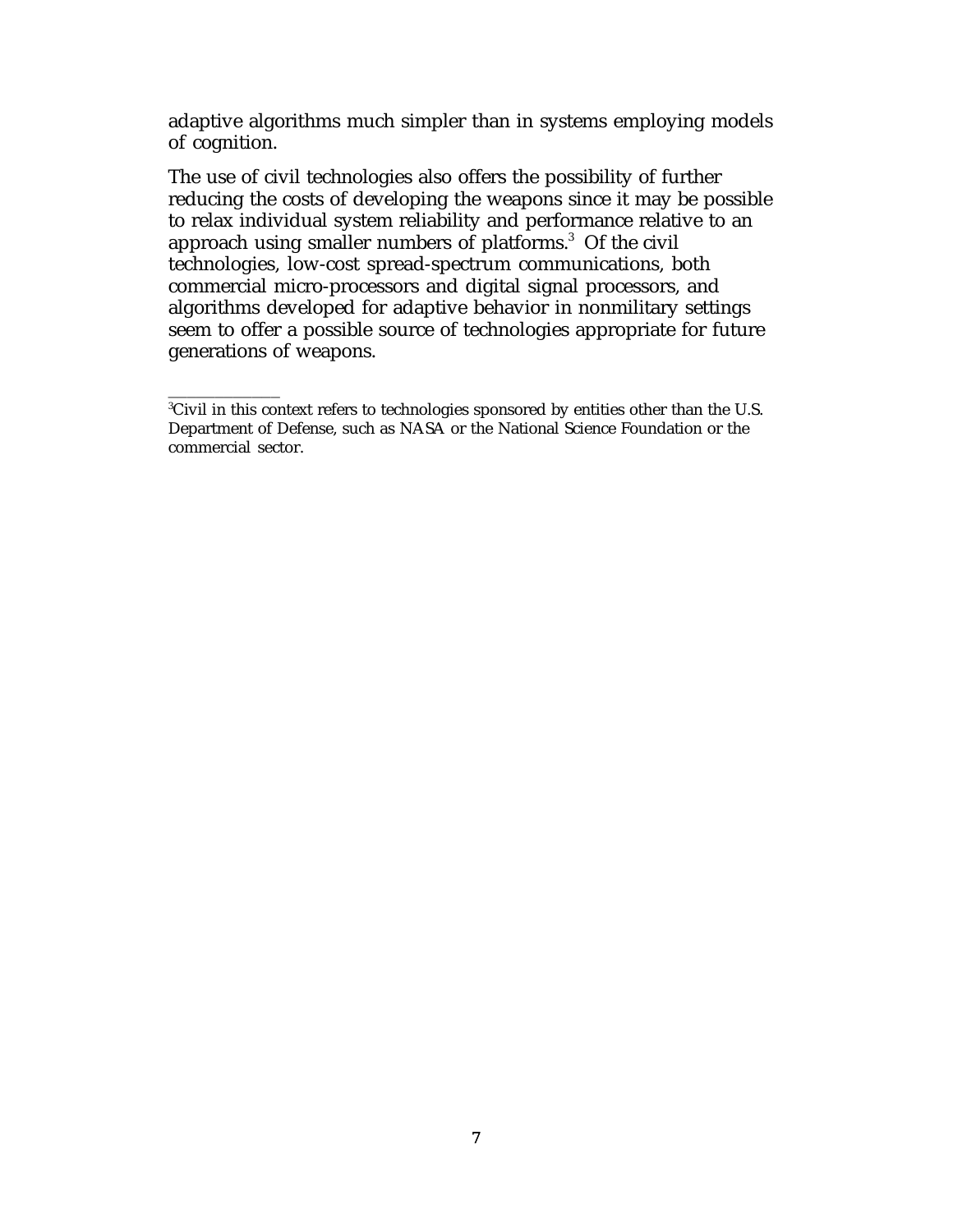#### **Objective**

• **Explore the potential of innovative cooperative air-to-ground weapon system concepts that integrate advances in ethology science of animal behavior), robotics, and modern civil and military technology**

#### **Approach**

- **Establish theoretical foundations**
- **Develop a simulation to test rule sets governing weapon beha**
- Evaluate weapon effectiveness against representative target
- **Assess technologies needed by the weapons**
- **Suggest approaches for advancing the weapon concept**

**Figure 1.5—Framework for Analysis**

Our objective was to take advantage of advances in several different technologies to develop and evaluate unique cooperative weapon system concepts. We first established the theoretical foundations for the cooperative behavior and developed several simulations of increasing complexity to test and refine the rules governing weapon behavior. We used those simulations to evaluate the effectiveness of the weapon concepts and to define in broad terms desired technical characteristics. We then assessed technical approaches for developing the weapons and identified opportunities for maturing the weapon concepts through preplanned product improvement (P3I) initiatives in existing programs.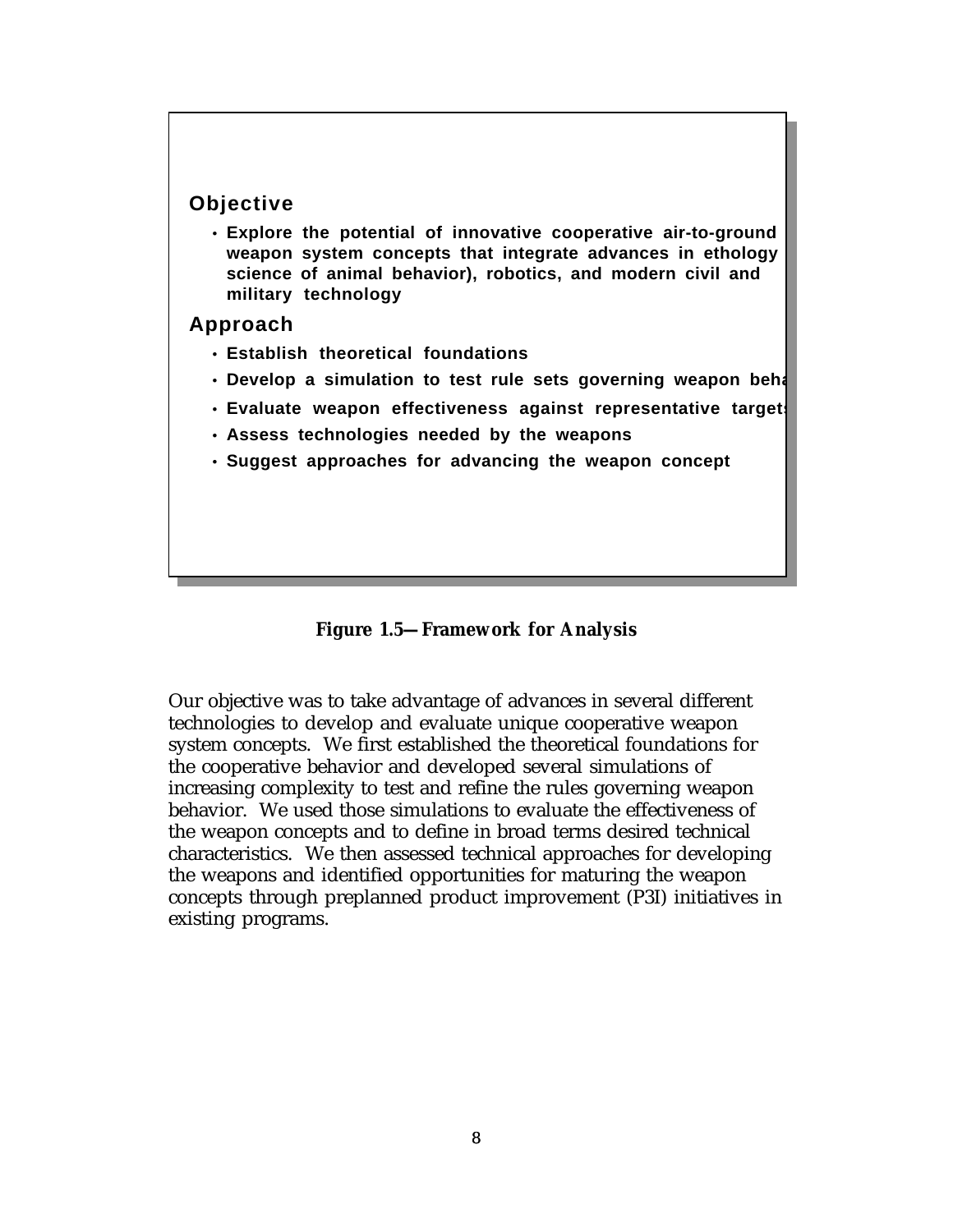### **2. THEORY**



**Figure 2.1—Outline, Theory**

This weapon concept relies on technologies in both the civil and military sector. We will describe how attributes of ethology (the science of animal behavior) and robotics developed in the civil sector can be applied to the weapon concept.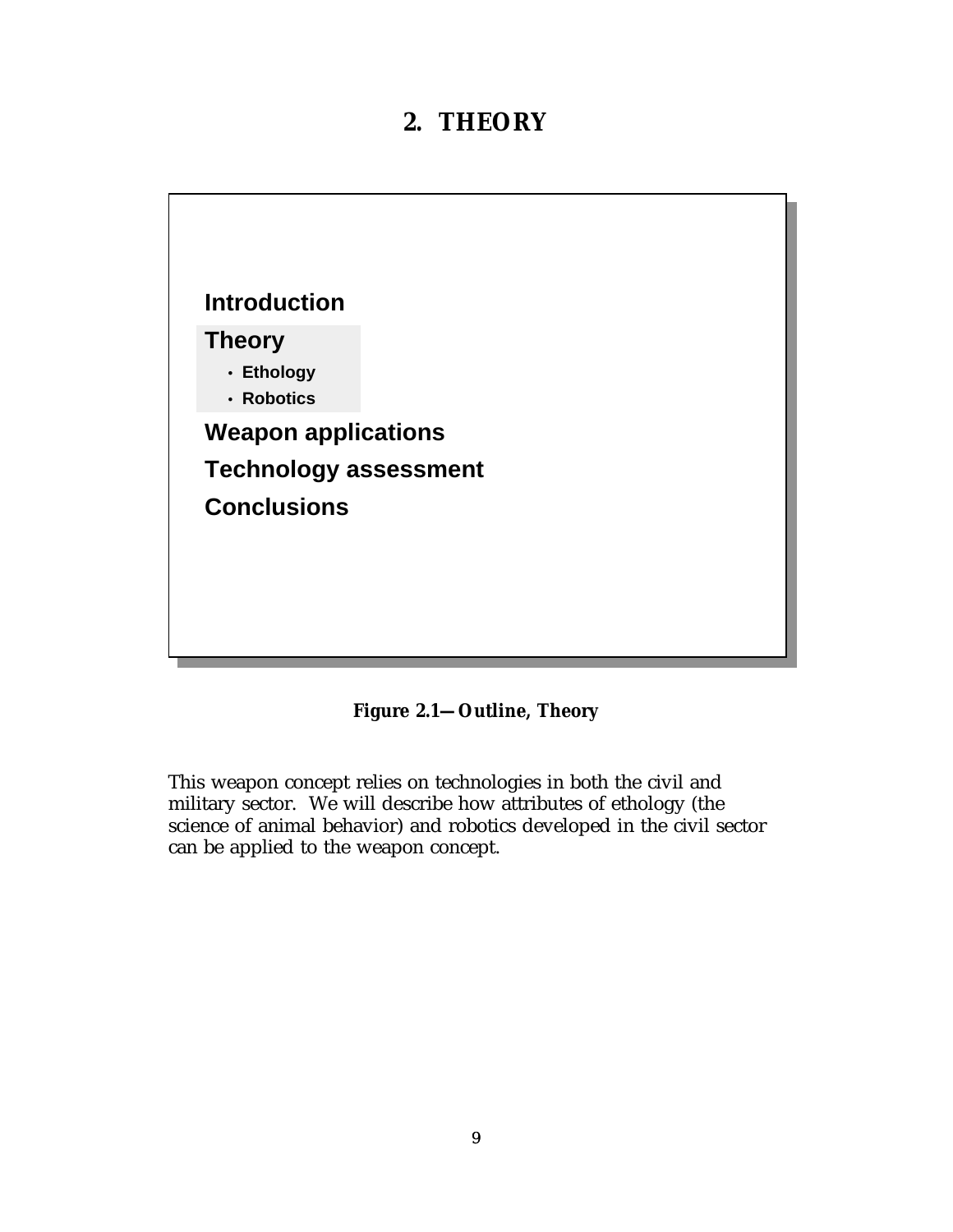

**Figure 2.2—Theoretical Foundations**

Scientists studying animal behavior have identified and analytically modeled a number of behaviors of natural organisms that have parallels to the things that weapons have to do to search for, acquire, and attack targets. Similarly, scientists in the field of robotics have developed alternative architectures for controlling the behavior of individual robots and the collective behavior of multiple robots working as a group that might also find parallels in proliferated weapon concepts. Developments from these two communities provide a foundation for developing innovative weapon concepts.

The real key to our approach is combining the lessons from both communities to construct individual munitions, and to allow for the organization of those weapons to perform a variety of complex tasks under a broad range of conditions.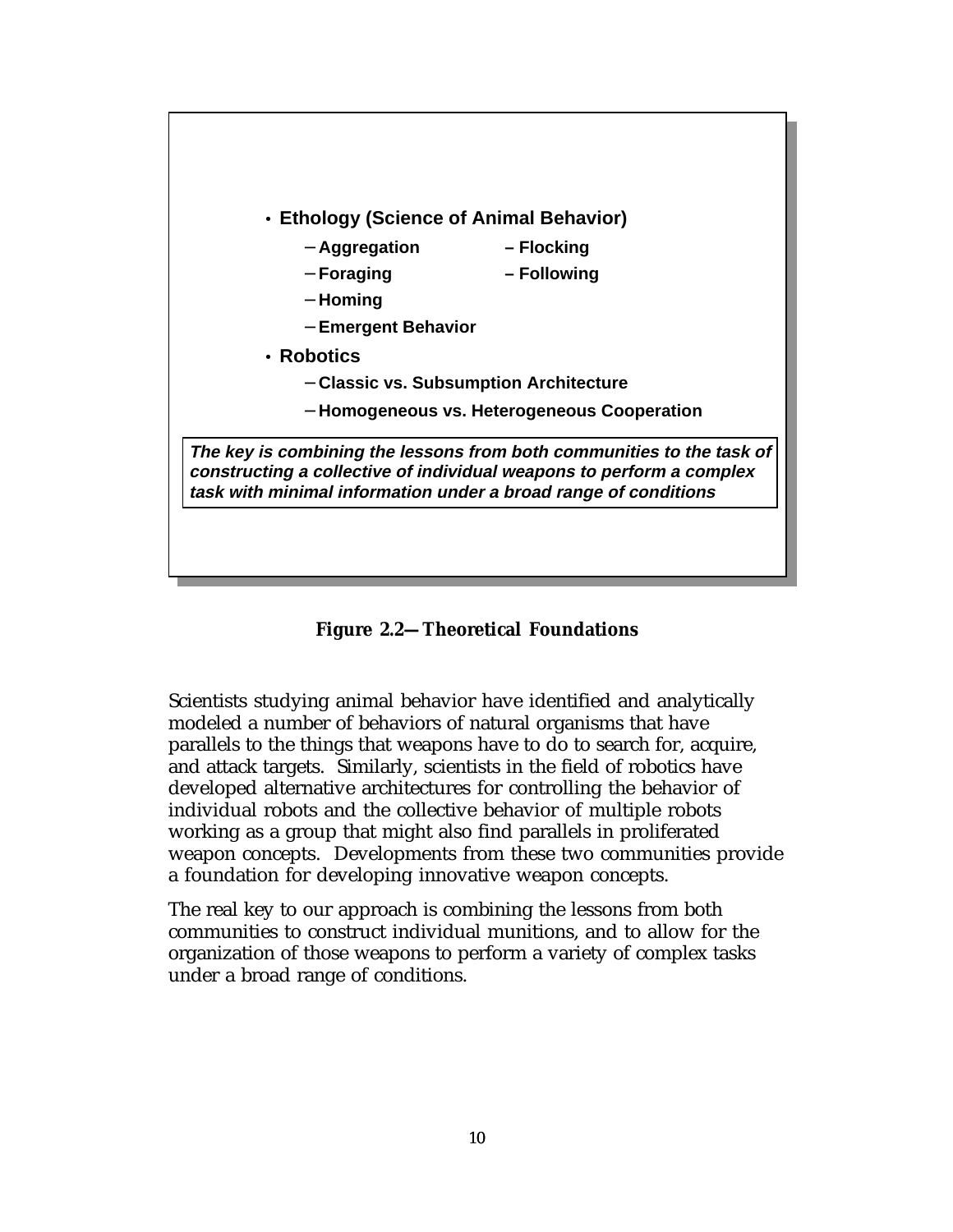

**Figure 2.3—Ethology, Artificial Life, and Cooperative Robotics: The Group as an Organism**

Recently, studies that independently sought the origin of ordered behavior in colonies of primitive plants or animals, in physical systems under non-equilibrium conditions, and in cellular automata or artificial life, have coalesced into an emerging universal science of selfordered systems.<sup>4</sup> The seminal ideas of this branch of science can be traced to the work of Nobel-Prize winning physicist Ilya Prigogine.<sup>5</sup> During the 1970s, he showed that "emergent behavior" can arise through self-organization among large numbers of ruled-based entities. Soon thereafter, Simon Goss and Jean-Louis Denoubourg at the Free University of Brussels analyzed mathematically the seemingly

<sup>4</sup> Ellen Thro, *Artificial Life Explorer's Kit*, Sams Publishing, Carmel, IN, 1993; Stephen Levy, *Artificial Life: The Quest for a New Creation*, Pantheon, New York, 1992. 5 Ilya Prigogine and Isabelle Stengers, *Order Out of Chaos: Man's New Dialogue with Nature*, Bantam Books, New York, 1984.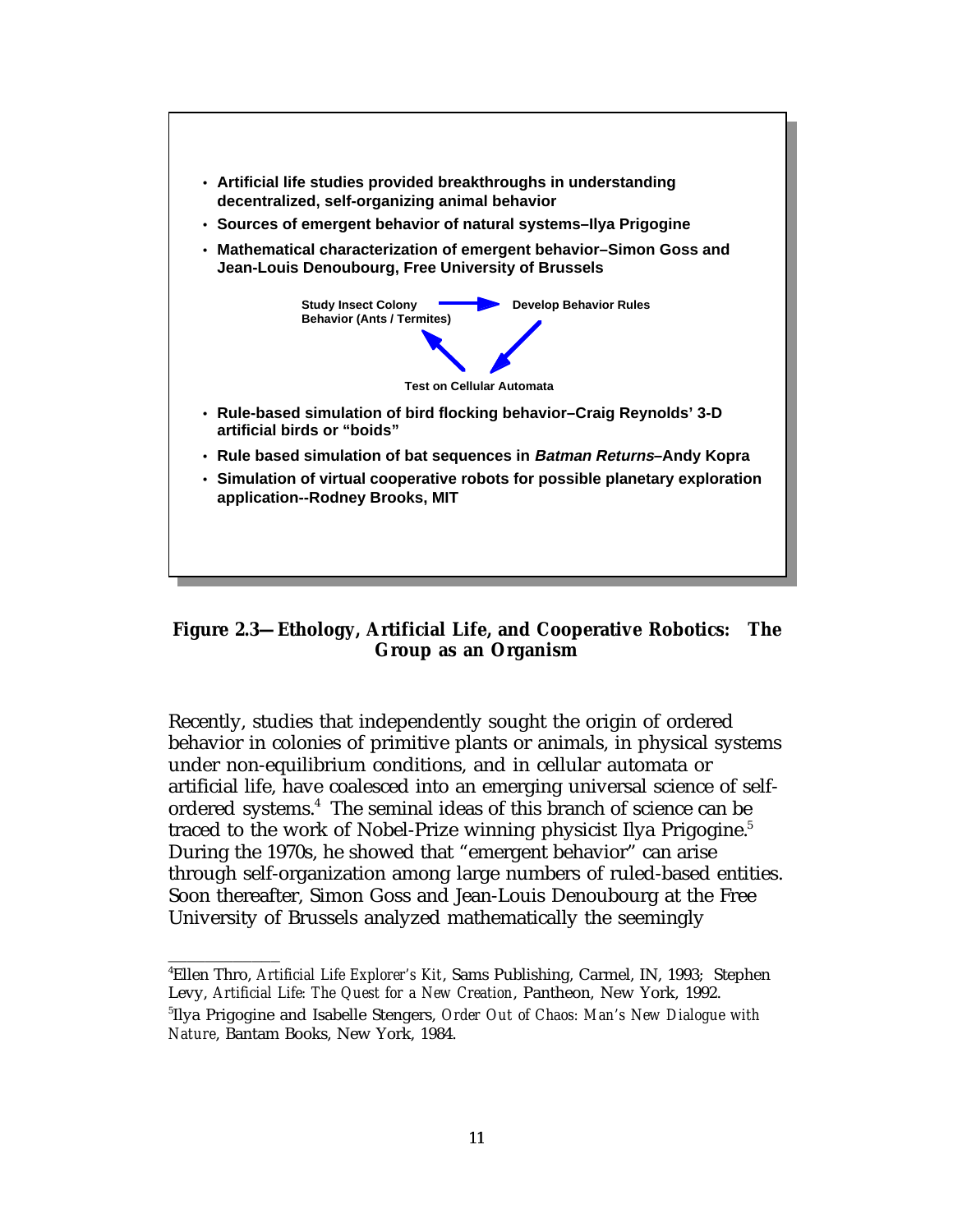intelligent construction of nests by termites and the aggregation of slime molds.

The group behavior of termites illustrates many of the phenomena of interest for the PRAWN weapon concept, in particular the generation of complex, coherent behavior among entities obeying simple rules, having sufficient numbers, and communicating in a primitive fashion. In the case of termites, the construction of their nest results from two competitive processes, the random transport and dropping of lumps of earth, and their attraction toward a high concentration of hormones, with which the termites impregnate the lumps. The resultant process is autocatalytic since a greater concentration of earth leads to a steeper hormone gradient in the neighborhood, which attracts more insects to drop their loads, etc. The rate and effectiveness of the aggregation process improve with the density of insects, i.e., there is some critical density below which aggregation does not occur. If "pillars" do appear, their initial development can be traced to a higher density nucleus of earth produced by a random fluctuation in the localized insect population. Our research suggests that the efficacy of adaptive behavior in PRAWNs also depends on the exchange of information and on attaining a critical threshold number of weapons.

A key element in the development of PRAWNs is the specification of rule sets that produce the desired behavior. Research that provides the requisite insights is being pursued in the fields of cellular automata and cooperative robotics. In the 1980s, researchers into cellular automata (which rose to fame through the "Game of Life") discovered that the source of complex social behaviors that have long puzzled ethologists could be explained by artificial life analogues. One such early study by Craig Reynolds showed that a succinct set of rules would suffice to reproduce the salient features of flocking that are observed in nature, including the ability to move coherently without a leader, to avoid obstacles, and to regroup after dispersal to avoid a predator. Reynolds developed a three-dimensional simulation of his artificially living birds, which he named "boids." A more graphically sophisticated version of Reynolds' boids was used by Andy Kopra to generate the bat sequences in the movie *Batman Returns*. We developed an inverted form of the flocking rules to spread swarm weapons apart to efficiently cover target regions.

More recently, Rodney Brooks of MIT's Mobile Robotic Group has demonstrated the principles of self-organization using virtual cooperative robots, with an eye to possible applications in planetary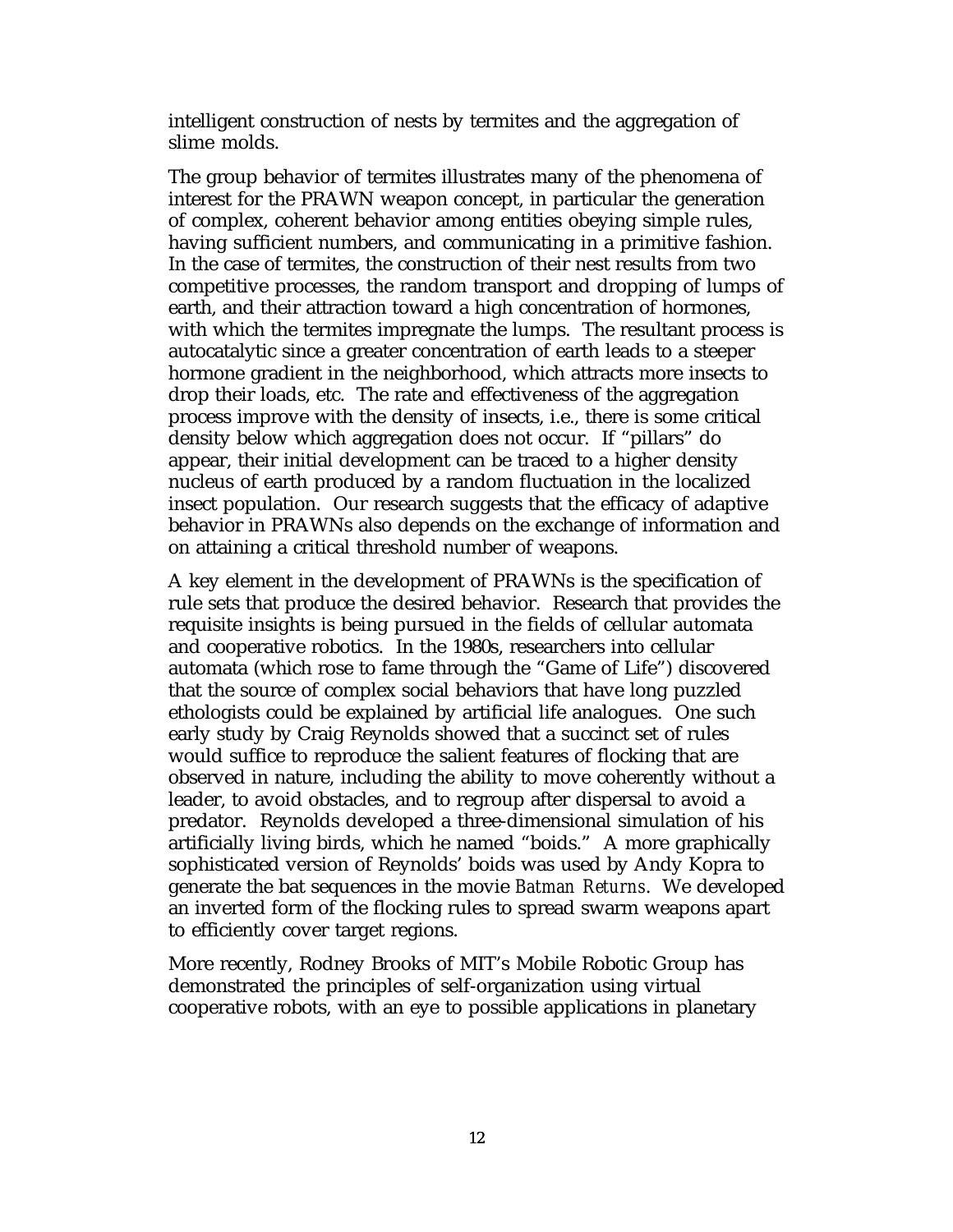exploration. $^{\rm 6}$  A rock collecting mission was simulated in which the virtual robots explored by means of a random walk, returning to the main base by following an acoustic gradient. When the robots found the desired rock types using their automatic rock recognition systems, they dropped tags that attracted other robots to the rock-rich areas, much as hormones or pheromones are used by insects to attract their brethren. In our weapon simulations, this following behavior improves the adaptability of PRAWN weapons and increases the number of weapons striking targets.

<sup>6</sup> Rodney Brooks, "New Approaches to Robotics," *Science*, Sept. 13, 1991, p. 1227.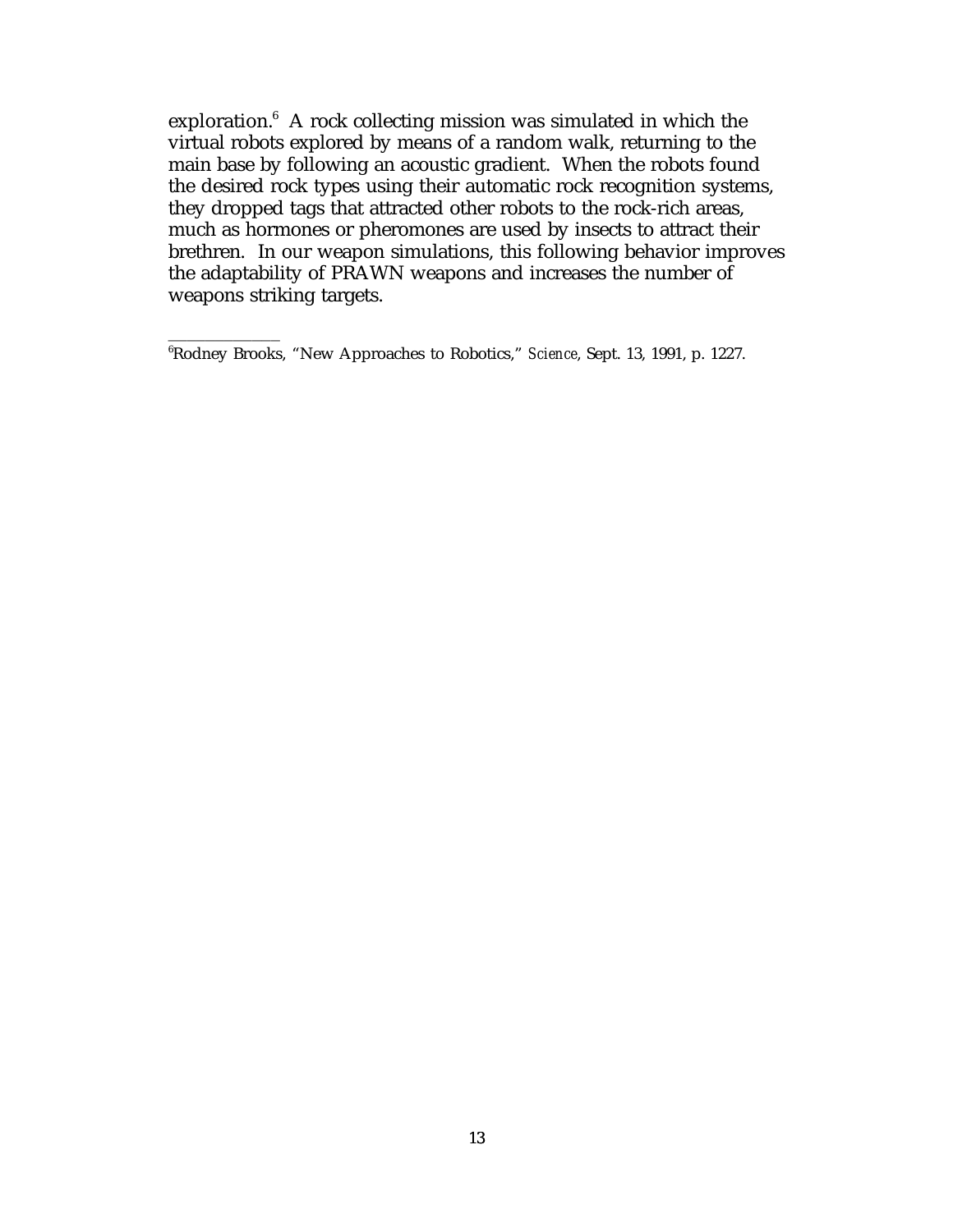

**Figure 2.4—Emergent Behavior**

The complex adaptive group behavior that emerges in the aforementioned examples, while appearing indicative of intelligence and centralized planning, is in fact derived from a finite set of relatively simple rules. We can illustrate this by stating the principal rules governing the behavior of artificial ants that can be applied to illustrate their behavior in foraging for food.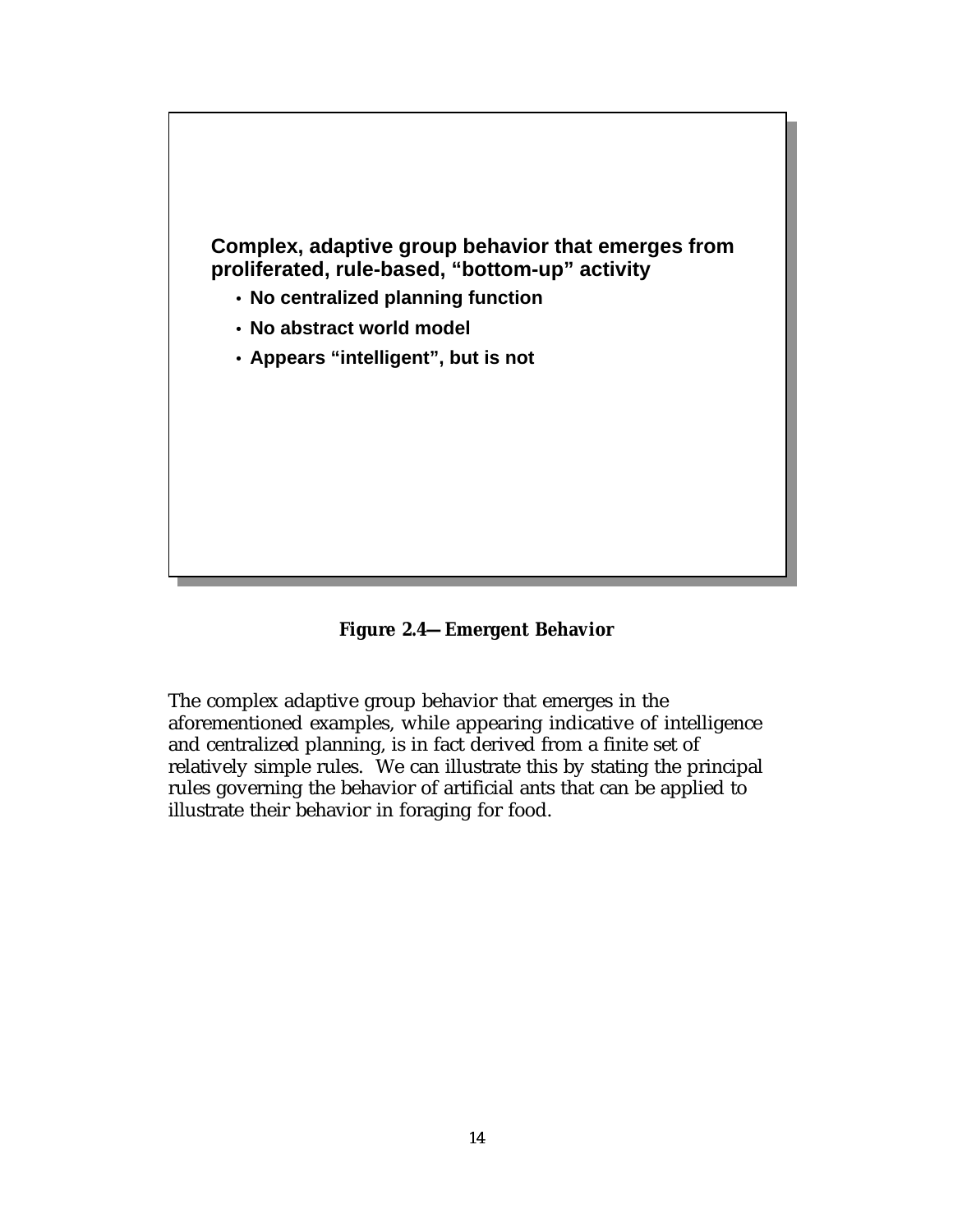

**Figure 2.5—Example: Ant Foraging Behavior Rules**

The principal rules governing the behavior of artificial ants are shown above. Additionally, the ant's pheromone is subject to the rule that it diffuses and evaporates uniformly over time.<sup>7</sup>

Studies of artificial ants have become the centerpiece of the research into the relationship between simple-individual and complexcollective behaviors. The aspect of interest in the design of swarming weapons is the use of recruitment strategies to implement effective foraging. This involves the use of visual and chemical cues in ants, but these can be translated into electromagnetic (EM) signals for the weapons application. Evidently, pheromones constitute narrow band signals, of which the closest EM relative is probably a beacon, or transponder. The important element is that the presence of a target, determined locally by short-range sensing and automatic target recognition, is communicated to a larger group of players which do

<sup>7</sup> Pheromone is a chemical substance ants secrete.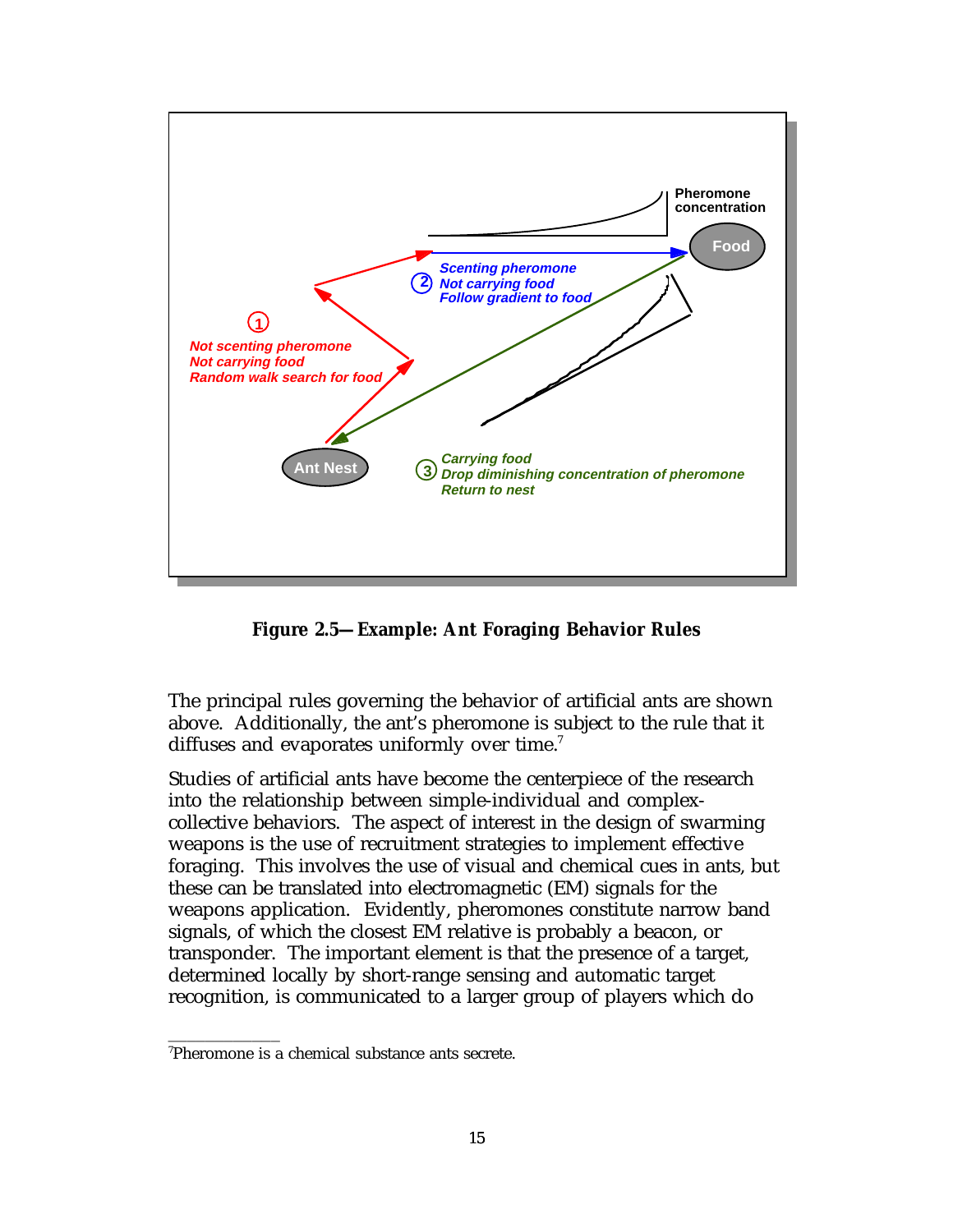not have the target within their limited field-of-view or range. These are then entrained into the target-attacking activity.

Ants employ what is called *mass recruitment*. The ants lay down chemical trails when food is discovered and carried back to the nest. The amount of pheromone dispensed decreases as the nest is approached, with the result that a density gradient is established indicating the direction towards the food. The more ants involved in harvesting the food source, the more chemical is deposited, and hence the higher the probability of recruiting additional ants. Since the chemical trail evaporates over time, the attractiveness of the trail diminishes once the food source is exhausted.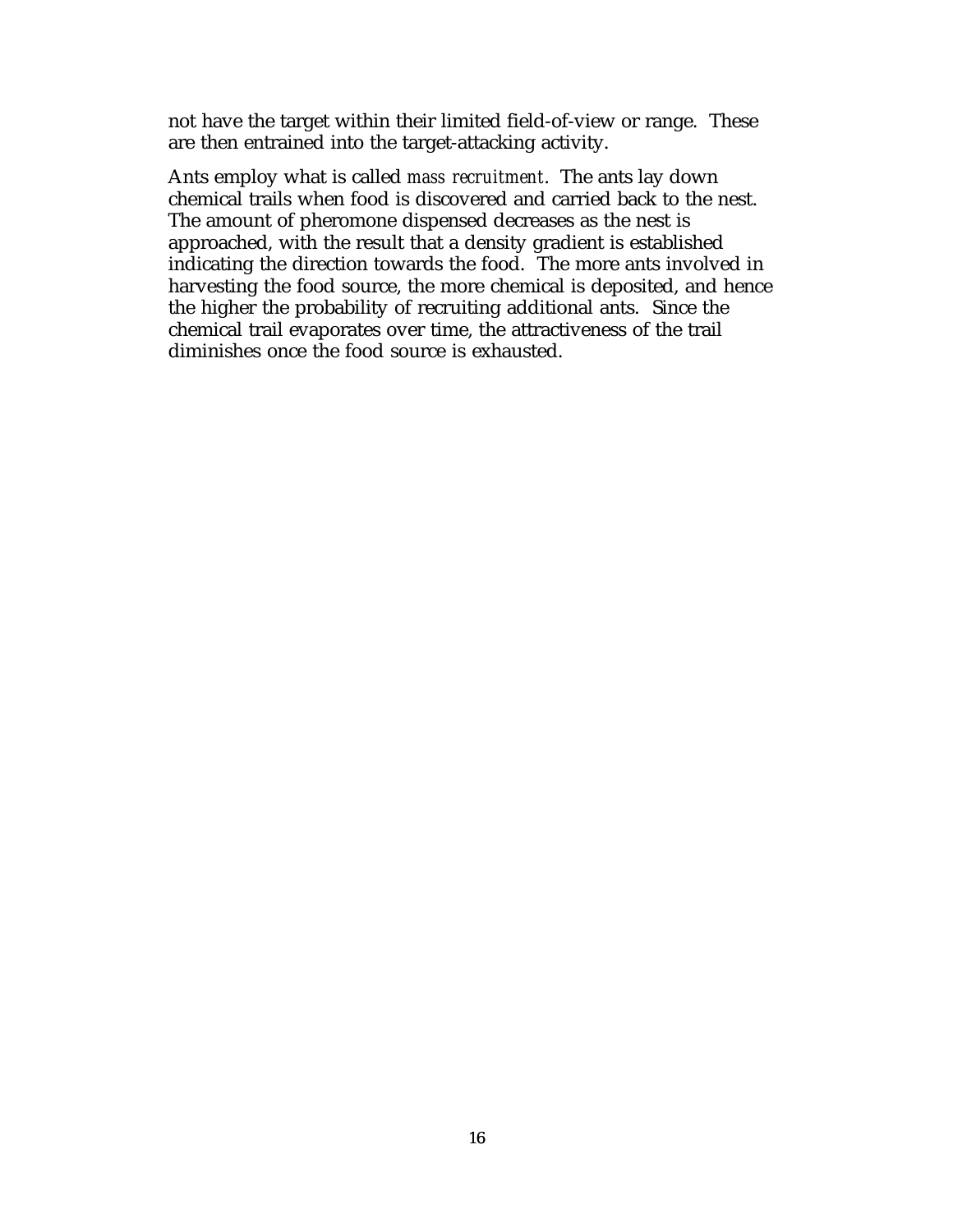

**Figure 2.6—Complex Behavior Emerges from a Simple Set of Rules: Simulation of Ant Foraging Behavior**

We applied a computer code called *Star Logo*, developed by researchers at the Massachusetts Institute of Technology (MIT), to observe the complex behavior that emerged from the simple set of rules we just introduced.<sup>8</sup> The six panels show progressively how the ants in the colony at the center of the screen fan out randomly to forage for food. The chemical trails begin to develop and are reinforced as the ants collect food from the rightmost and lower food sources. Ultimately, as the lower food source is exhausted, the chemical markers to it begin to evaporate, and activity is focused on the remaining food sources. The group as a whole exhibits rather sophisticated foraging behavior by following a very limited set of simple rules.

<sup>8</sup> Mitchel Resnick, *Turtles, Termites, and Traffic Jams: Explorations in Massively Parallel Microworlds*, MIT Press, Cambridge, Massachusetts, 1994.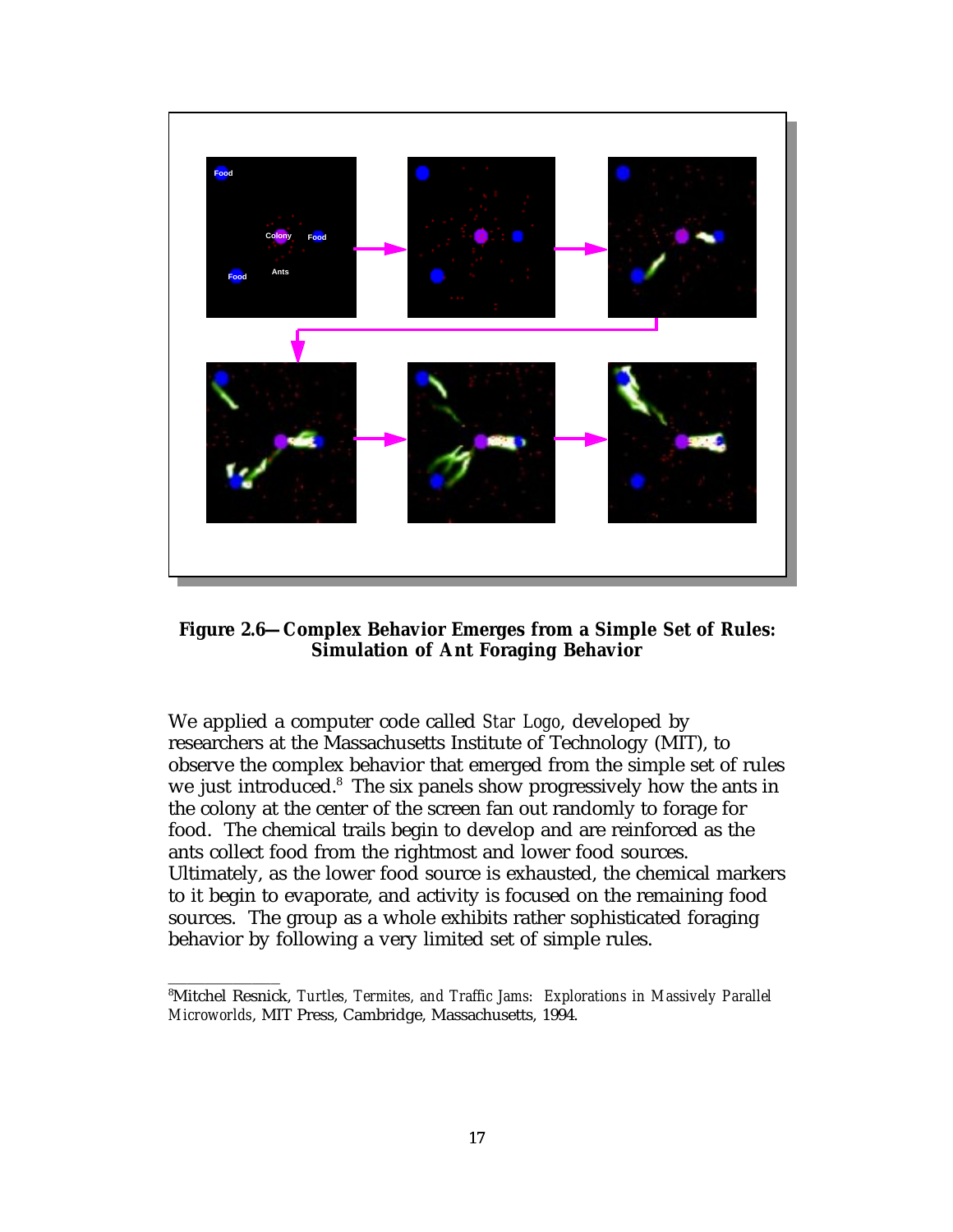A parallel control architecture is adopted to implement the rule-based behavior to yield the responsiveness needed for a weapon application.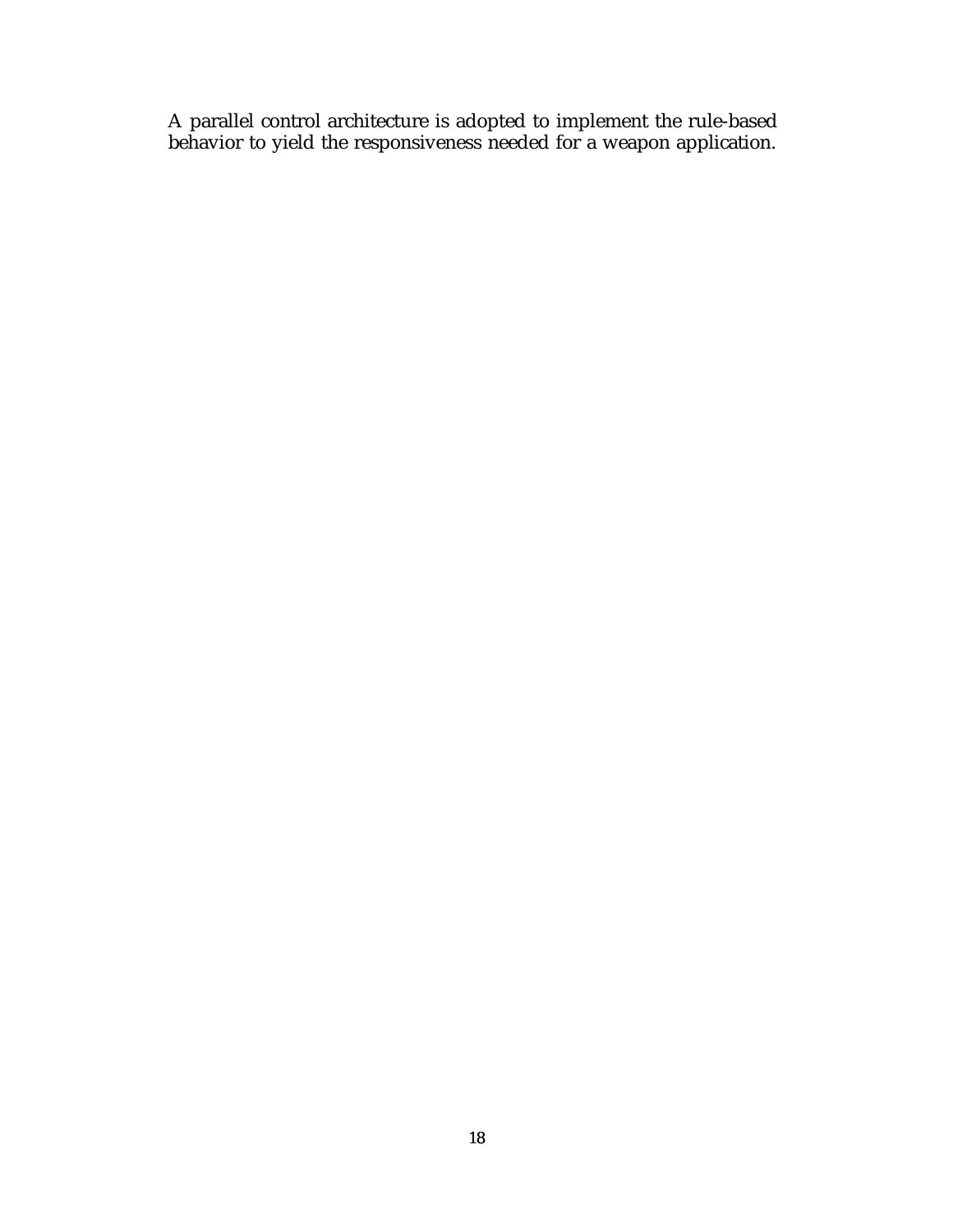

**Figure 2.7—Implementation of a Swarming Algorithm: Classic vs. Parallel Control Architectures**

Until recently, the world of robotic intelligence was dominated by the artificial intelligence (AI) paradigm. The AI robot has a centralized memory, pre-loaded with information about various kinds of objects, its goals, and how to execute key behaviors such as locomotion or avoidance. It has a centralized processor in which it updates and retains its picture of the world. Operationally, the AI robot gathers sensory data (e.g., scanning the room it occupies), develops a model of the world (e.g., where all the objects in the room are located), and then proceeds to plan how it will achieve its goal (e.g., walking forward while avoiding an obstacle). Only at this point does the robot begin to act, executing commands that control motor activities. This control sequence is serial, requiring that each internal process be completed before the next one commences. Consequently, the end-to-end processing cycle is long in relation to the demands of a changing realtime environment. Moreover, the interfaces between the "vertical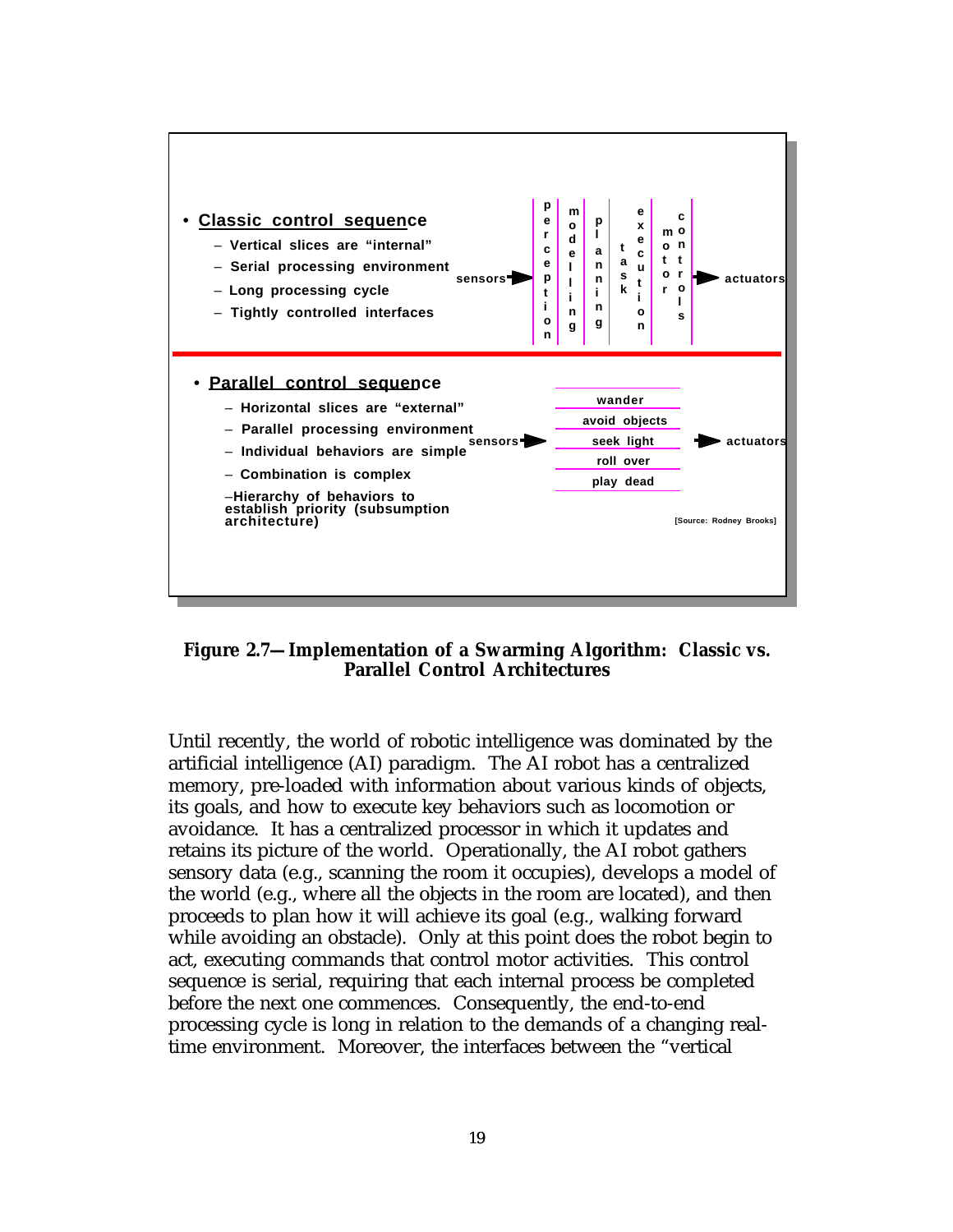slices" in the process are complex; all the logical branches, which culminate in the full spectrum of behavioral options, need to be supported in each slice.

In the last decade, Rodney Brooks and Anita Flynn of MIT's AI Laboratory have been building robots based on parallel architectures. The underlying ideas of this approach are closely related to artificial life, insofar as the robot's complex behavior *emerges* from the interaction of simple rules that operate within each "horizontal slice." The horizontal slices correspond to observable behaviors, which are processed continuously, and in parallel, but only one behavior is actually expressed at a time. The decision as to which behavior in the hierarchy takes precedence is a function of the subsumption architecture (explained in the next figure), which obviates the need to exercise centralized control.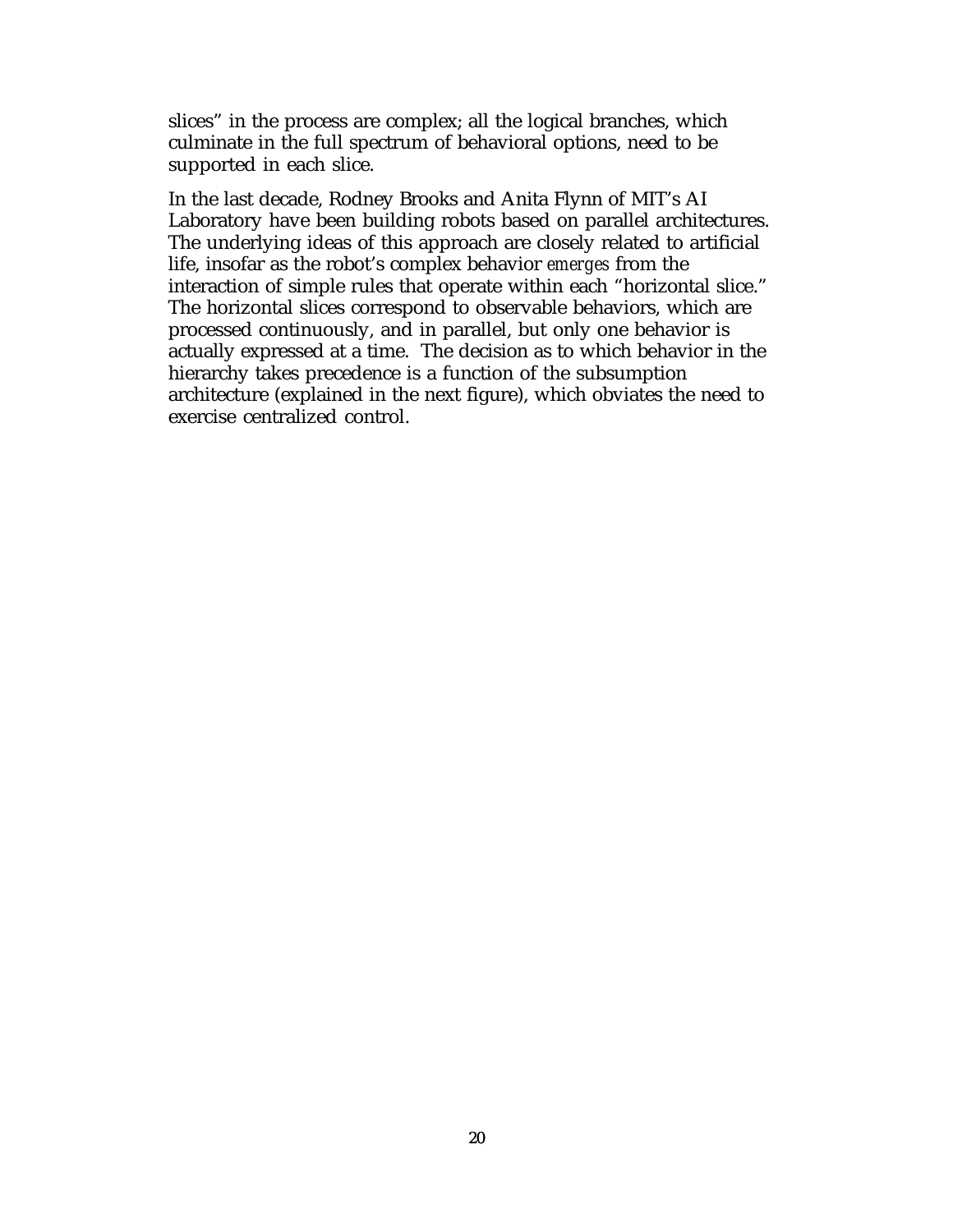



This diagram illustrates a candidate subsumption architecture for a swarm weapon. Each box corresponds to a behavior (anti-flocking, etc.) occupying a horizontal slice, alluded to in the previous figure. The processors allocated to each behavior are continually cranking (in parallel) based on the sensory inputs shown to the left. However, the behaviors are implemented only if they are allowed under the interactive subsumptive logic depicted to the right of the boxes. The outputs from the boxes are directed to actuators (e.g., "home on target"), and/or to sidetaps that influence the control of other behaviors. As we describe next, the priorities for the behaviors are adjudicated at the logical nodes in the diagram, and the priority assigned to one behavioral action may subsume another.

There are three logical processes—suppression (S), inhibition (I), and default (D)—that govern the control of input or output wires. Suppression and inhibition are similar in that the flow through the wire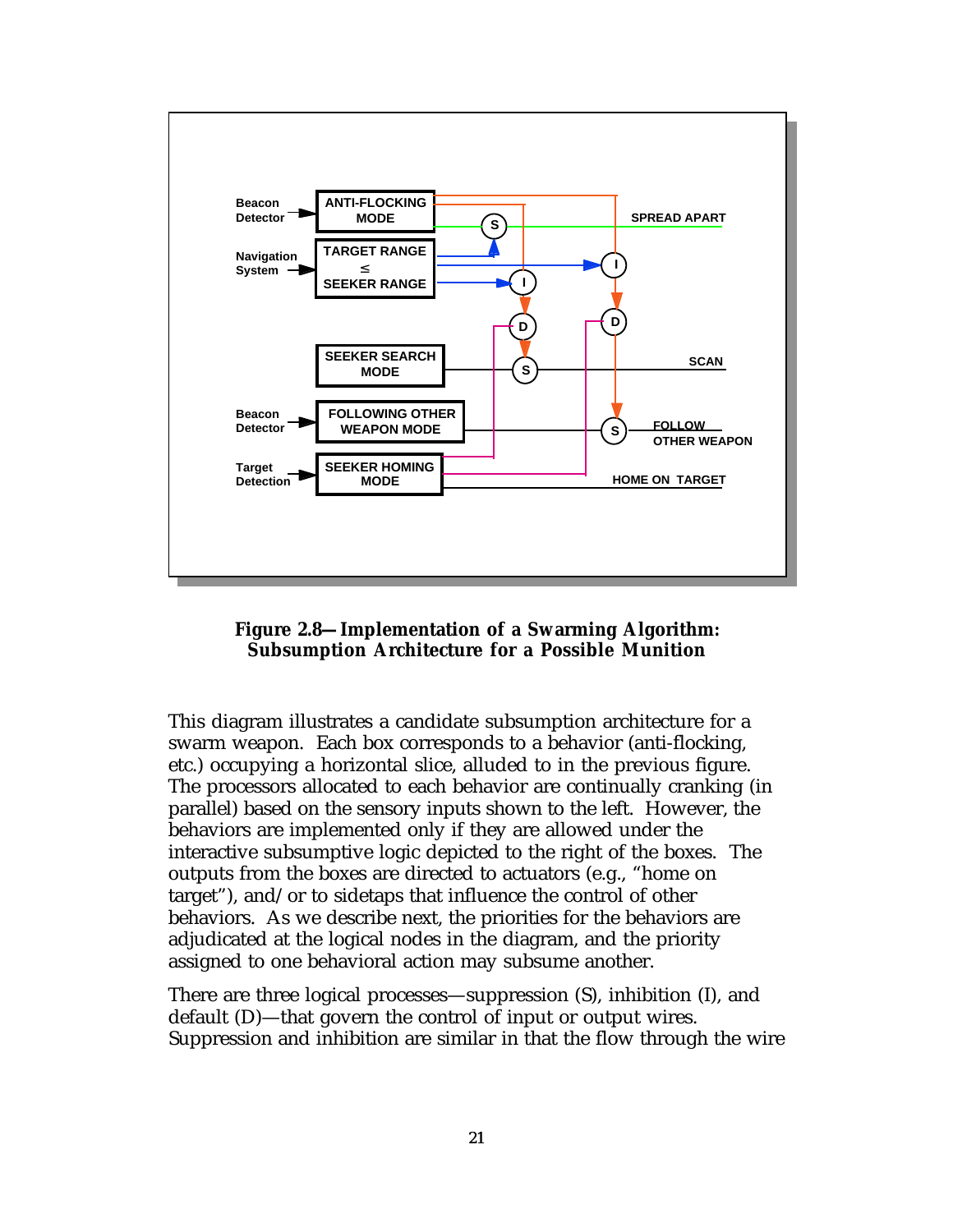is not affected when the sidetap is "off," but the flow is disrupted when the sidetap is "on." With default, the sidetap preempts the signal on the wire when that signal is "off," but the sidetap is ignored when the signal on the wire is "on."

To see how the logic operates, we step through the "follow other" behavior. This behavior is activated when a weapon beacon is detected, but subject to the dictates of a very complex suppression sidetap. If the seeker homing mode is active, it preempts the default node, resulting in suppression of the following mode no matter what else is happening. If the seeker mode is not active, the following mode is suppressed by the operation of the anti-flocking mode, unless the target range decreases to less than the seeker range, at which point the inhibition caused by anti-flocking is itself turned off. The result is that following behavior is allowed, and one observes that the anti-flocking is also suppressed.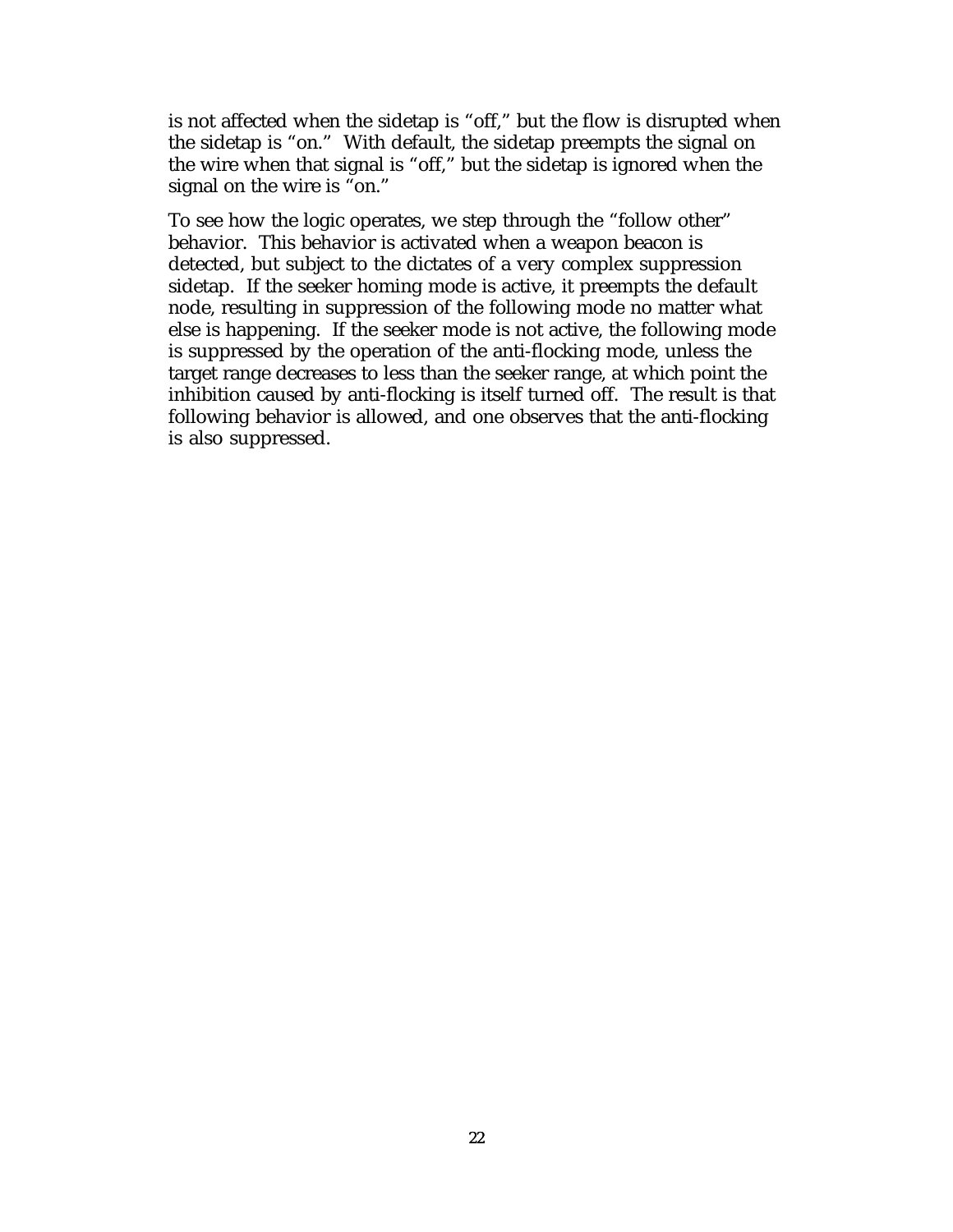## **3. APPLICATIONS**



**Figure 3.1—Outline, Weapons and Targets**

In applying the theoretical concepts to a weapon application, we considered the behaviors weapons would have to exhibit to find and destroy targets, postulated possible weapon configurations, and identified the targets they might go against.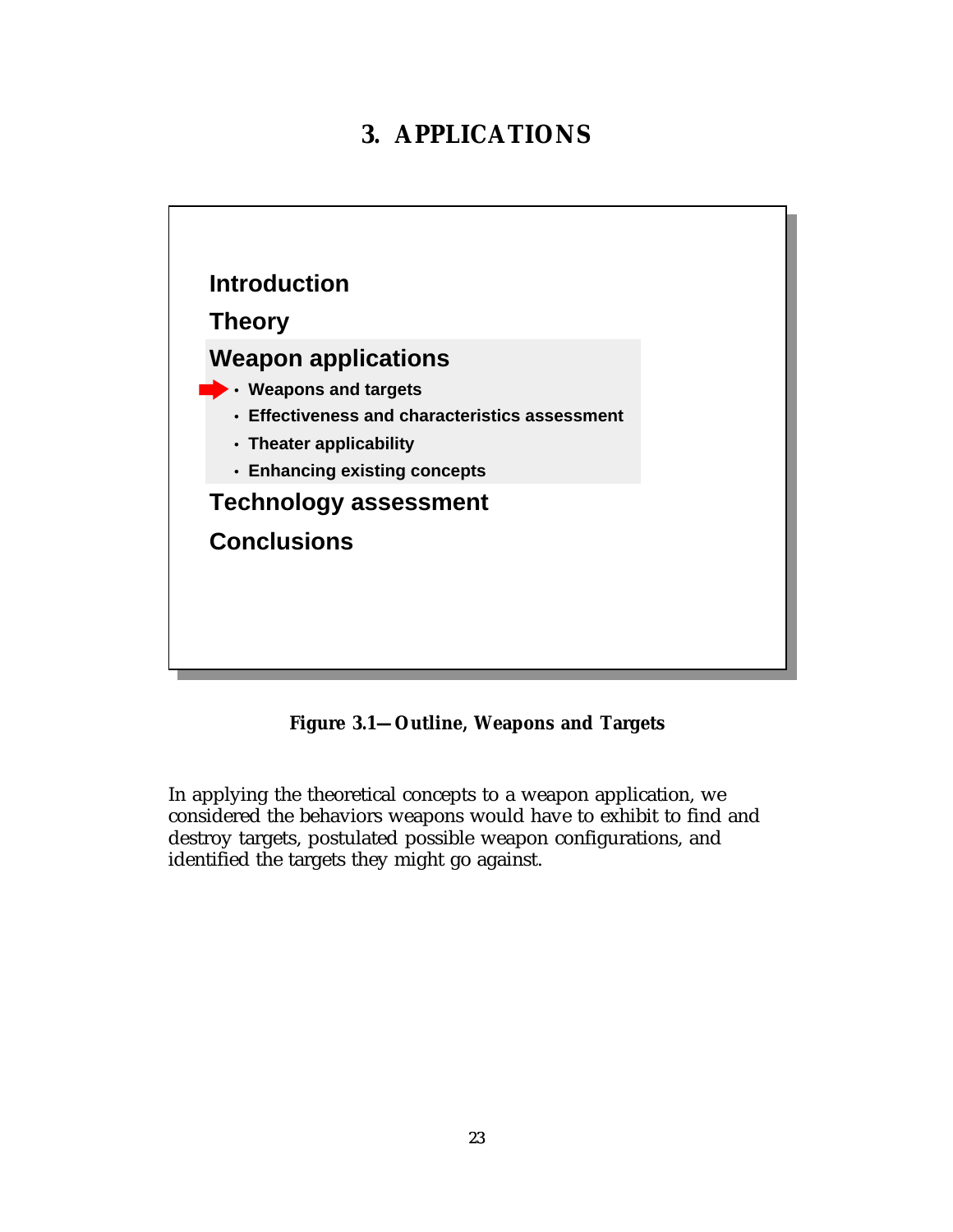

**Figure 3.2—Cooperative Behavior and Swarming**

Before assessing capabilities of weapons using cooperative behavior, we will illustrate the sequence of behaviors the weapons use to engage an air defense battalion in 5 clusters with 10 target elements in each cluster (shown in white in the figure). Subsequent figures will describe in more detail both the simulation used to develop these results and the target.

The behaviors exhibited by the weapons in these frames are all in contention with one another, but only one is dominant at any moment in time. Panel (a) shows the weapons at release, before they have spread out. The weapons first use a flocking behavior to spread out, shown as the green "V" formation in panel (b). When they cross a designated threshold, they turn on their sensors and begin to hunt for targets.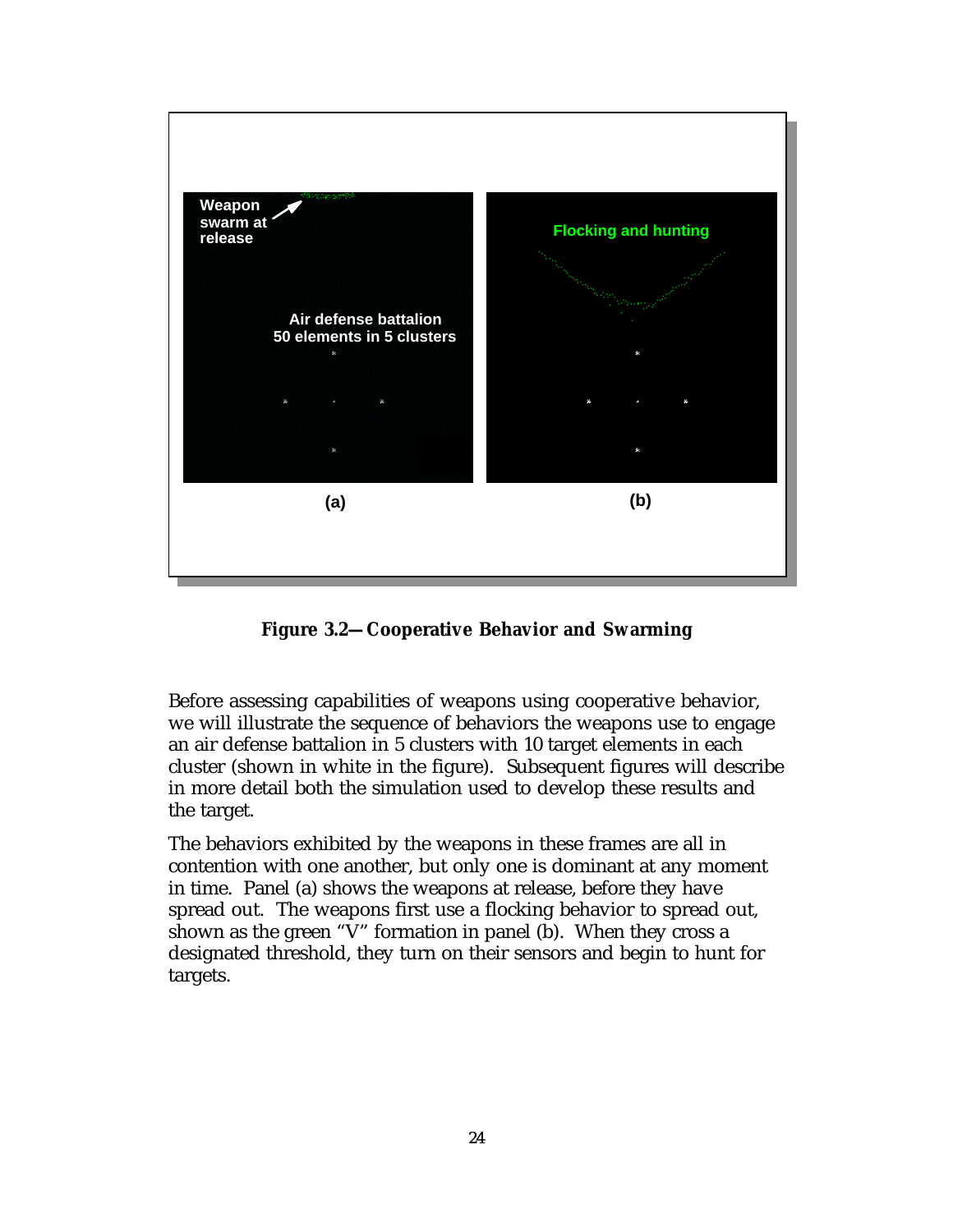

**Figure 3.3—Cooperative Behavior and Swarming (continued)**

Panel (c) shows multiple behaviors. Weapons shown in red have found targets, are homing on them, and are committed to the attack phase. Through communications, other weapons shown in yellow become aware of the targets, and if they meet certain proximity requirements, they begin to follow the weapons that are homing on targets. Weapons shown in green do not meet these proximity requirements and continue their flocking and hunting behavior to find other targets.

Panel (d) skips ahead. As attacks occur, coordinates of the targets being attacked are broadcast. $^{\textrm{\textregistered}}$  Consequently, weapons have knowledge of how many weapons have been committed to a given target. Simple rules prevent an excessive number of weapons from being expended on a single target. Once attack requirements have been met for a given target, other weapons reject that target and proceed to search for and attack other targets, in this case targets deeper in the

 $^{\circ}$ Target elements shown in white are removed from the figure as they are destroyed.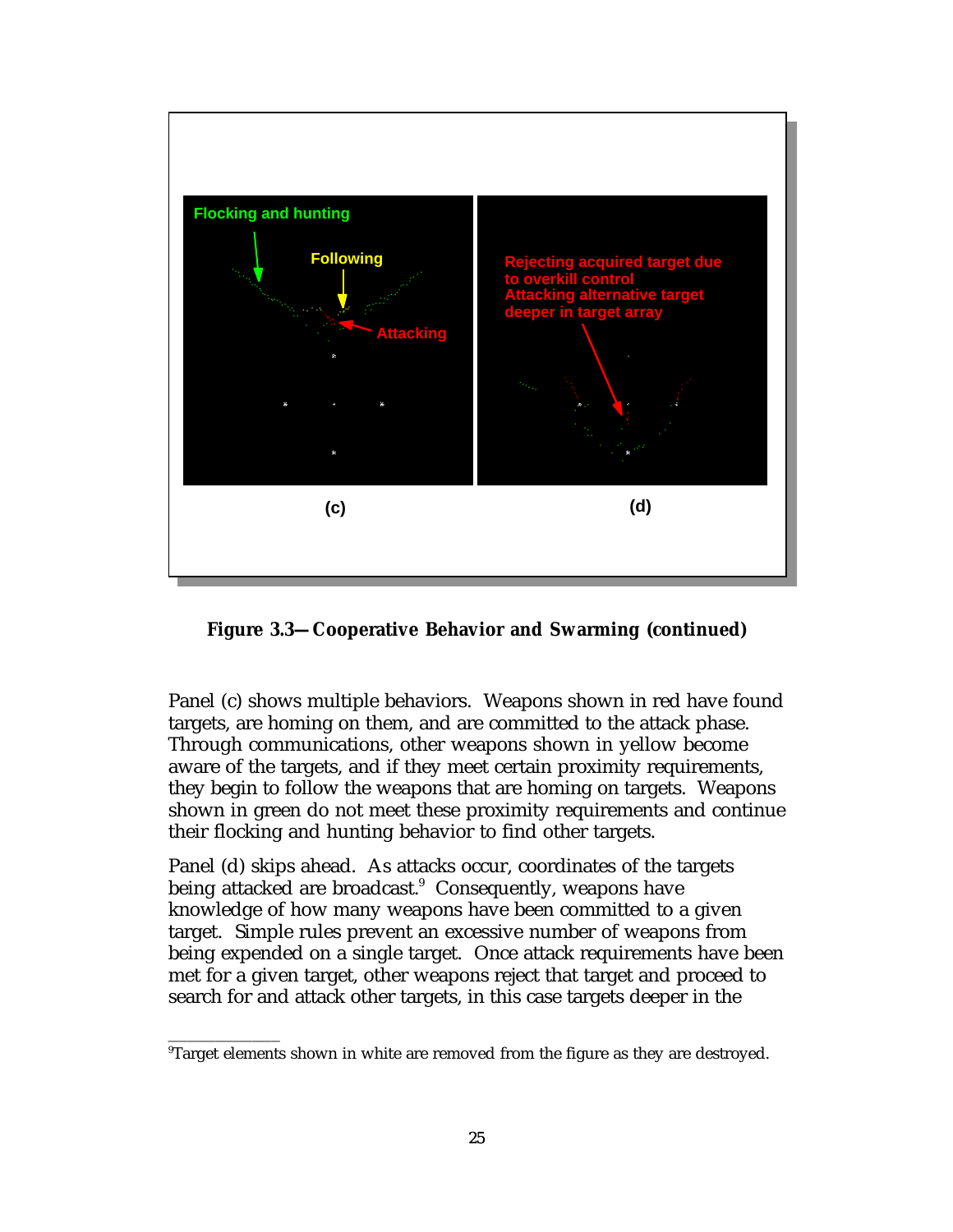array. Because this is a proliferated weapon concept, the viability of the concept does not depend on each individual weapon making "perfect" judgments of the tactical situation.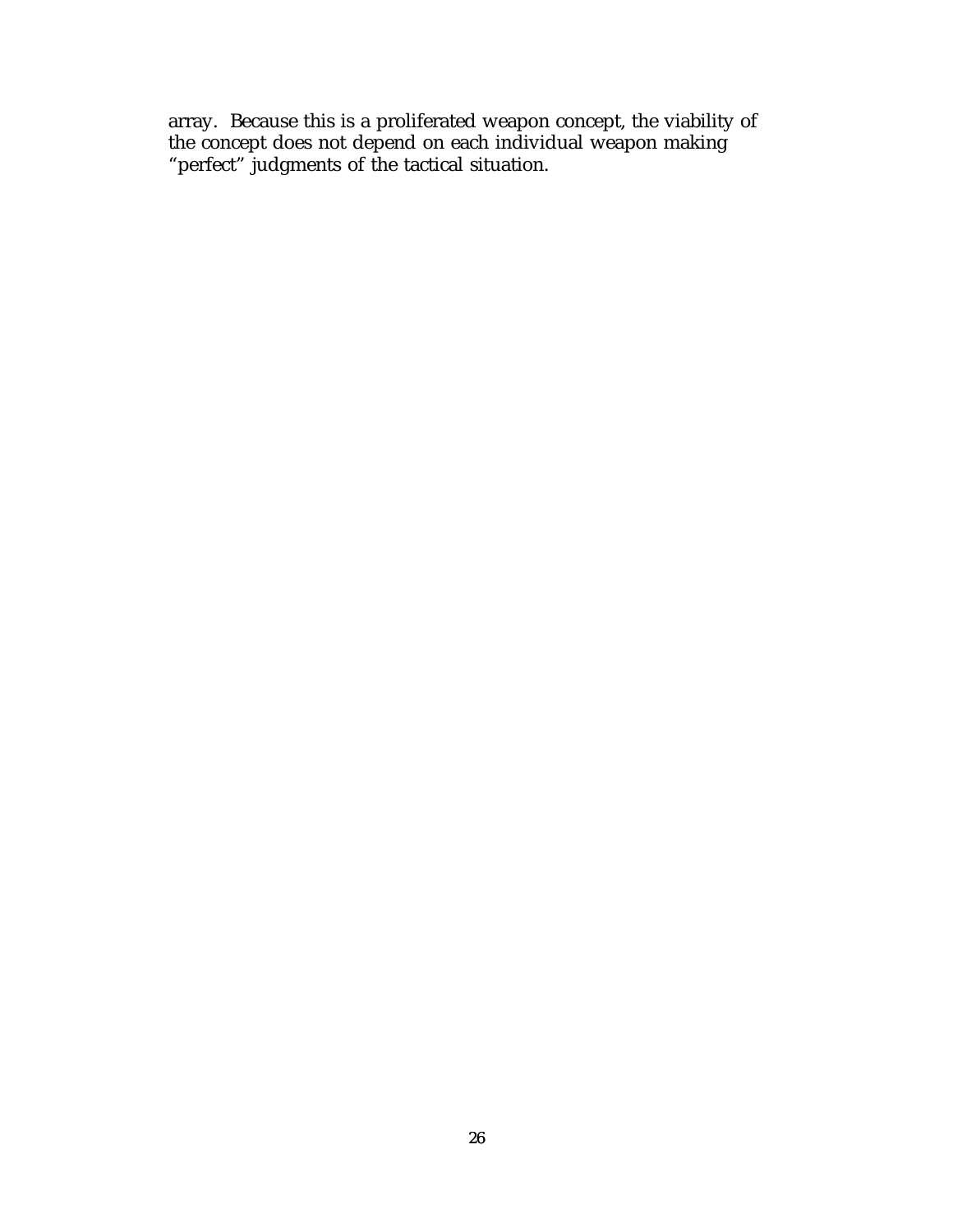

**Figure 3.4—Against Fixed Targets, Virtual Mission Planning Is an Attractive Characteristic**

Group "intelligence" can act as an antidote to escalating demands for complex and time-consuming mission planning for a variety of situations.<sup>10</sup> Mission planning can be accomplished as an emergent behavior, rather than as an outcome of top-down decisions, thereby offering the adaptability of manned systems while obviating the physical or virtual presence of human decisionmakers in the target area. Certain areas, perhaps those having noncombatants, could be excluded from attack a priori (see above), while other regions could be defined as eligible for attack when targets meeting automatic target

 $10$ There are still roles for traditional mission planning functions such as determining if weather conditions might allow for effective utilization of the weapons, as well as threat avoidance and coordination between launching platforms. For proliferated concepts addressed in this briefing, the latter issues are probably not very important, since many of the threats to the penetrating members of the swarm are in fact the intended targets for the group.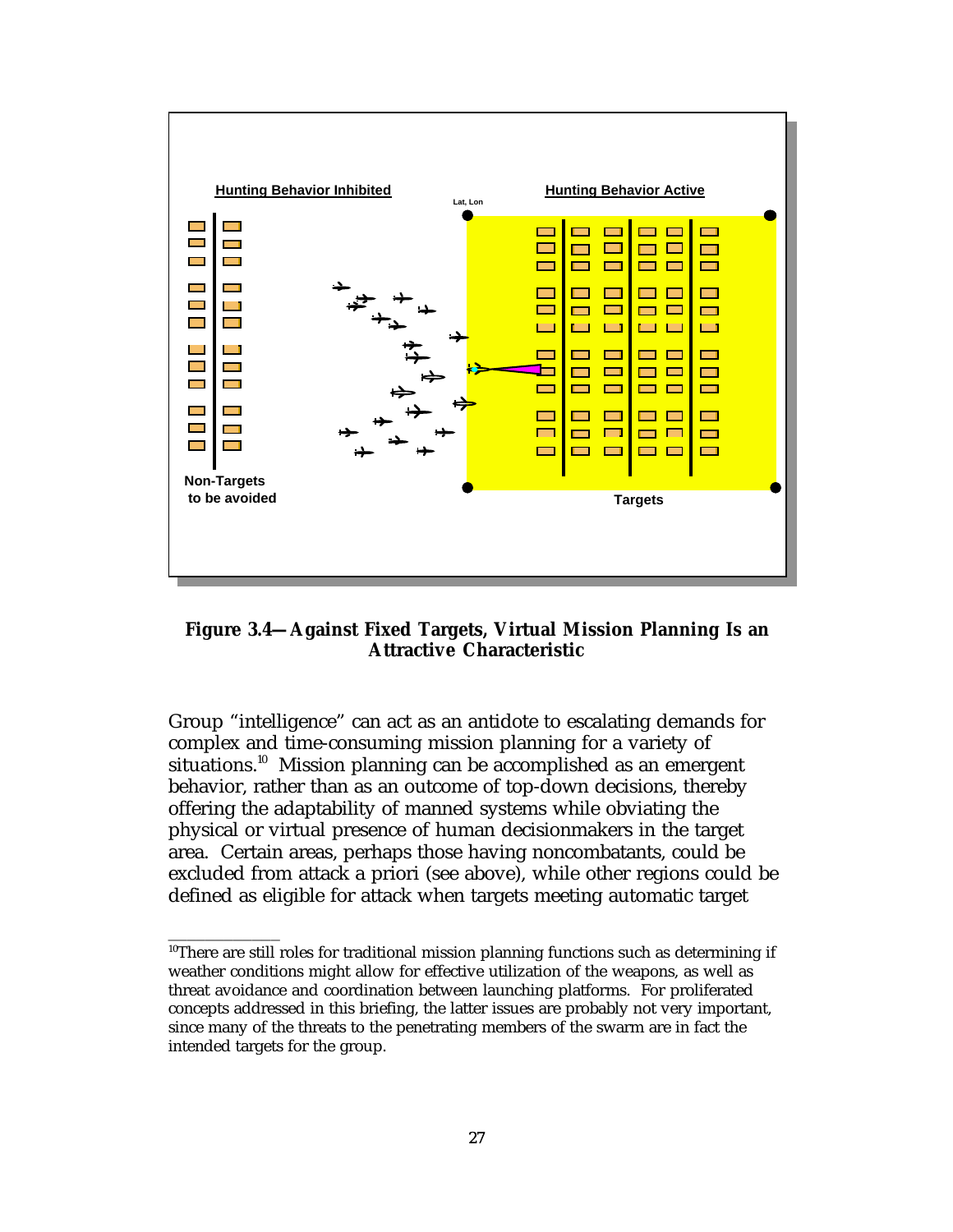recognition criteria are identified, but without having to predefine each target in advance.

For those conditions in which no specific interaction is required at a particular time, or by a specific weapon, detailed mission planning may be avoided. For a field commander, this could eliminate some of the traditional planning burdens associated with automated weapons, though at the expense of losing fine-grained control of the individual munitions.

Recognizing that every situation will not meet the set of conditions needed for swarming weapons, we will later assess the fraction of targets in a major regional contingency that might be amenable to attack by weapons exhibiting such behavior.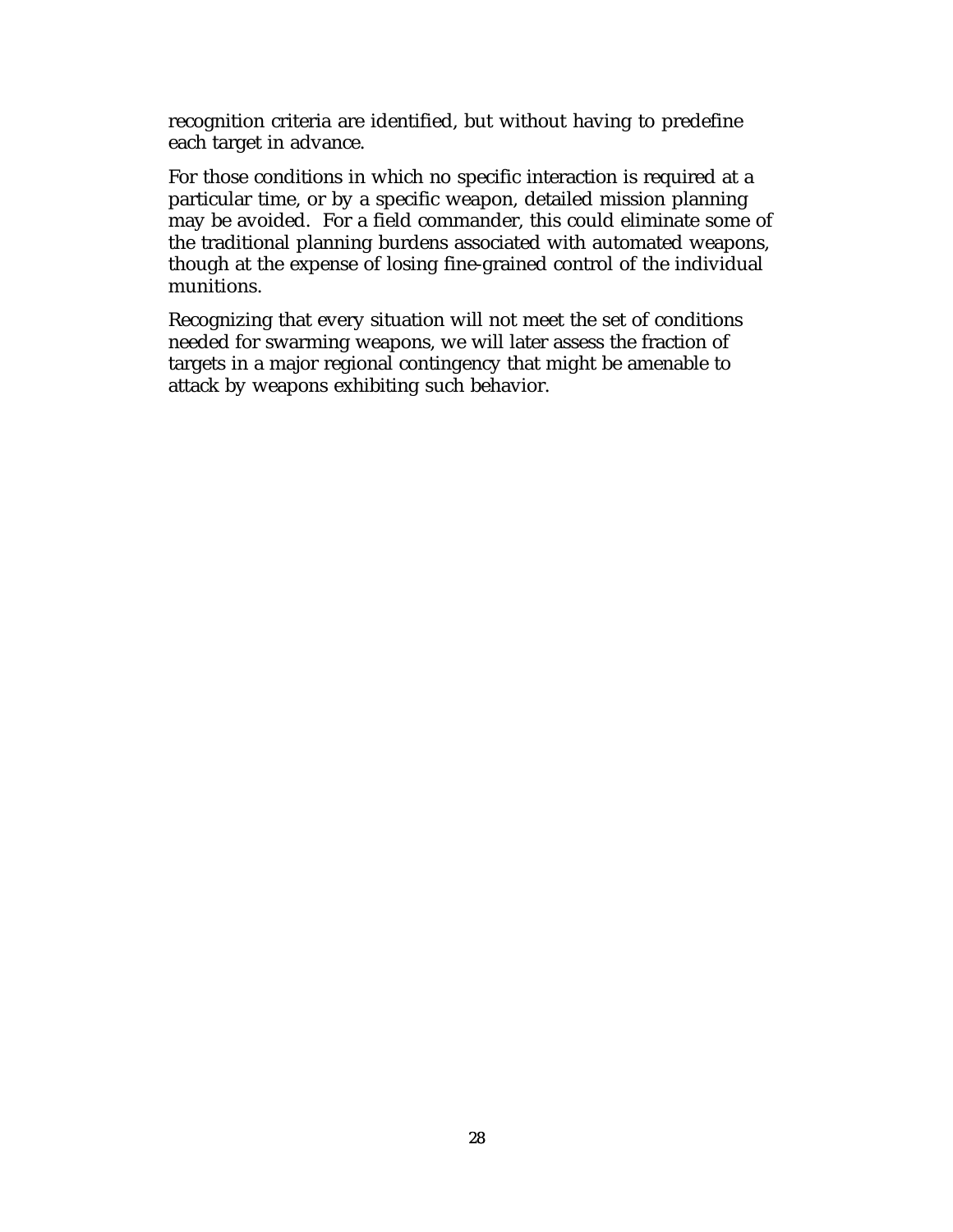

**Figure 3.5—Some Possible Weapon Configurations**

As currently envisioned, the PRAWN vehicles would be relatively simple platforms with the smallest effective payload (to reduce size and cost), and with a minimal set of onboard detection devices to sense the environment and each other. One form of the weapon might be similar in size and configuration to the Air Force's developmental High Leverage Munition–Anti-Materiel Submunition (HLM-AMS), one concept of which is called Low Cost Autonomous Attack System (LOCAAS), which weighs approximately 100 pounds in its turbojetpowered version and has a variety of carriage possibilities.<sup>11</sup> Our PRAWN research has similarly envisioned air delivery, although in principle they could be delivered by surface-to-surface missiles as well.

<sup>11</sup>Major Dave Jacques, *Low Cost Autonomous Attack System, LOCAAS*, Wright Laboratory, Armament Directorate, 1997; Michael Tower, *Powered Low Cost Autonomous Attack System (LOCAAS),* Lockheed Martin Vought Systems, August 1996.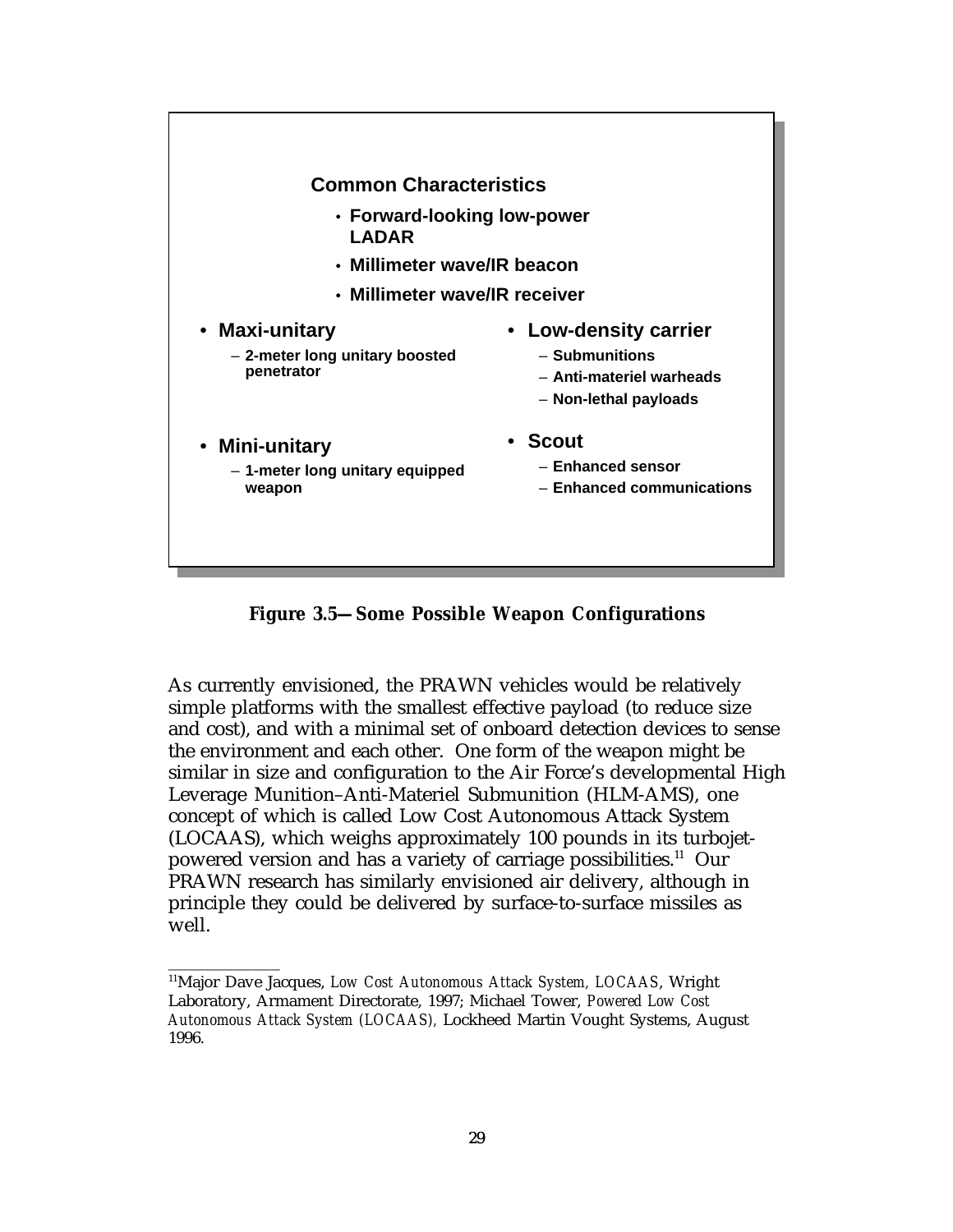Communications among PRAWNs would be very simple, probably consisting of IR or millimeter-wave beacons that were limited to short ranges by atmospheric absorption (to minimize exploitation). Platforms with different payloads might be deployed if this improved the overall lethality of the swarm of weapons. This is in keeping with the biological paradigm of heterogeneous insect colonies, in which one commonly finds specialized members, e.g., soldier ants and worker bees.

We have not done a detailed assessment of aerodynamic and propulsion requirements; hence, we cannot state definitively whether propulsion is a necessity. If it is, current low-cost engine concepts such as the TJ-50 being considered for the LOCAAS weapon and the MALD decoy can probably do the job at an engine unit cost well under \$10,000.<sup>12</sup>

Four notional weapon configurations are shown above. They include a pair of systems equipped with unitary warheads, a submunition/antimateriel/nonlethal payload system, and a scout vehicle. The unitary systems might use small smart bomb technologies, along with boosted penetrator technologies that allow for attacks against hardened elements. In the case of the maxi-unitary, a 2-meter penetrator is hypothesized. The mini-unitary might use later generation explosives to shrink the warhead while retaining effectiveness. The low-density carrier might use a variety of payloads to accomplish its tasks, and correspondingly different shapes and end-game behaviors.<sup>13</sup> Finally, the scout vehicle might be used for reactive missions requiring group adaptability to threats, and/or specialized linkages that might allow for better overall performance.

<sup>12&</sup>quot;Miniature Jet Engines Spawn Multiple Applications," *Jane's International Defense Review*, April 1996, pp. 15, 16.

<sup>&</sup>lt;sup>13</sup>This configuration could be very similar to the LOCAAS weapon concept, with the addition of a communications system and cooperative behavior logic.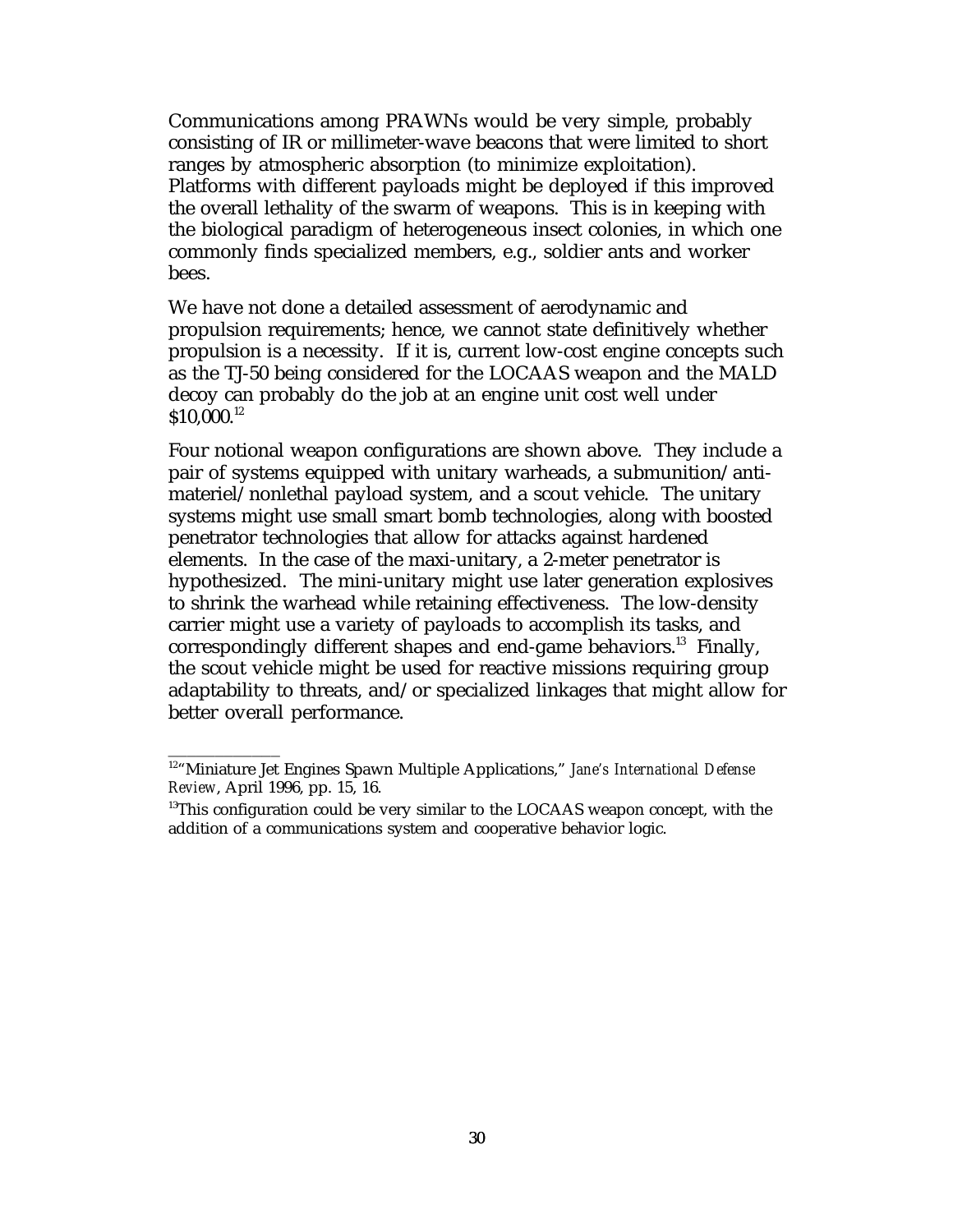

**Figure 3.6—LOCAAS Configuration**

This figure illustrates a powered LOCAAS with some of the essential elements of the configuration. A "low-density" PRAWN might share a similar configuration, with the addition of communications, cooperative behavior logic, and a possible relaxation in LADAR requirements. The multimode warhead could detonate as a stretching rod for hard armor penetration, an aerostable slug for increased standoff, or as fragments for a soft target kill. With such a remotely detonated warhead, the vehicle does not have to fly into the target.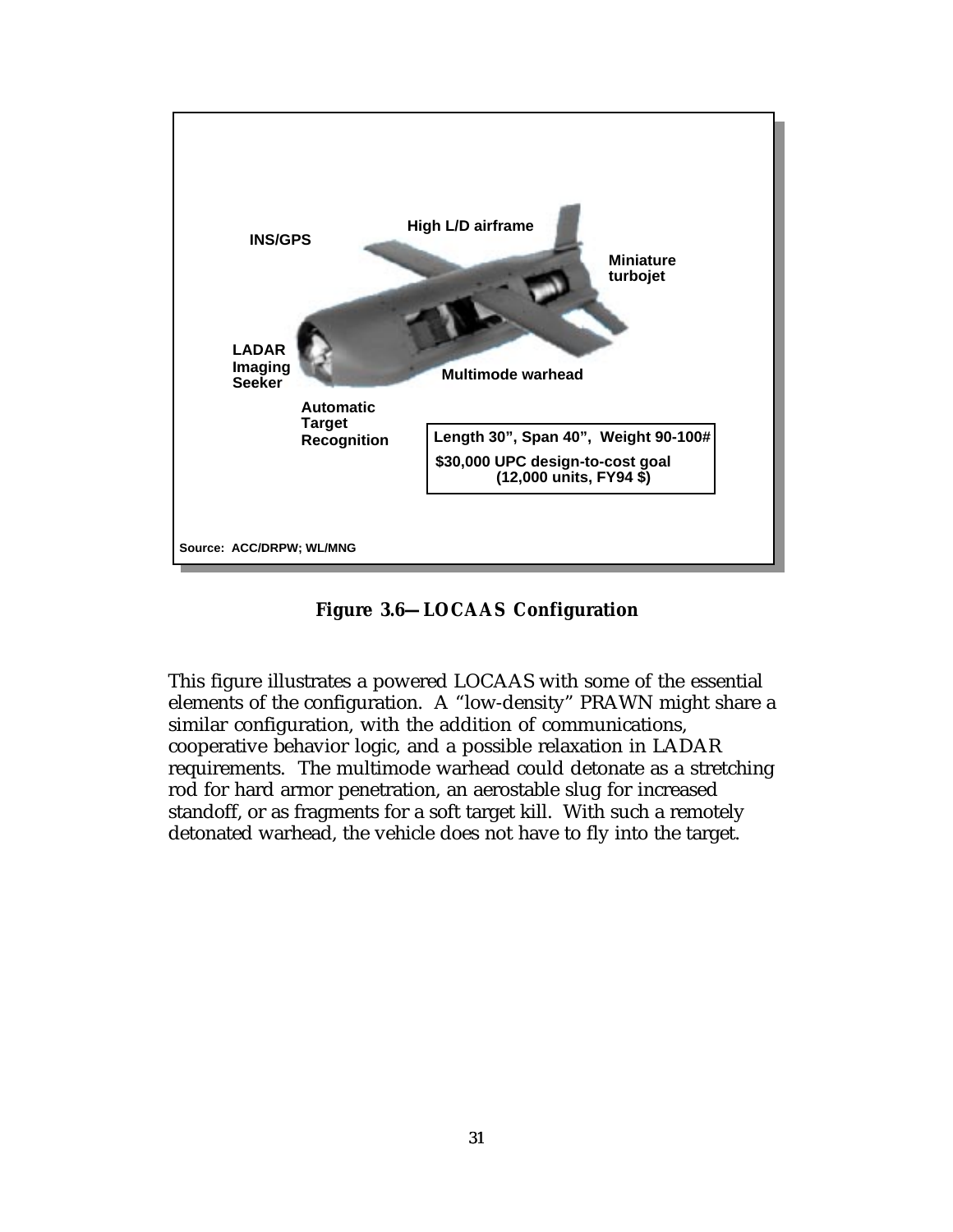

# **Figure 3.7—Proliferated and Dispersed Targets Were Selected for Evaluation**

We next develop effectiveness results for an air defense target, noting that several of its attributes would apply to other target types. These represent high-value targets for the Air Force today and are often difficult to attack with current operational concepts and weapons.

Subsequently, we will look across a full spectrum of major theater war (MTW) targets to assess the general applicability of swarming weapons.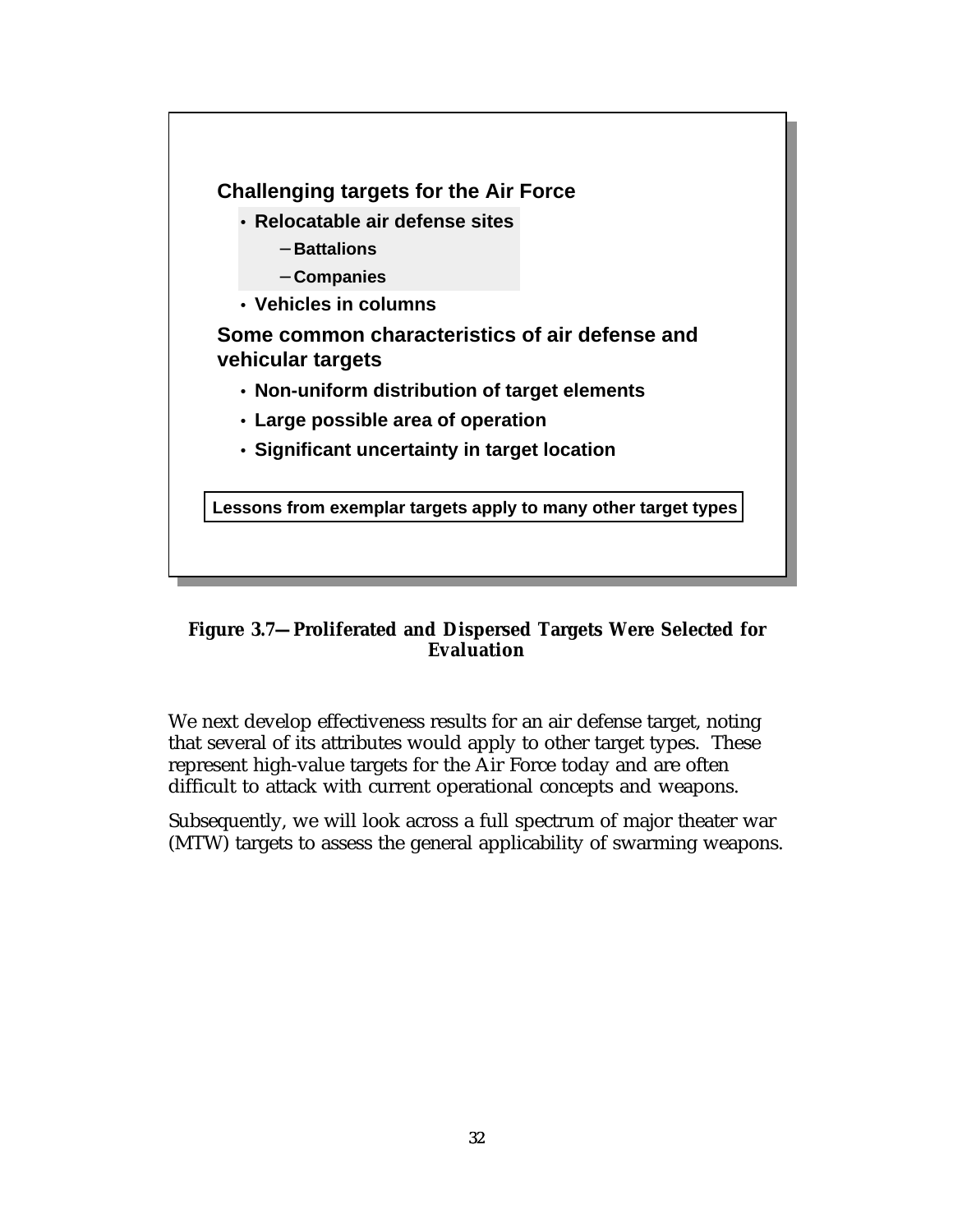

**Figure 3.8—Representation of Air Defense Target Arrays in Swarm Simulation**

The air defense target array analyzed has five "clumps" of targets, with ten elements within each clump. These clumps are fairly widely spaced, and consequently, as we shall see in a moment, it would be difficult even for individual weapons having wide field of regard sensors to effectively detect the breadth of targets in such an array. Moreover, if the target is detected by means of electronic intelligence, the geometry of the battalion as a whole and the individual sites could be poorly characterized and the target location error could be a comparatively large fraction of the overall extent of the target.

As we shall demonstrate subsequently, the swarming that results from cooperative behavior logic functions effectively against such targets; whereas, without good knowledge of the target layout, it is difficult for systems not having communications to adapt and successfully attack unknown target layouts.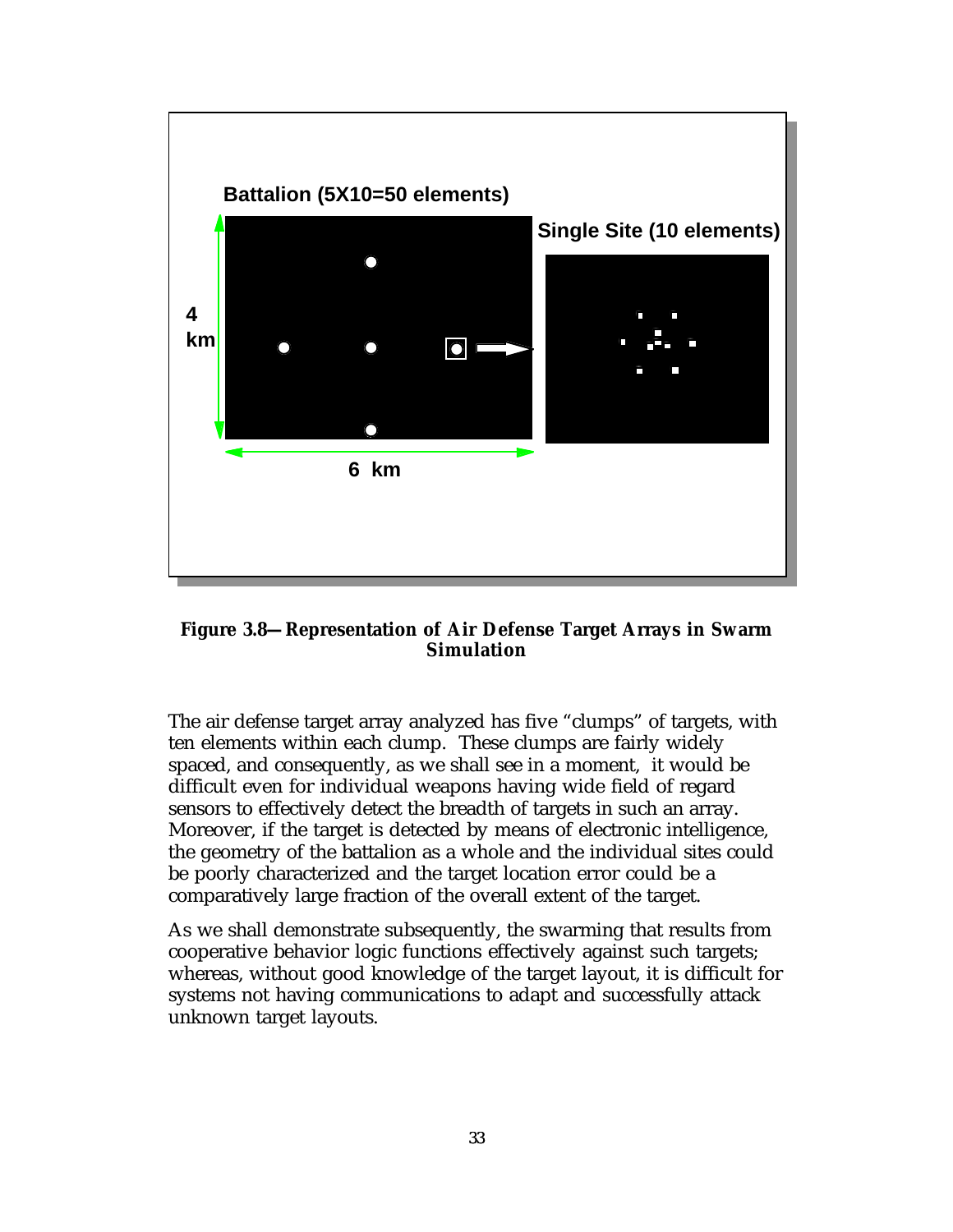

**Figure 3.9—Functional Representation of a Single Mobile Air Defense Target Cluster**

In stylized fashion, the above figure illustrates the composition of one clump of air defense targets. The complex includes radars, missile launchers, and command and control vehicles.

We will compare the effectiveness of weapons that use cooperative behavior logic (through communications across a swarm of weapons) and those that do not against both a single air defense target cluster and a clump of five.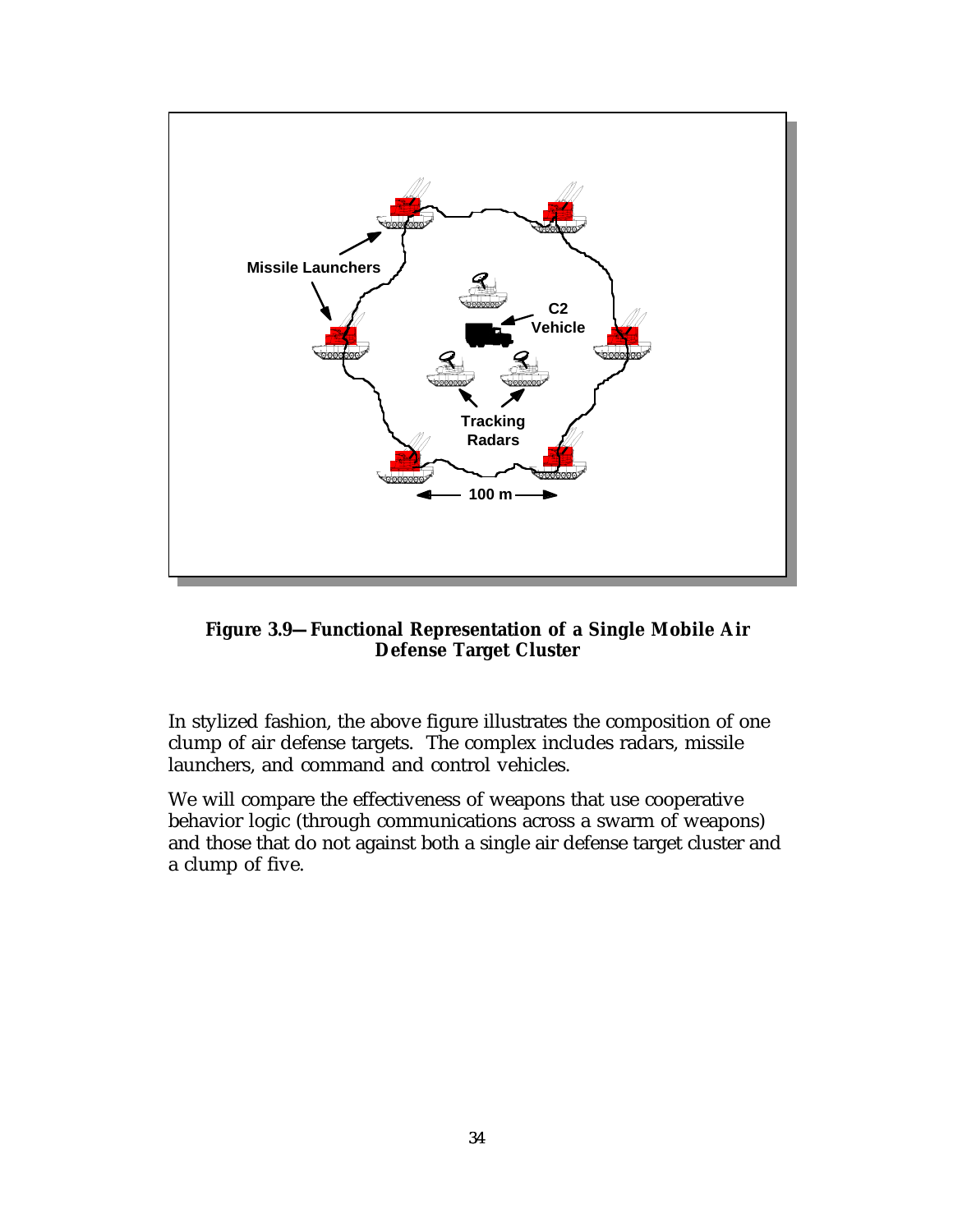

**Figure 3.10—Outline, Effectiveness and Characteristics Assessment**

We will now illustrate the effectiveness of weapons using cooperative behavior and use those results to infer desired characteristics for the weapons.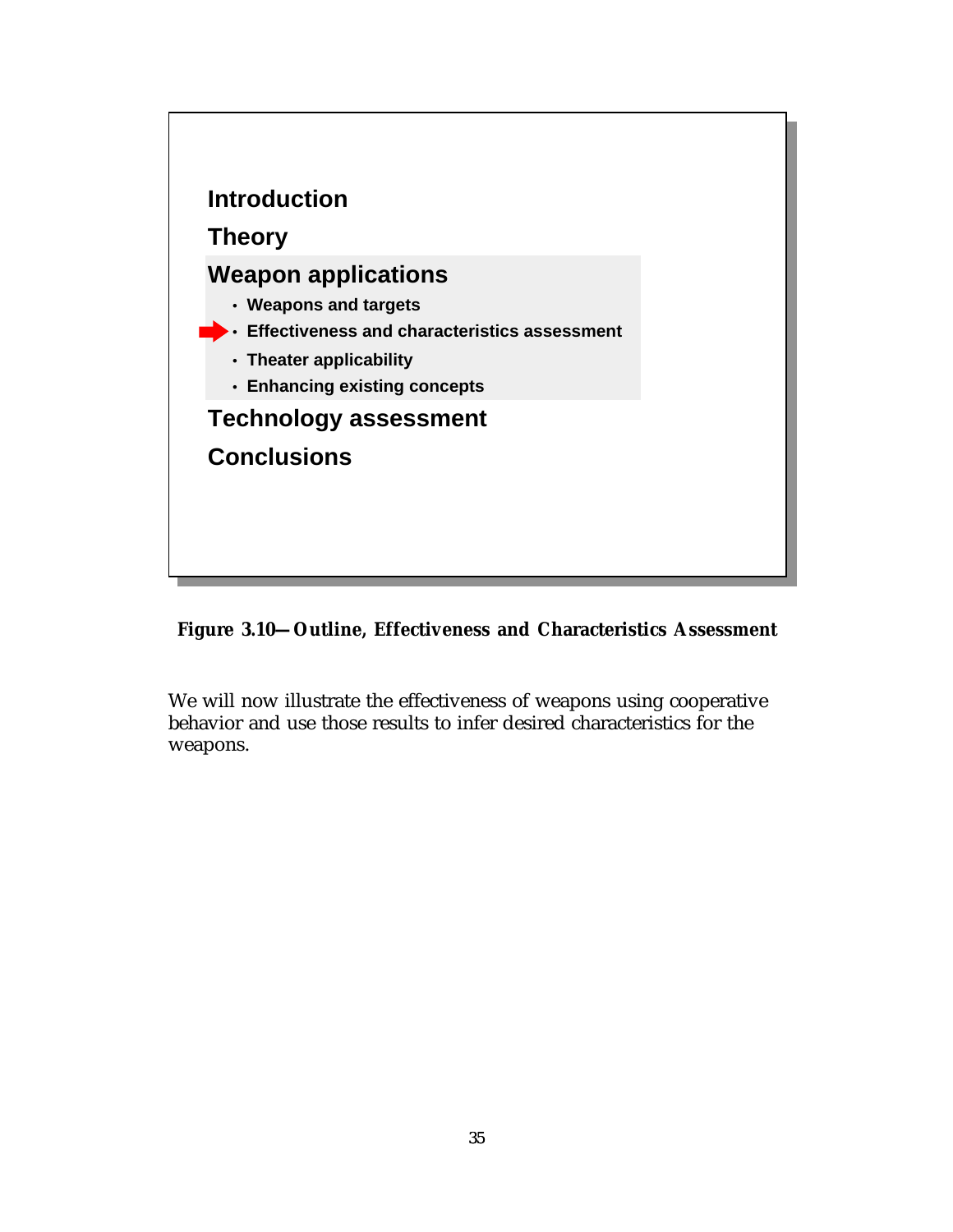

**Figure 3.11—Critical Issues Examined**

Some of the most critical issues we examined are depicted above. In the case of communications, we were interested in the range needed for the communications system. In the case of the target acquisition sensor, we wanted to examine whether communications and cooperative behavior logic could reduce the sensor field of regard<sup>14</sup> needed and whether the ranges of emerging LADARs for small (100 pound–class) weapons would provide satisfactory performance. We then assessed the potential for satisfying communications needs using RF or IR systems.

To address these issues, we implemented a simulation of autonomous vehicles using an approach that exploited the concept of contention inherent in the subsumption architecture. Rather then focusing on control of vehicle subsystems, we focused on the higher-level interaction of behaviors such as seeking targets, attraction, repulsion,

 $14$ Field of regard is defined as the total angular coverage of the sensor.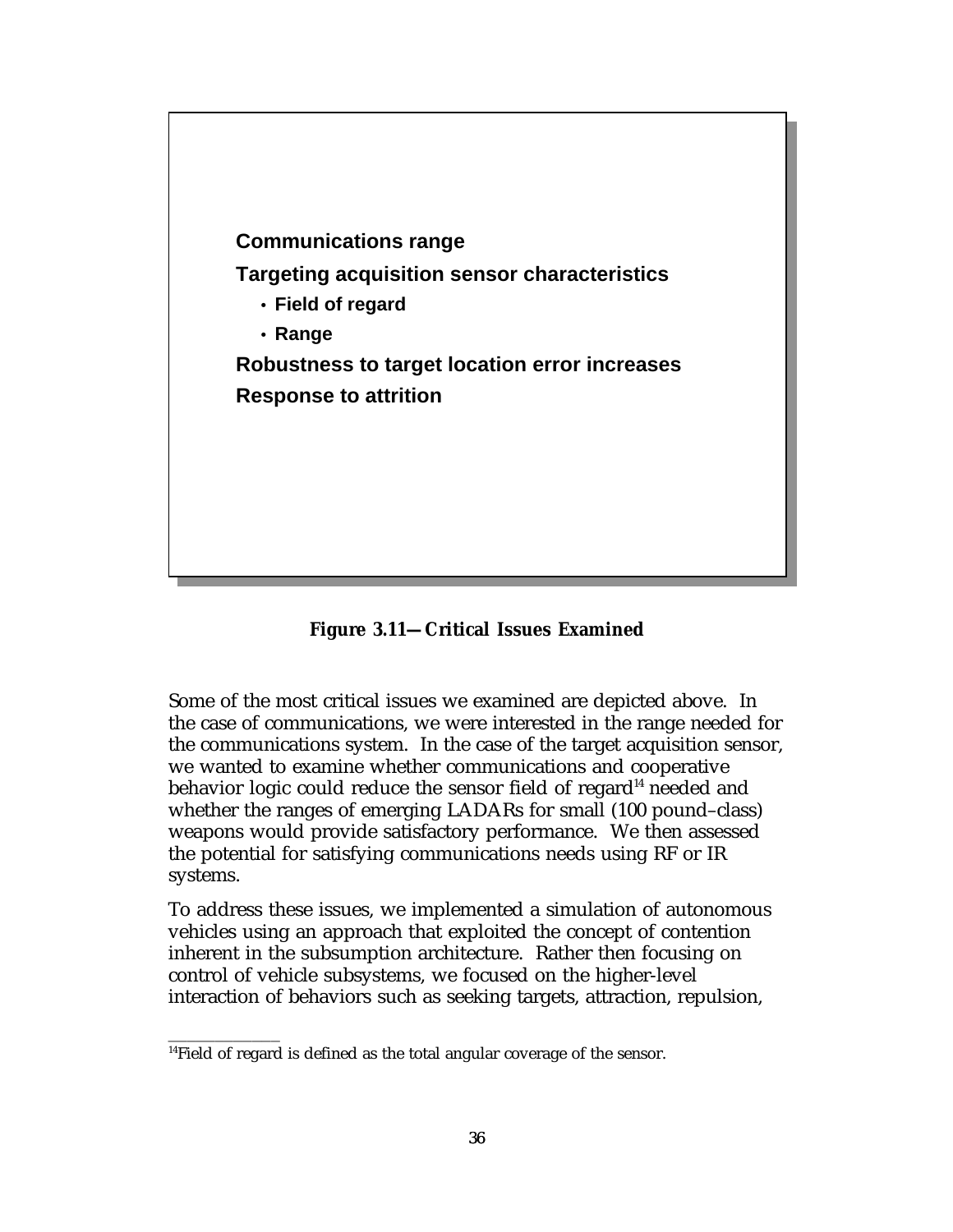and attacking. These behaviors were placed in contention with one another, and we used the simulation to examine the issues of selforganization and system effectiveness as functions of how these relatively simple behaviors interacted with each other, and technical characteristics of the weapons such as seeker range, field of regard, and communications range.

We used the *Swarm* simulation system, developed by the Santa Fe Institute, to construct the simulation of our autonomous weapons. $15$ *Swarm* is used in the research community for the creation of large agent-based models without requiring the extensive development of lower-level simulation code. *Swarm* has been used for large-scale simulation of artificial life, computational economics, the study of autonomous vehicles and robotics, and in our case, the assessment of cooperative behavior between simple autonomous weapons equipped with short-range communication systems.

 $\overline{\phantom{a}}$  , where  $\overline{\phantom{a}}$ 

<sup>15</sup>The Santa Fe Institute maintains a World Wide Web site that describes the *Swarm* simulation system, including the principles of its operation. The computer code itself is also available at this site. See http://www.santafe.edu/projects/swarm/.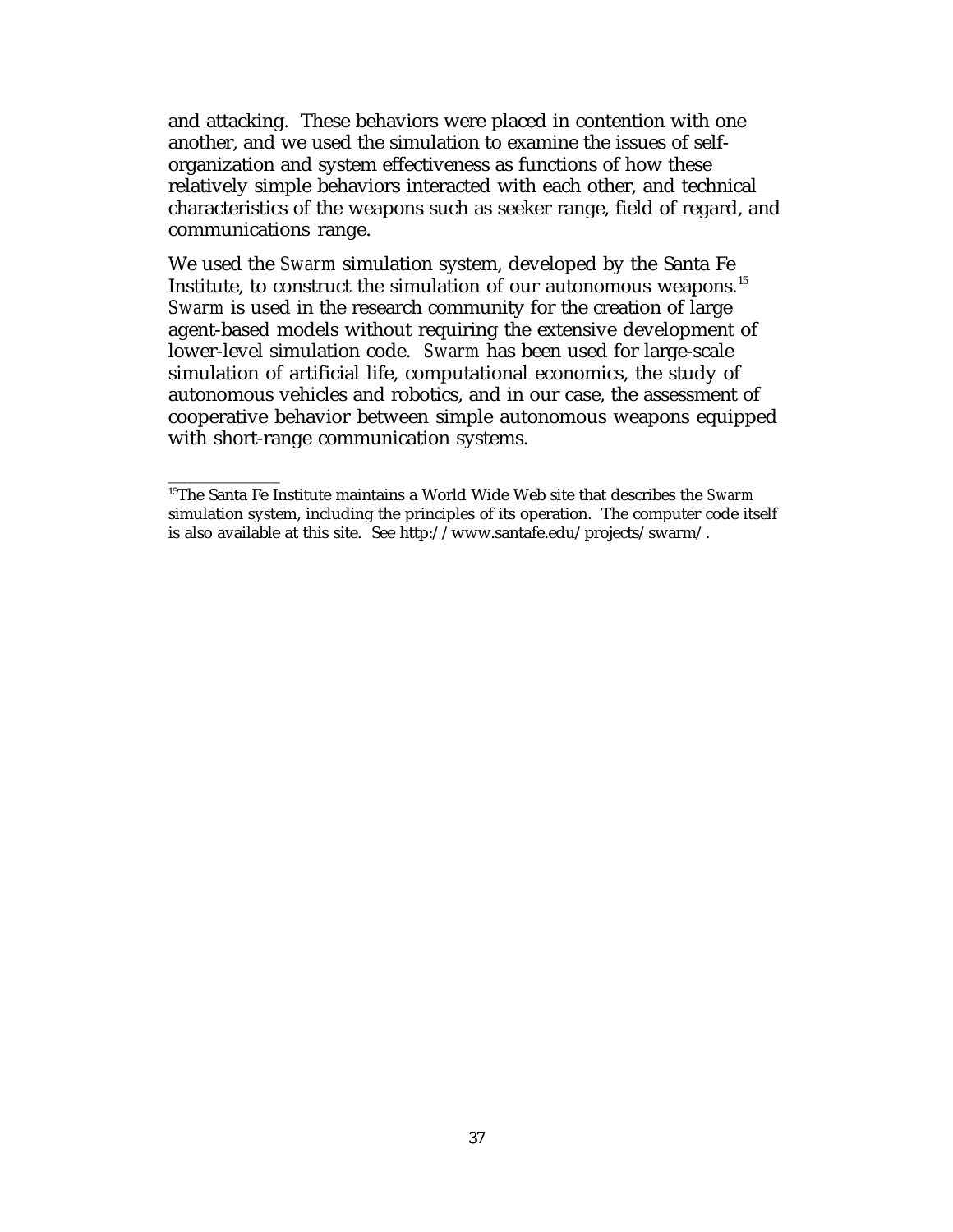

**Figure 3.12—Swarming Algorithms May Permit the Use of Lower-Capability Sensors**

Communications used in conjunction with swarming algorithms may compensate for the limited field of regard (FOR) of weapon sensors. As communications capability is added, widely varying sensor fields of regard exhibit broadly comparable effectiveness. As the swarming weapons with narrow field of regard sensors spread out using anti-flocking behavior, collectively they can continue to exhibit effectiveness comparable to that of weapons having wider fields of regard by communicating in a rudimentary manner. This provides a potential opportunity to reduce the complexity and cost of the target acquisition sensor, perhaps at least in part compensating for the additional cost of incorporating the needed communications capability.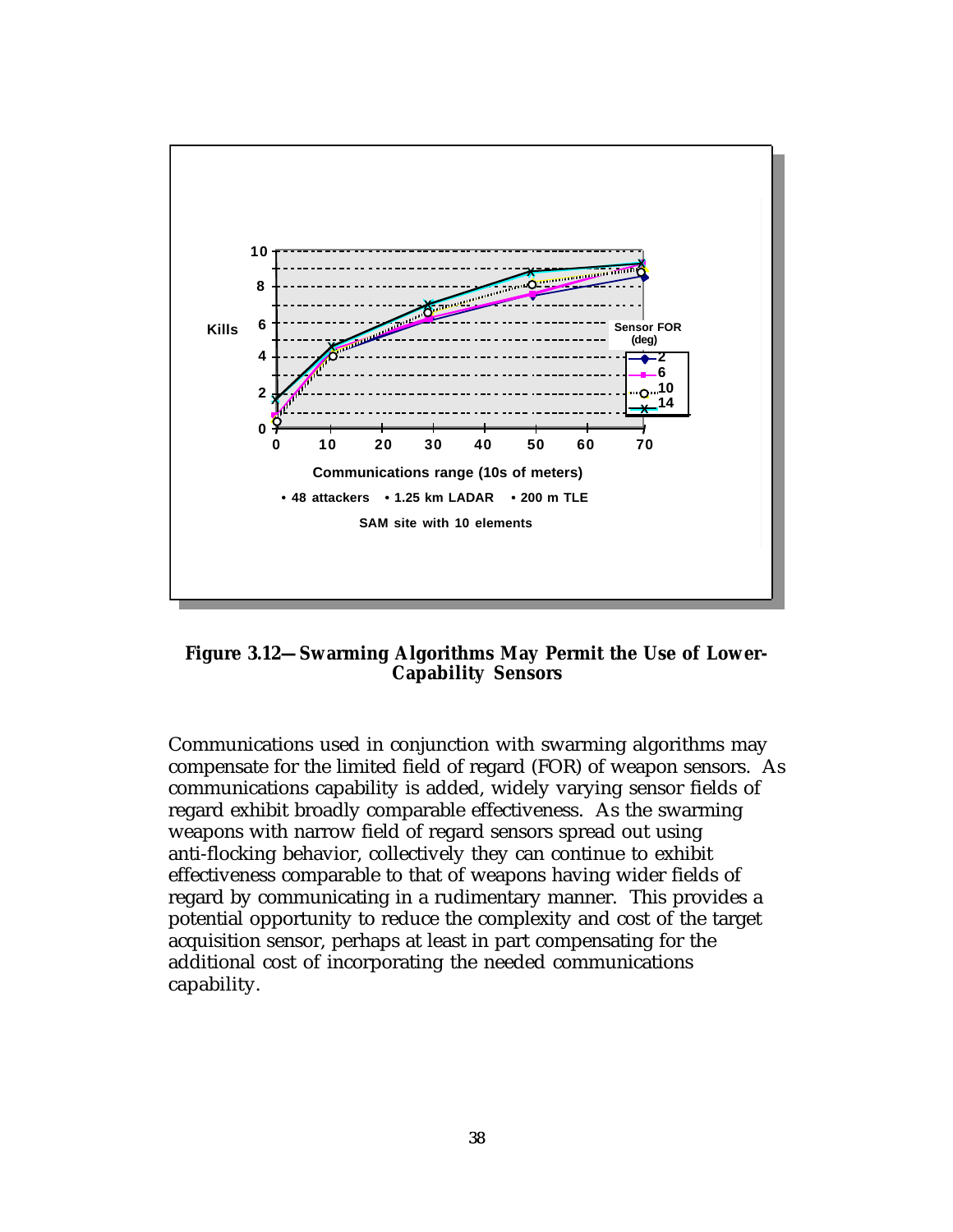

**Figure 3.13—Improved Communication Enhances Effectiveness More Than Sensor Field of Regard for Large Targets**

The value of communications was apparent when we explored effectiveness parametrically as a function of the sensor field of regard and weapon communications range for the full 50-element target. Adding communications enhanced weapon effectiveness more than increasing the field of regard of the LADAR sensor did. In this example, 50 weapons attacked the air defense battalion having five clusters of targets (each with ten individual target elements) within a relatively large 6 by 4 km area.<sup>16</sup>

When communications were active, the nominal weapon separation once group equilibrium was established was about 50 meters. In the noncommunications case, the group was released with a uniform

<sup>&</sup>lt;sup>16</sup>Figures 3.8 and 3.9 illustrate the layout of the battalion and an individual target cluster within the battalion, respectively. The simulation used Monte Carlo draws to stochastically develop locations of the target elements from one case to another.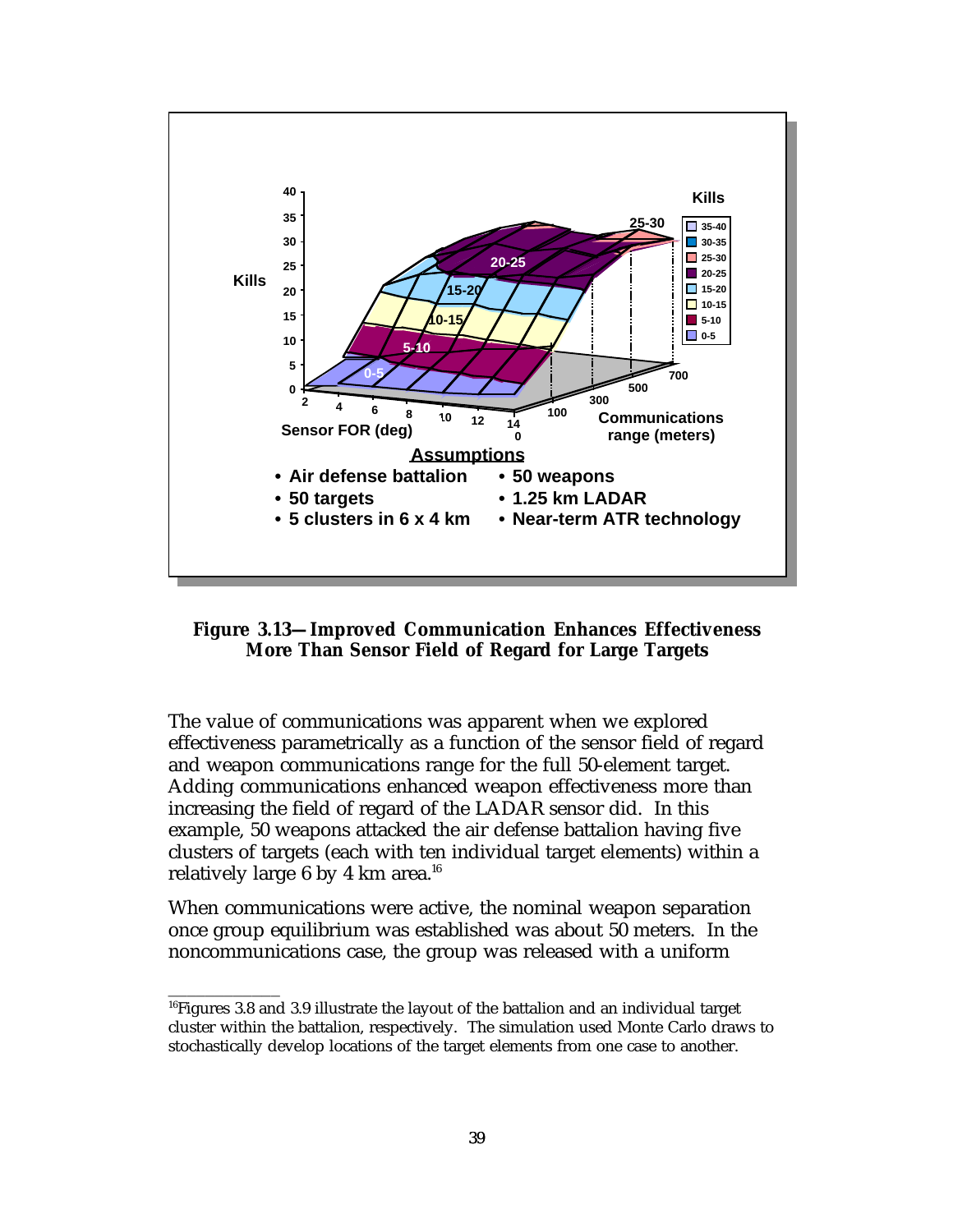random distribution in a release box designed to cover the target area. Without communications (the zero communications range case) and the weapons spread over a large area, many of the weapons did not encounter targets, even as sensor field of regard increased. In contrast, as the communications range between the weapons was increased, there was a marked improvement in the number of target elements killed.<sup>17</sup> Those weapons that did encounter target clusters alerted those that did not, so more weapons were drawn to targets. This payoff from communications applies even for quite limited sensor fields of regard.

This exploratory investigation relied on a two-dimensional swarm simulation, suggesting that, all other things being equal, weapons using communications may function effectively with smaller fields of regard than those not using communications. However, the two-dimensional swarm model cannot provide definitive answers about how much of the apparent FOR advantage for systems using communications can be realized when other design constraints are applied. Warhead design, guidance concepts, and other factors beyond the scope of the present analysis would shape FOR needs and should be the subject of further research.

There is a cost motivation for reducing sensor field of regard. As FOR is decreased, gimbaled platforms that contribute to increased sensor costs may no longer be required if weapons communicate. Sensors account for a significant fraction of modern weapon costs; hence, this simplification may at least partially compensate for the cost of adding communications while supporting the notion of an affordable proliferated weapon concept.<sup>18</sup>

<sup>&</sup>lt;sup>17</sup>This figure in "line chart" format shows results for the discrete values of communications range explored in the parameter space; hence, the first communications interval shown is 100 meters while the rest are 200 meters.  $18$ We will subsequently identify hardware alternatives to gimbaled platforms that may provide scanning performance consistent with the narrower fields of regard characteristic of swarming weapons.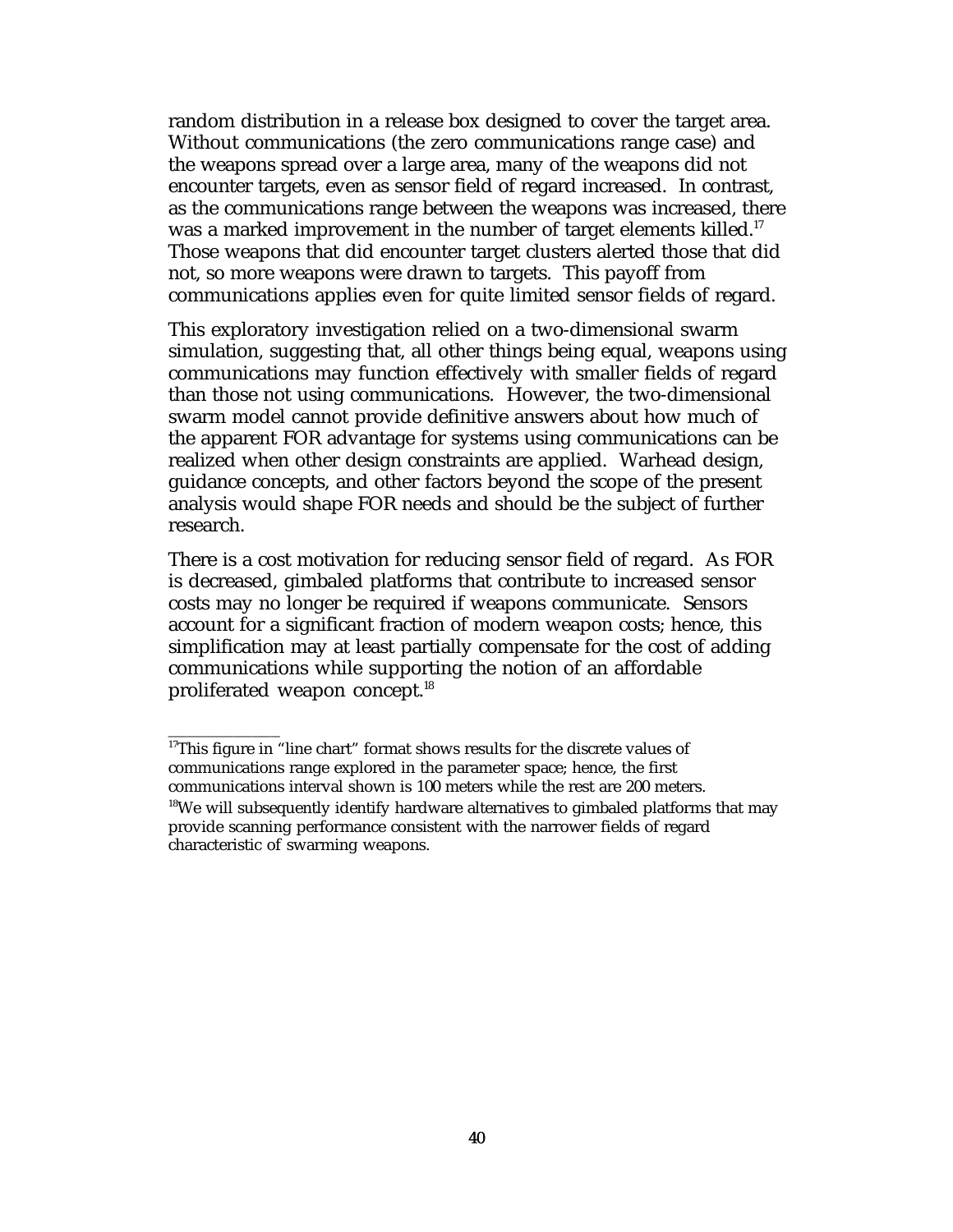

**Figure 3.14—Systems Using Cooperative Behavior Logic Show Greater Robustness to Increases in Target Location Error**

Weapons using cooperative behavior logic exhibit robustness to increases in target location errors (TLEs). The figure above shows performance against a 10-element air defense target cluster for a case without communications shown on the left, and with communications on the right.19 Without communications, when TLEs are measured in the hundreds of meters, no reasonable amount of additional weapons can compensate for the reduced effectiveness.<sup>20</sup>

A "plateau" of relatively high kill levels characterizes the case when weapons have communications, shown in the figure on the right, even

 $19$ This figure in "line chart" format shows results for the discrete values of TLE explored in the parameter space; hence, the first TLE interval shown is 30 meters while the rest are 50 meters.

<sup>&</sup>lt;sup>20</sup>In this no communications case, the weapon release box was set to produce about 50-meter average spacing between weapons.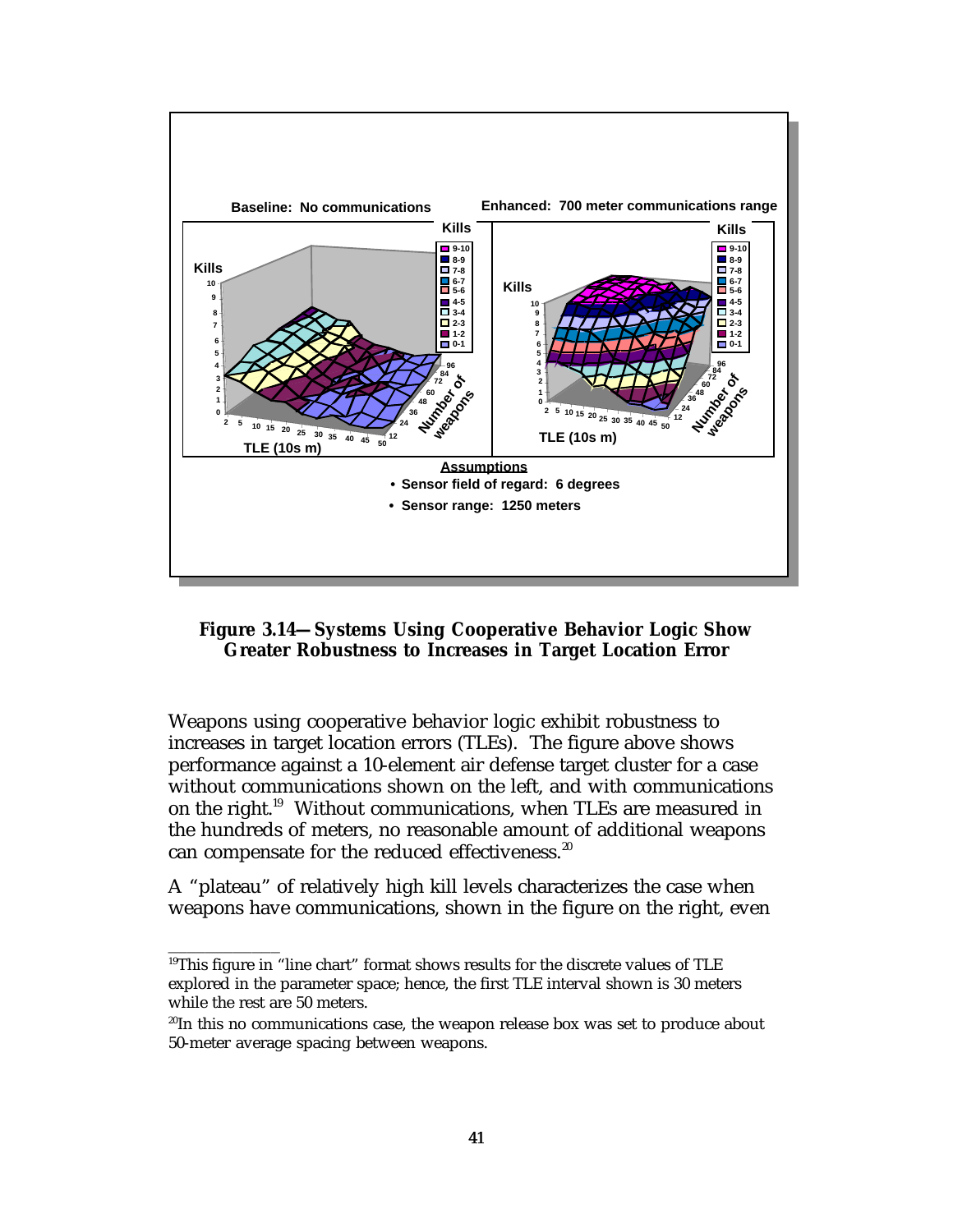for quite large TLEs. Conventional weapons currently in the Air Force inventory do not exhibit this kind of robustness to TLE, with the possible exception of homing missiles such as HARM, whose cost is measured in the hundreds of thousands of dollars and whose operation generally requires a radiating target.<sup>21</sup>

As enemy SAMs and other targets have become more mobile, it has become increasingly difficult for intelligence, surveillance, and reconnaissance (ISR) assets and the command, control, and communication (C3) system to localize these targets to high degrees of accuracy. Driving down TLEs so that GPS/INS weapons can be used against these targets can involve large investments, or alternatively, require use of costly anti-radiation weapons. Systems using cooperative behavior logic may provide an alternative approach for dealing with large TLEs at lower cost than some of the competing alternatives.

<sup>&</sup>lt;sup>21</sup>It is too early to make definitive estimates of cooperative system costs, but we expect unit costs in the several tens of thousands of dollars, broadly comparable to perhaps a powered LOCAAS.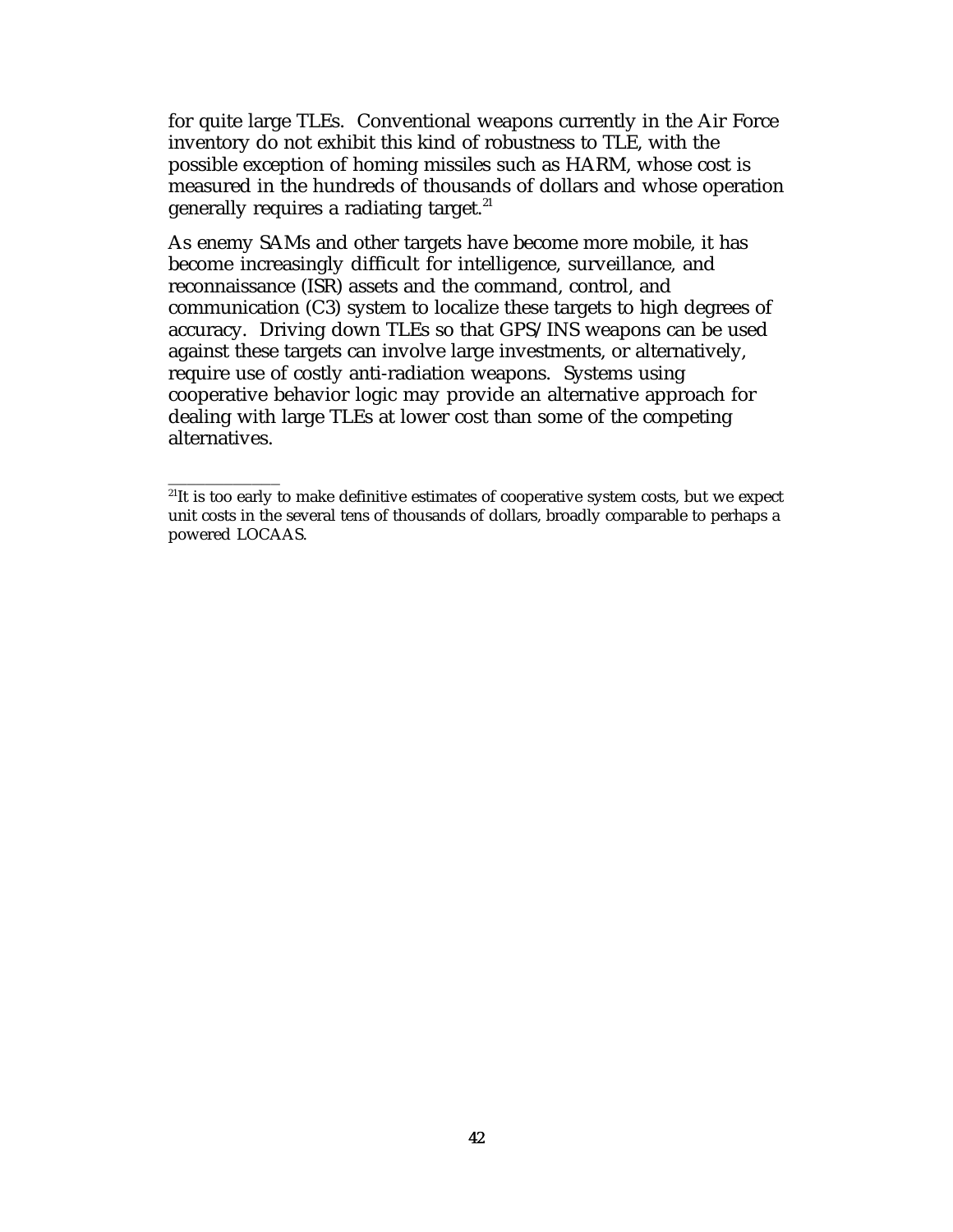

#### **Figure 3.15—Systems Using Communications and Cooperative Behavior Logic Can Exhibit Swarming Even at High Levels of Attrition**

Communications and cooperative behavior logic allow weapons to continue to exhibit the desirable attributes of swarming even at very high levels of attrition. If weapon costs can be kept relatively low, this opens up the possibility of using attrition-tolerant warfare concepts.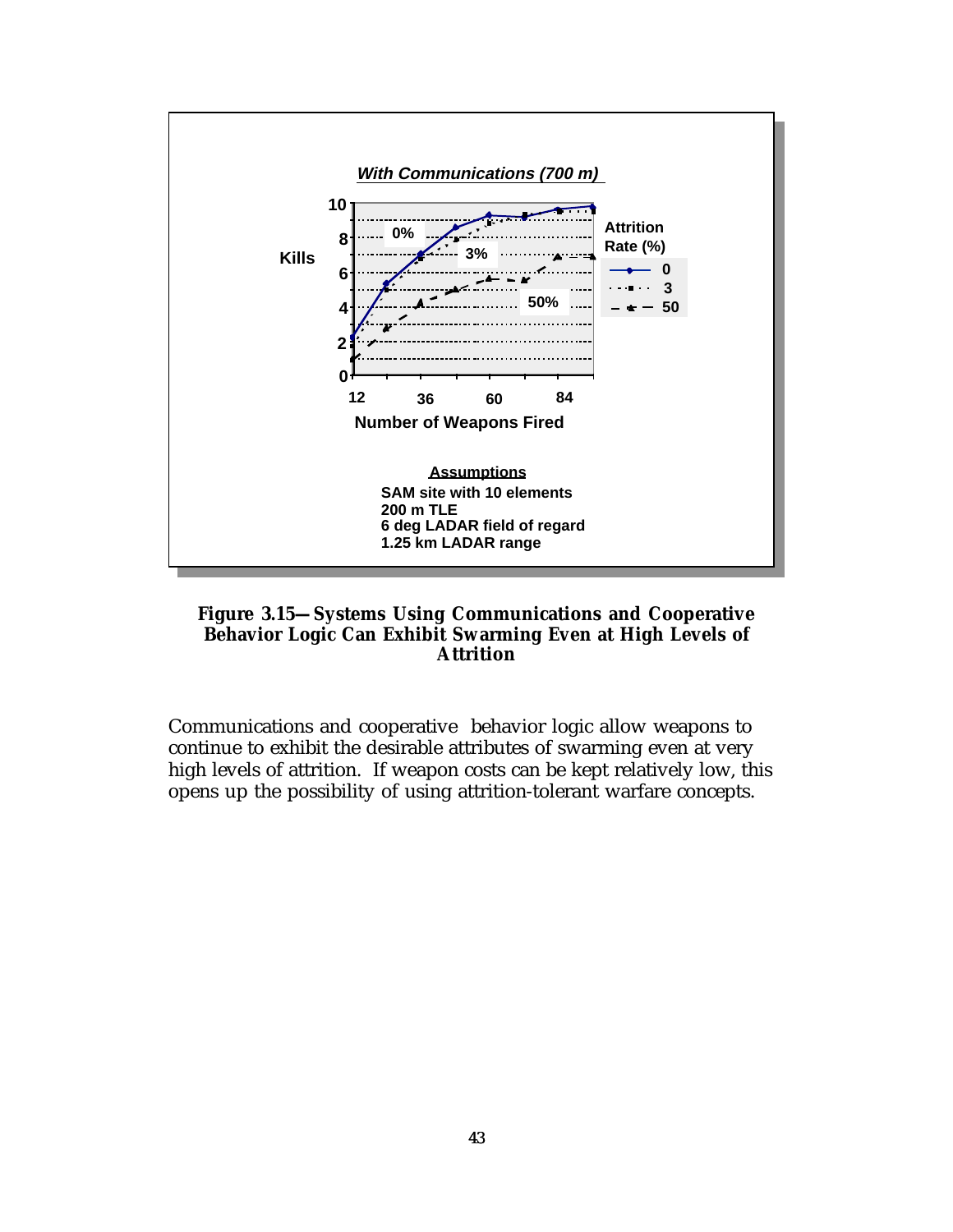

#### **Figure 3.16—Sensor and Communications Systems Characteristics Derived from Effectiveness Assessment**

We exercised the *Swarm* simulation to obtain insights about desirable characteristics for the swarming weapons. Simulation results suggest sensor, communication, and navigation characteristics falling in the general range shown above could yield satisfactory effectiveness. Ten characteristics of the LADAR and communications package were derived through an assessment of how different combinations of sensors (defined by a detection range and field of regard) and communications packages performed against a variety of target arrays. The LADAR's characteristics (1-1.25 km range/4-6 degree field of regard) and the communications package nominal range were established based on a large-scale search of the trade space. The final set of characteristics seem to be on a performance plateau that allows for effective utilization of the swarming algorithm developed during the study, while avoiding the problems induced by excessive correlation between different portions of the swarm of weapons that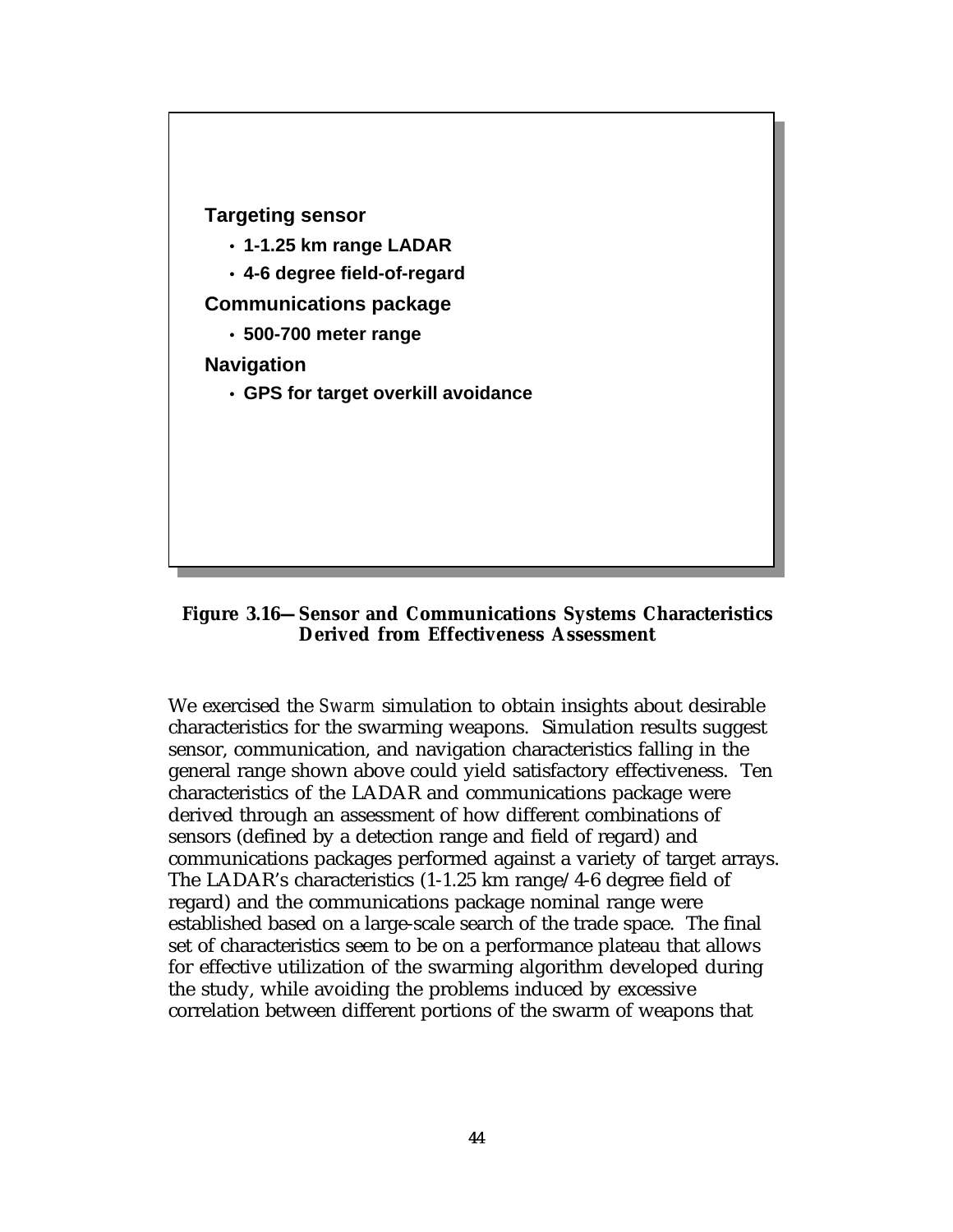might occur with longer communications ranges. $22$  Other algorithms might require different sensor characteristics; however, our research established, for a simple and relatively robust set of algorithms, an achievable level of hardware characteristics to support those algorithms.

The inclusion of GPS using standard military P-code provided accurate timing and navigational information for the swarm of weapons, provided a collective gridlock after release, and assisted in identifying the location of targets being attacked. Simple on board IMUs probably would be sufficient, but GPS reception facilitated a number of other technical approaches and was very attractive.

A technology assessment, the results of which will be presented in Section 4, suggests that weapons having these characteristics can be designed using current or near-term technologies.

<sup>&</sup>lt;sup>22</sup> The LADAR's range is consistent with state-of-the art LADARS, and therefore would not represent a major development risk. A field of regard in the 4-6 degree range allows for the possible use of non-gimbaled sensor arrays such as we discuss later. Similarly, the communications package nominal range allows for the possible use of a number of commercially derived technologies to facilitate the communications.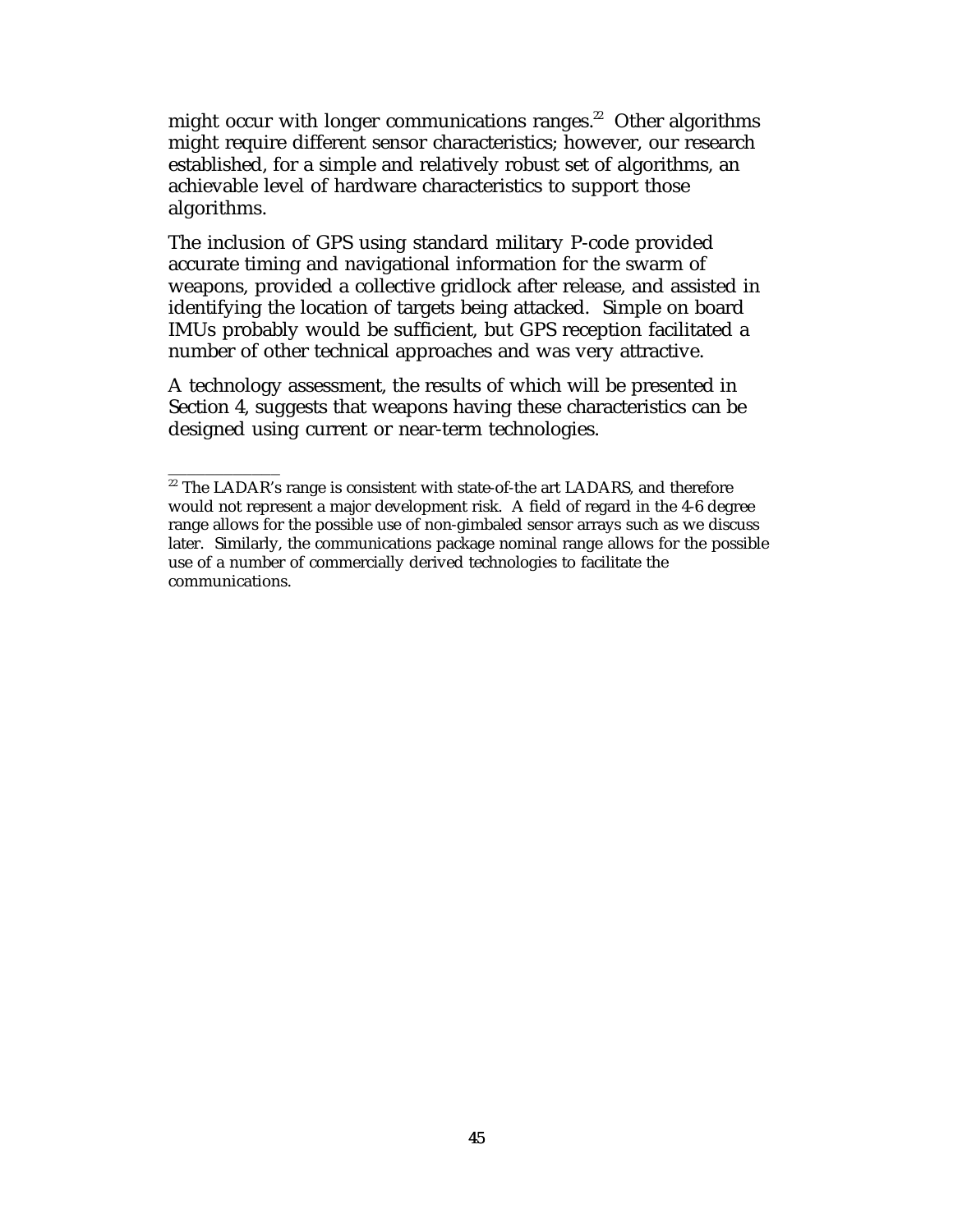

**Figure 3.17—Outline, Theater Applicability**

By comparing weapon characteristics with the type and number of targets in typical MTW scenarios, we assessed the potential applicability of weapons using communications and cooperative behavior logic in a theater context.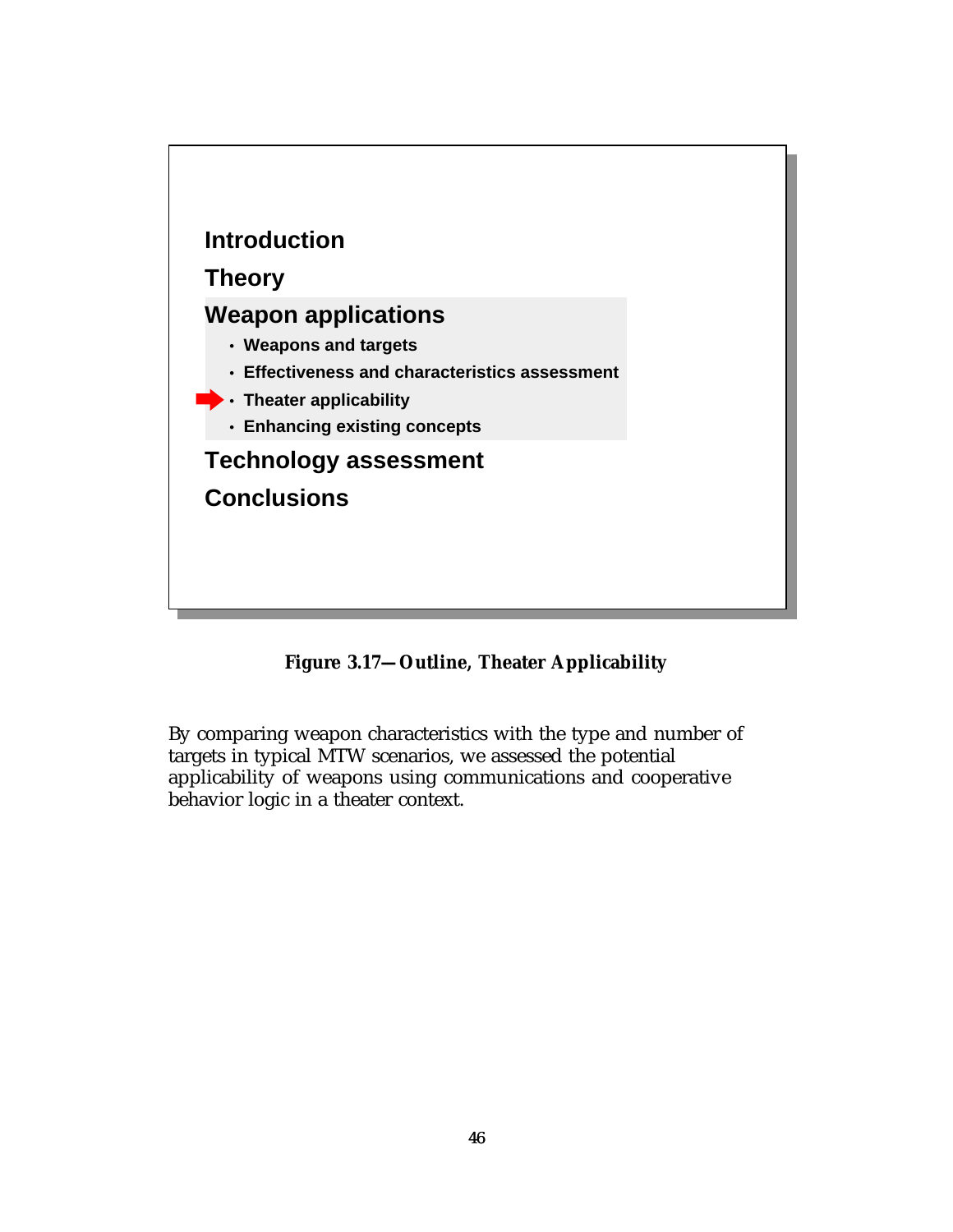

## **Figure 3.18—Attributes of Targets Most Suitable for Attack by Weapons Exhibiting Swarming Behavior**

Listed above are the attributes of targets that seem most suitable for attack by systems that exhibit swarming behavior. In general, these targets have locations that are not well defined, tend to not be uniformly distributed, and have many individual vulnerable points. Targets requiring fine-grained targeting are not particularly suitable for such weapons (e.g., a specific air shaft of a C3 bunker). The "virtual mission planning" that emerges from the behavior of such weapons could, however, make them particularly useful against certain moderate-value targets that today impose a large burden on the mission planning process. Because swarming weapon behavior is reasonably robust to attrition, such weapons could find an important role in attacking targets where attrition is expected.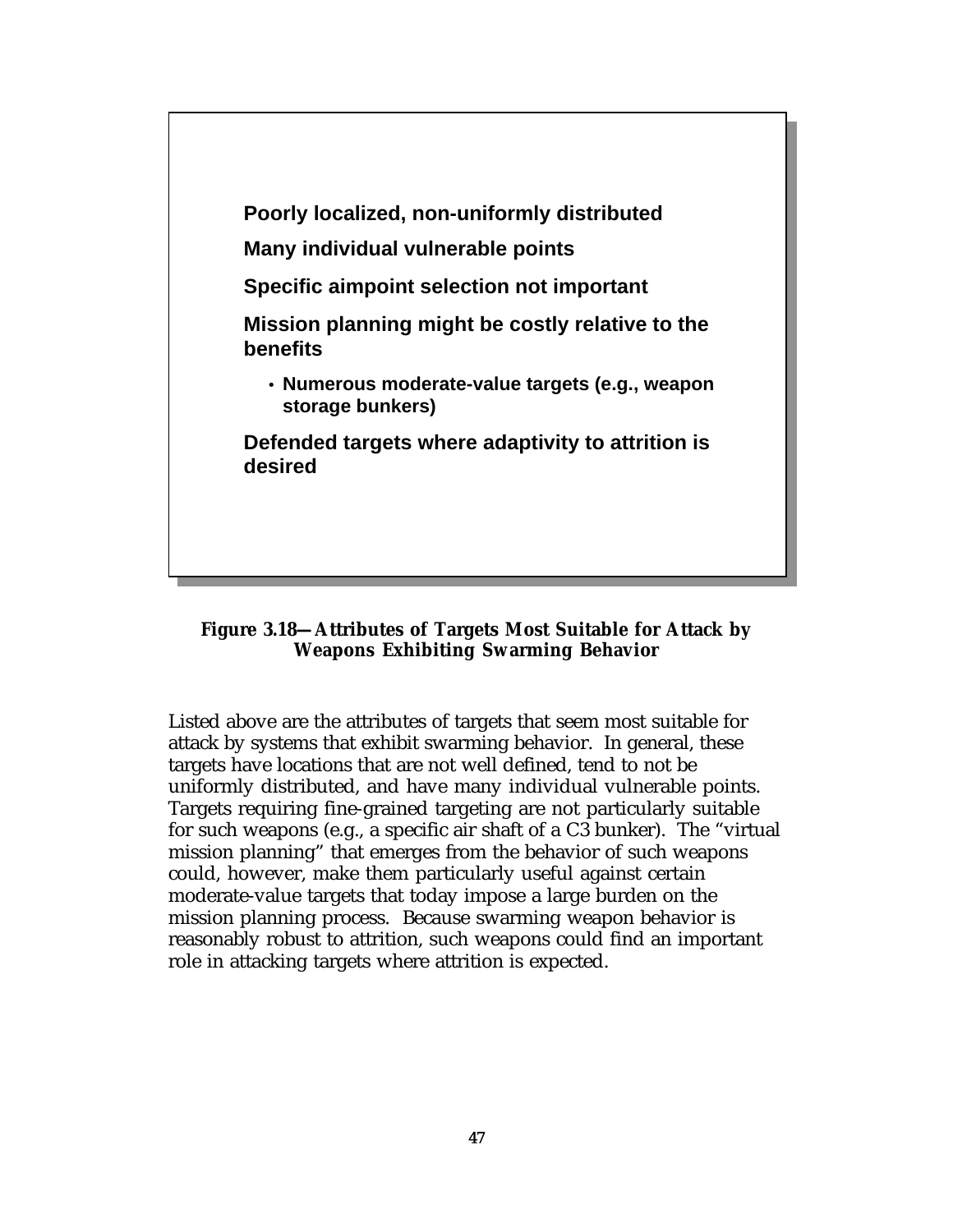

**Figure 3.19—Number of Targets for Which Swarming Behavior Offers Advantages**

In principle, thousands of targets are amenable to attack by swarming weapons in an MTW. The figure above shows the quantitative distribution of targets for which swarming weapons seem most suitable. By comparing these results with the counts of other targets in an MTW that are less suitable for attack by swarming weapons, we can assess the fraction of the overall MTW target set that swarming weapons might address.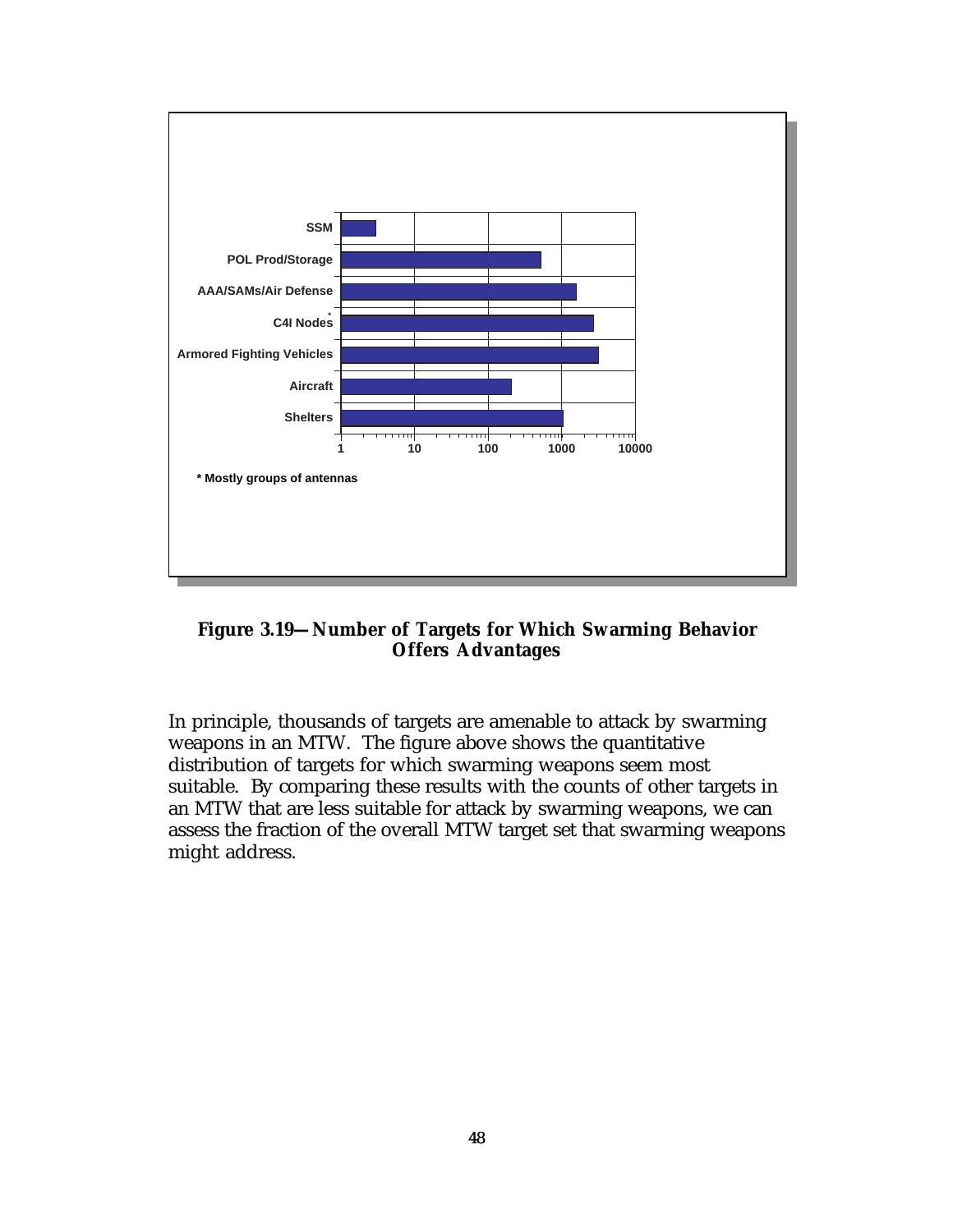

## **Figure 3.20—Swarming Weapons Are Potentially Advantageous for a Significant Portion of an MTW Target Set**

We applied the following criteria to categorize the fraction of the MTW target set amenable to attack by weapons using swarming behavior as compared with more conventional approaches.

Swarming weapons regarded as advantageous

- Large TLEs
- Significant decrease in target material preparation
- Collateral damage not a significant issue

Neutral

- Small TLE
- Many equal-value target elements
- Autonomy does not help much, or hurts with regard to mission planning problem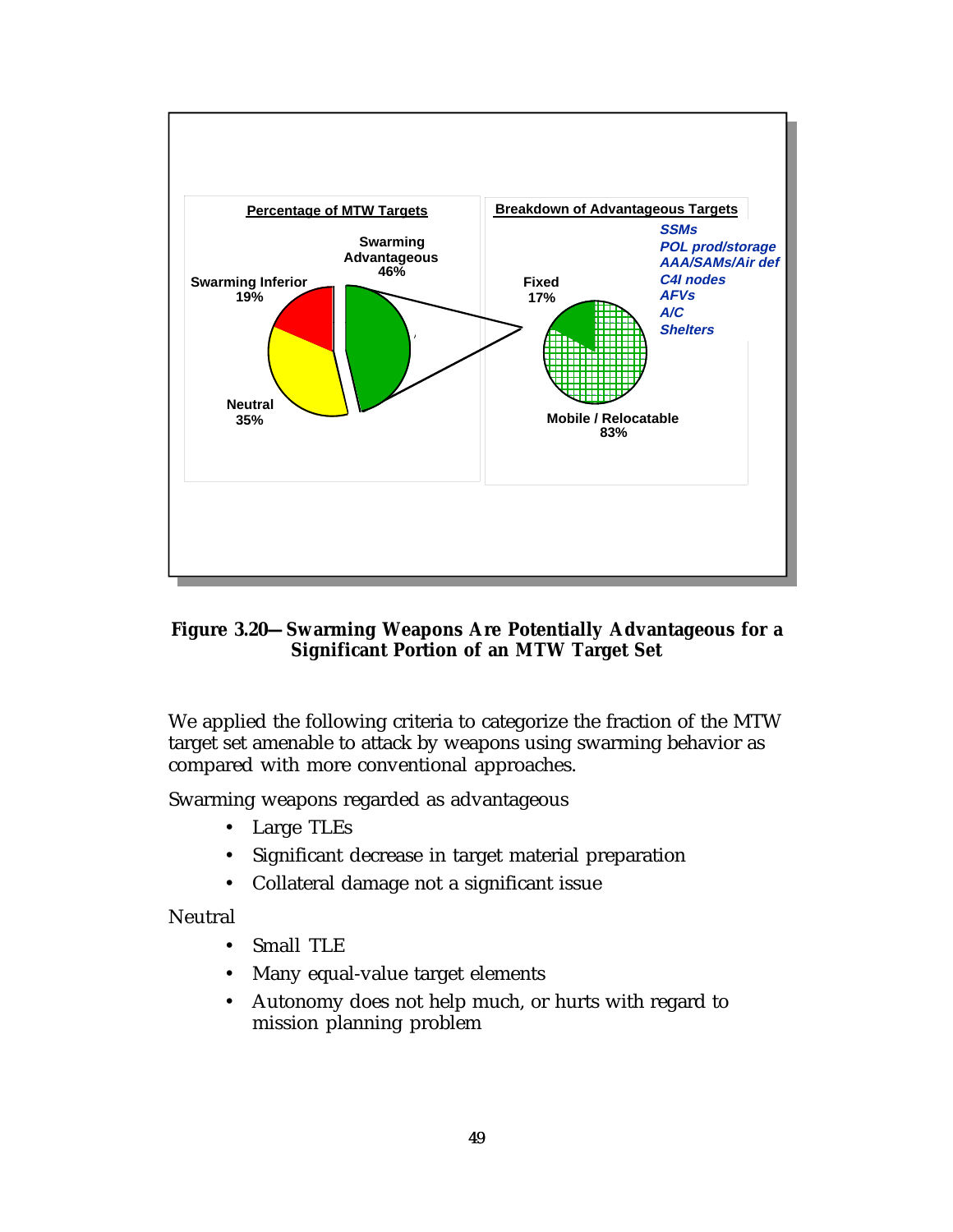Swarming weapons regarded as inferior

- Very small vulnerable area
- Small number of critical elements
- Autonomy complicates mission planning problem

Applying these criteria, weapons that use swarming behavior appear to offer an advantage over more conventional approaches for slightly less than half of an MTW target set. About 83 percent of these targets fall in the mobile/relocatable category, with the remainder in the fixed target category. Multiple versions of the swarming weapons tailored to particular classes of targets would undoubtedly be required to service this broad spectrum of targets.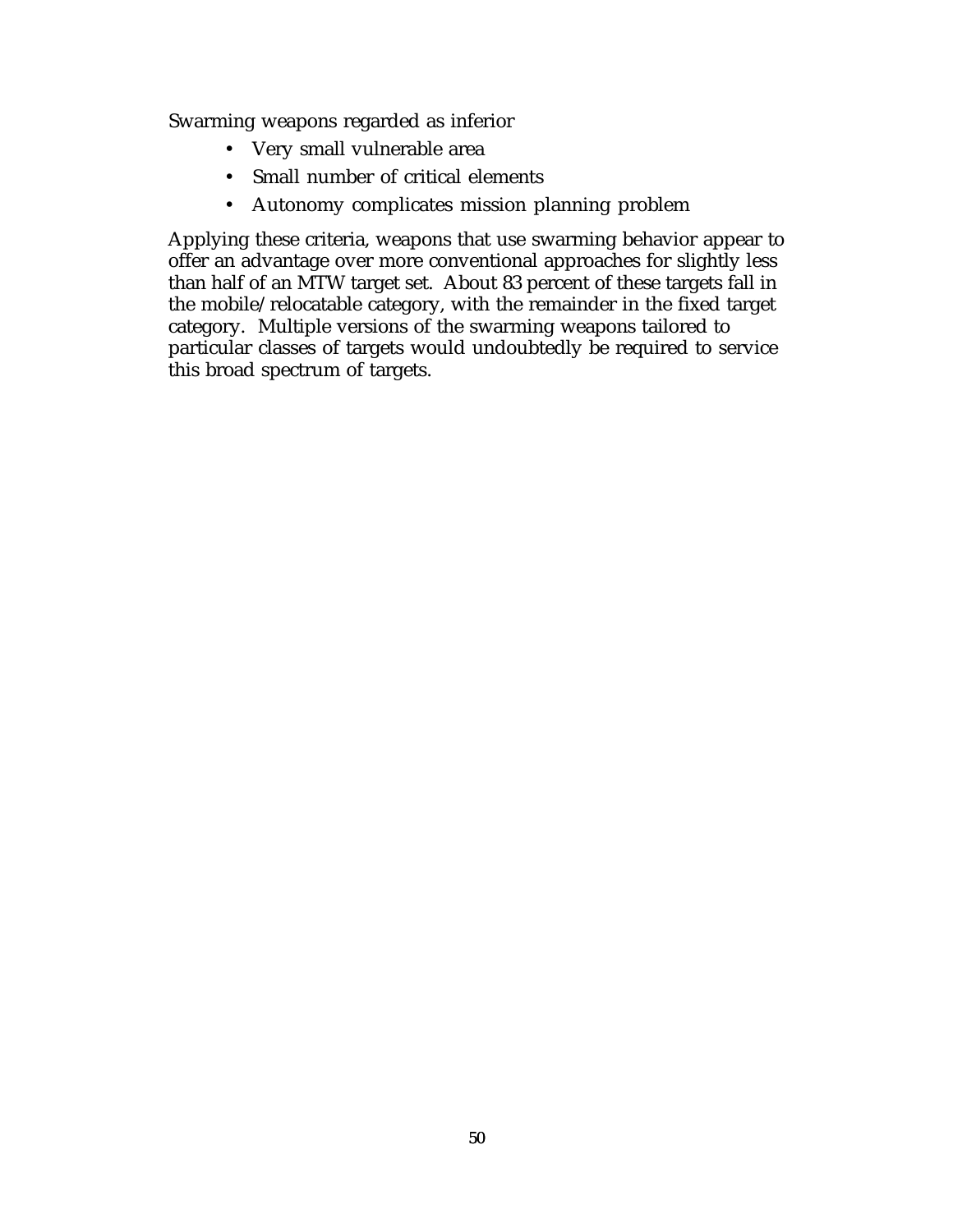

**Figure 3.21—Outline, Enhancing Existing Concepts**

Emerging developmental weapons could provide an opportunity for demonstrating key aspects of the technologies needed for weapon concepts that rely on cooperative behavior, thus helping to reduce the risks of undertaking a new cooperative weapon system concept. We have explored how the addition of communications could enhance the performance of the Damocles concept, a weapon whose initial development has been sponsored by DARPA.

Damocles is a multipurpose autonomous intelligent submunition concept developed by Textron Defense Systems that is designed to find, discriminate, attack, and kill high-value targets, including command posts, tactical surface-to-surface missile systems and their support vehicles, mobile air defense units and arrays, and other light armored vehicles.<sup>23</sup>

<sup>23</sup>Gary Grant, Dean Risseeuw, Dick McConville, *Damocles, Smart Munitions Study Data Sheets*, Textron Defense Systems, 24 February 1995.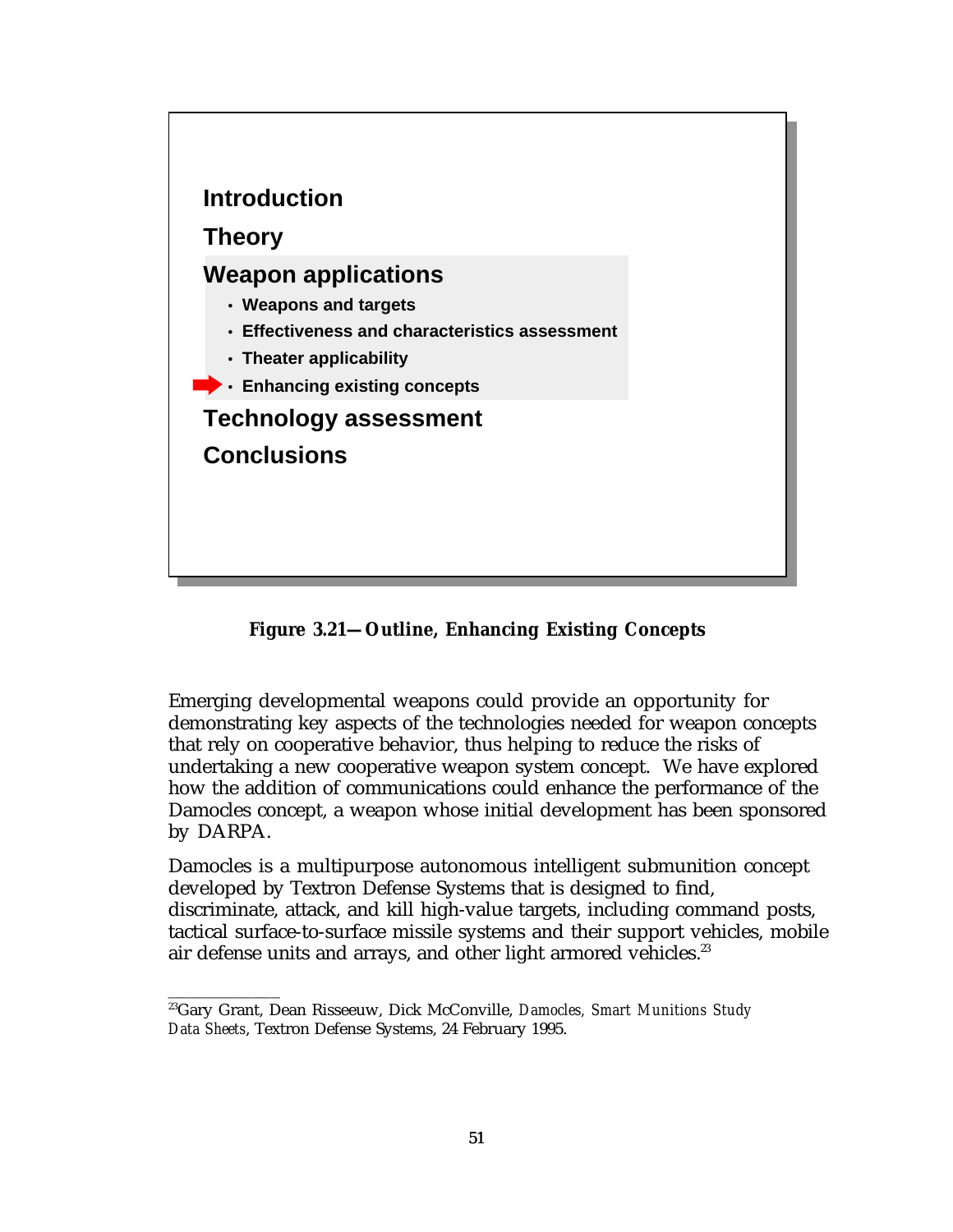

## **Figure 3.22—Simple Communications Can Also Be Added to Existing Weapons to Boost Performance**

We investigated two different approaches for enhancing Damocles effectiveness. First, we added a counting algorithm that is internal to each submunition to lessen the incidence of excessive submunitions being committed to the same target in an array. Alternatively, we added communications so submunitions were aware of the commitment of submunitions to individual target elements and could act to avoid overcommitments to individual targets. $24$  This provided a means to compare communications with a simpler implementation intended to achieve a similar effect. This comparison reflects what might be done within the framework of an existing weapon concept; hence, it does not include a full implementation of the swarming algorithms.

<sup>&</sup>lt;sup>24</sup>Submunitions would use a combination of their onboard sensors and GPS/INS to characterize the location of individual targets.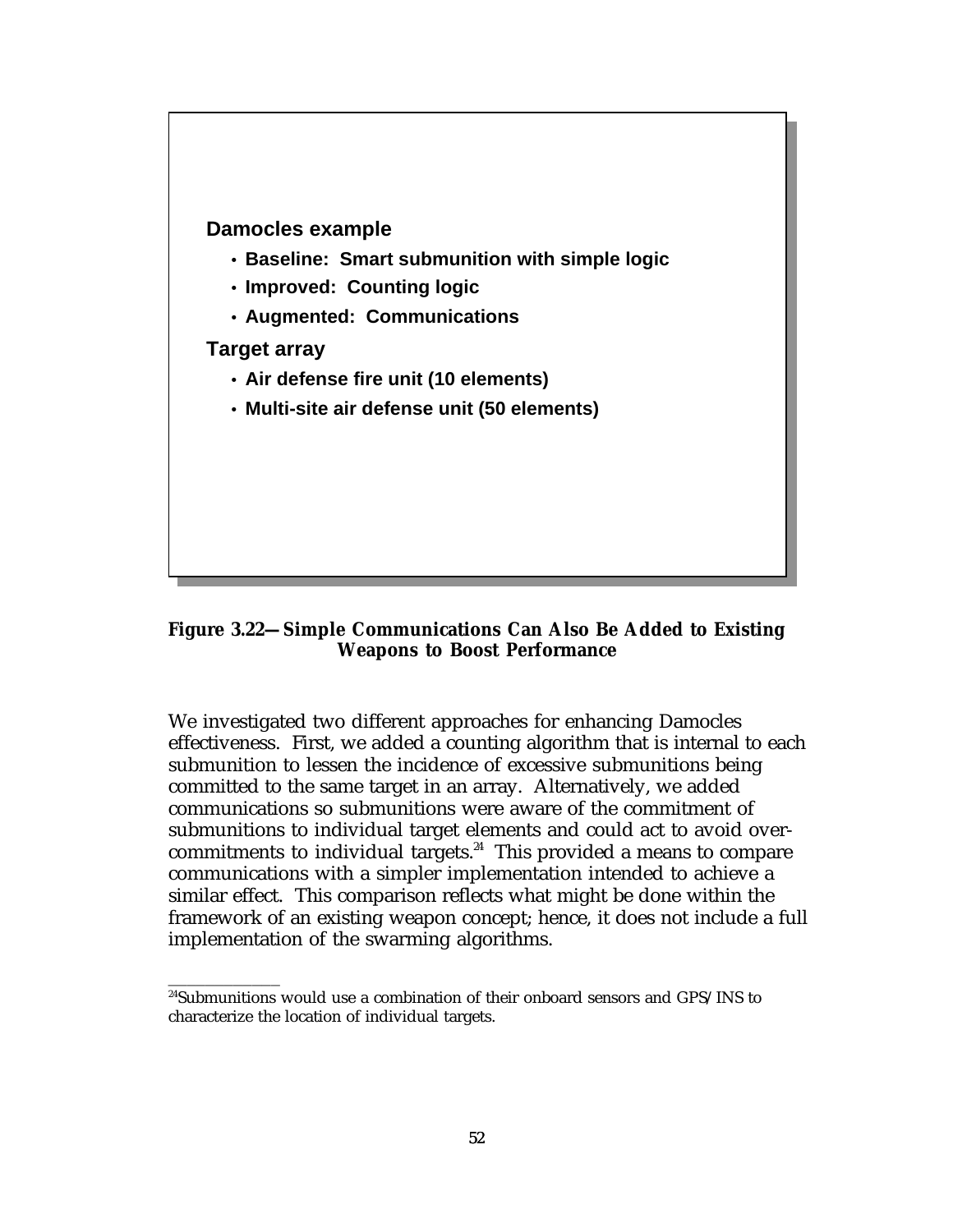

**Figure 3.23—Damocles Operational Concept**

The figure above illustrates operation of the Damocles. Typically, the submunitions are ejected along various azimuths over the target array centroid by standard dispensers such as the Multiple Launch Rocket System (MLRS) or Tactical Munitions Dispenser (TMD). Each submunition deploys a steerable glide chute to search for stationary or maneuverable targets as the weapon descends along a 4:1 glide slope. An onboard IR sensor is rotated conically at 3 Hz by spin vanes to scan an annular ring, which results in a tight helical search pattern on the ground as the chute advances. The sensor's nadir angle is adjusted during the descent to keep the radius of the helix constant. If a circular glide path is selected, as indicated in the figure, each submunition is capable of searching a  $1-km^2$  circle. When a target is detected, it is classified by automatic target recognition (ATR), and tracked. While maintaining track, the submunition effects a controlled, rapid descent.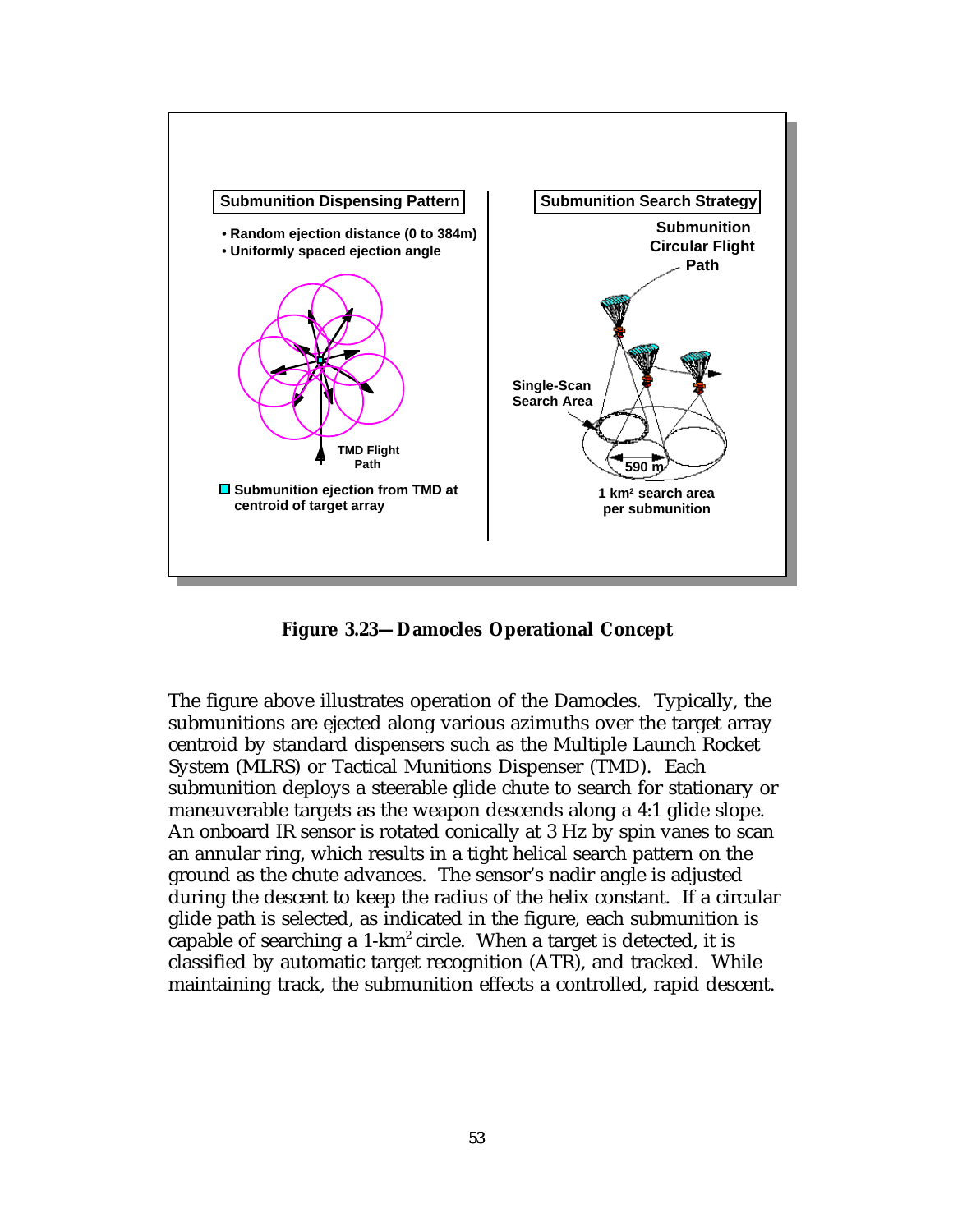It then maneuvers to within lethal range, and the sensor-fuzed warhead is fired at the target. $^{25}$ 

<sup>25</sup>*Damocles—Autonomous Intelligent Submunition*, briefing presented to Col William Ervin, by Textron Defense Systems, Wilmington, Mass., 5 November 1993.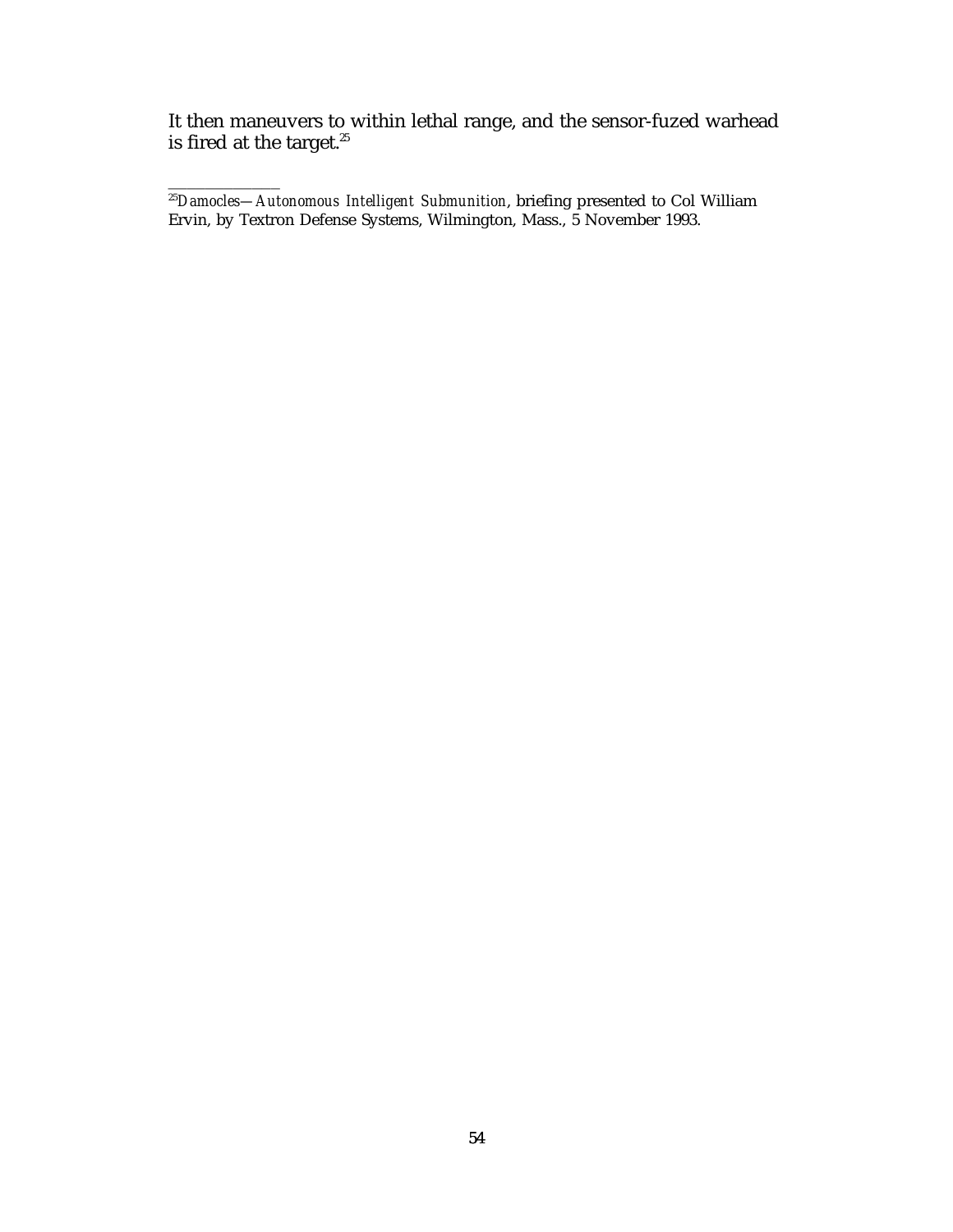

**Figure 3.24—Target Designation Logic**

In the baseline Damocles logic, submunitions attacked the first detected target. For the target array we were evaluating, this tended to result in heavy commitments of submunitions to target elements on the perimeter of the array, while many target elements in the interior of the array were left untouched.

The counting approach illustrated in the center panel of the figure randomly assigns a number to each submunition that reflects the number of target detections the submunition will accumulate before commencing an attack. This helps to reduce excessive commitments to individual target elements.

The third approach illustrated in the rightmost panel assumes communication among submunitions coupled with a limit on the number of weapons committed to an individual target. The limit is based on an intelligence estimate of the number of targets in the area, which is loaded prior to launching the weapon dispenser. For example, in a SEAD mission one might have knowledge from ELINT of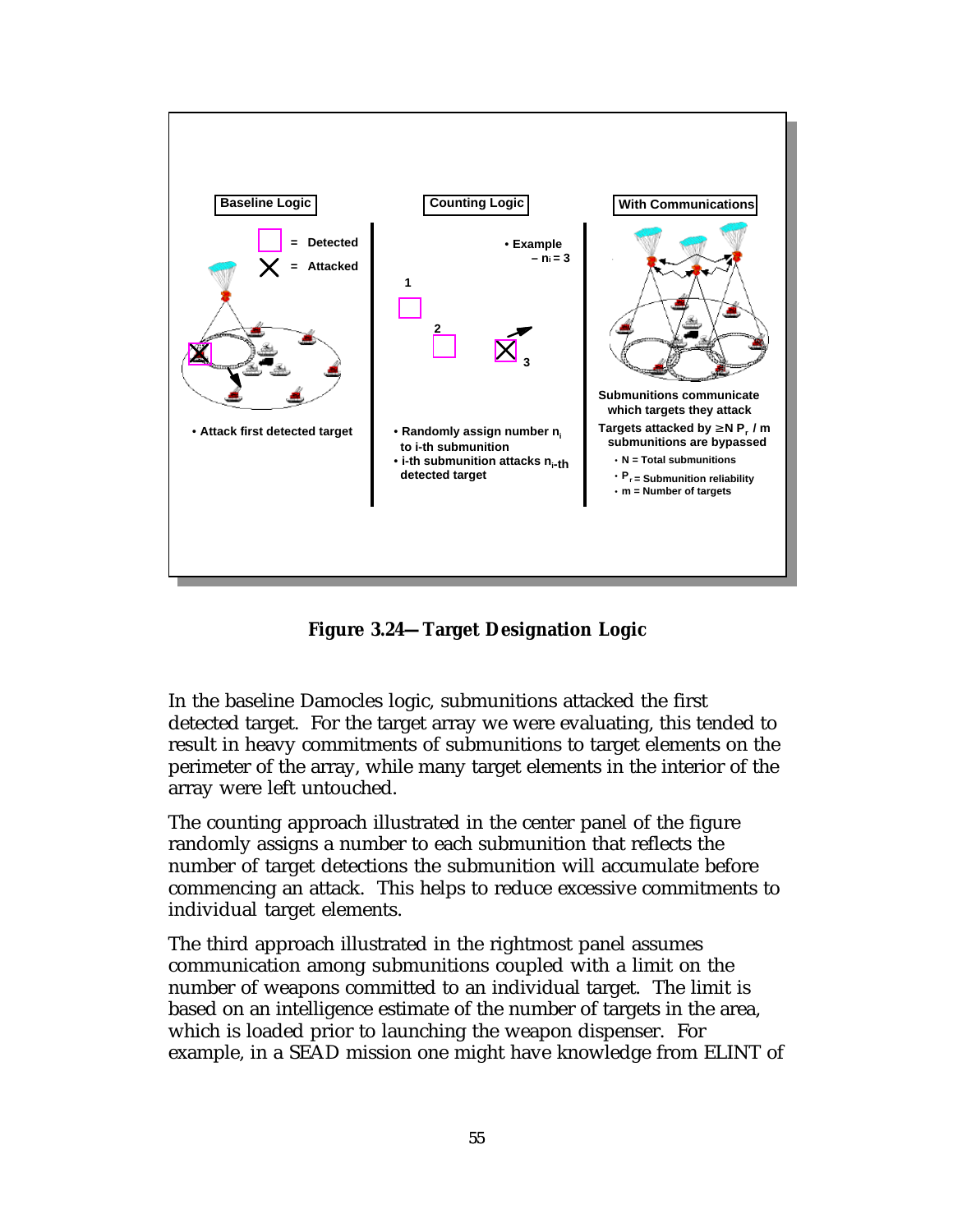the number of mobile SA-10 batteries in an area, although their locations may be uncertain. In order to communicate which targets are under attack, the aimpoints are specified by their location (derived from the onboard GPS/INS system), and the identification provided by the ATR.

We implemented these three approaches in RAND's MADAM munitions evaluation program against the same 10-element air defense array described earlier and observed the comparative effectiveness of the approaches.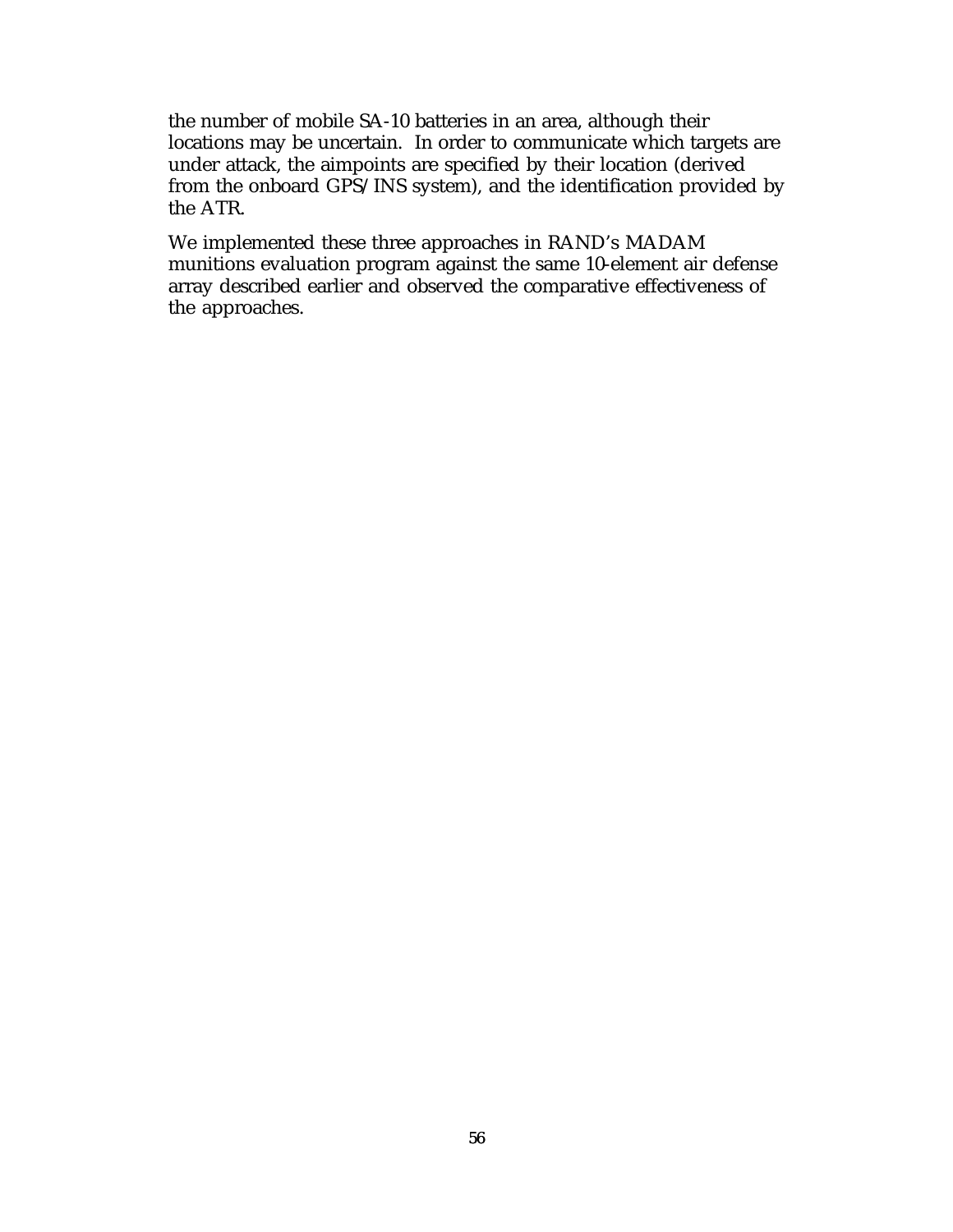

**Figure 3.25—Communications Provide Greatly Enhanced Effectiveness**

This figure shows results for average number of kills derived from Monte Carlo runs of RAND's MADAM code. In general, the baseline concept, with no counting or communication, tends to yield lower effectiveness. The approach using communication tends to yield higher effectiveness, with fairly consistent outcomes. Outcomes using the counting approach vary over a wide range, depending on whether the counting rule can be optimized for the specific target array. Since it is unlikely that one could always anticipate the layout of target arrays and conveniently set counting algorithms to maximize effectiveness, we concluded that the communications approach holds an effectiveness advantage.<sup>26</sup>

<sup>&</sup>lt;sup>26</sup>A more comprehensive analysis would be needed to conclude whether one approach holds a *cost-effectiveness advantage* over the other.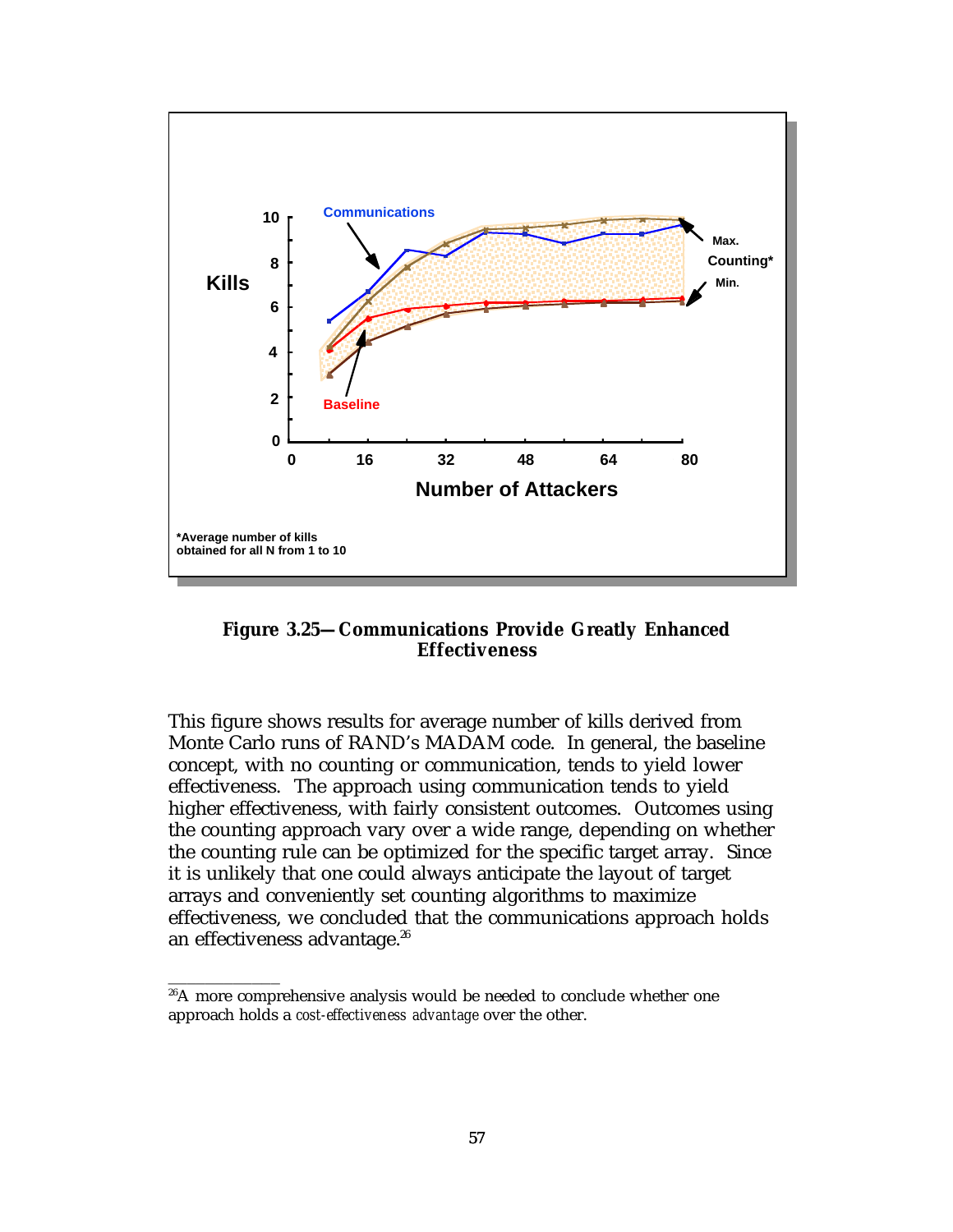In the baseline case, each submunition attacks the first target it encounters in its helical search pattern. In a large cluster of targets, this will usually result in attacking and reattacking targets positioned on the periphery of the cluster. These peripheral targets will chalk up large numbers of hits, but unless the kills modify the target signatures to a degree that renders them unrecognizable, they will in effect act as decoys for the targets in the cluster's interior. We assumed in this analysis that the signatures of killed targets were not discriminable, which is consistent with the current state of the art of weapon ATR.

In the counting approach, the weapon counts some random number of detected targets before attacking one. The random number is chosen between zero and N. The question is, what is N? If the target array configuration is known, one can choose N so that the submunitions will reach, detect, and kill the innermost targets. If N is too small, some targets will not be attacked, and others will be subjected to overkill. If N is too large, some weapons will be wasted. The band between the minimum and maximum number of kills using the counting rules corresponds to N taking all integer values between 1 and 10.

Communications offers the best performance overall because it provides more information to optimize the attack. Specifically, it puts a cap on the number of weapons that can be assigned to each target, and informs each submunition how many weapons are drawn to each target. It does not degrade as a result of ignorance about the target array configuration, but does require a reasonably good estimate of the total number of targets. If the estimate is seriously in error, the allocation of weapons to targets will be uneven, with the targets on the periphery of clusters receiving more than their share. Our analysis did not assume that the estimate of target count could be revised based on detection and location information collected by the submunitions, or that further attacks on a target could be curtailed by an ATR that discriminates live from killed targets. These features are possible, but more advanced than we desired to treat at this stage.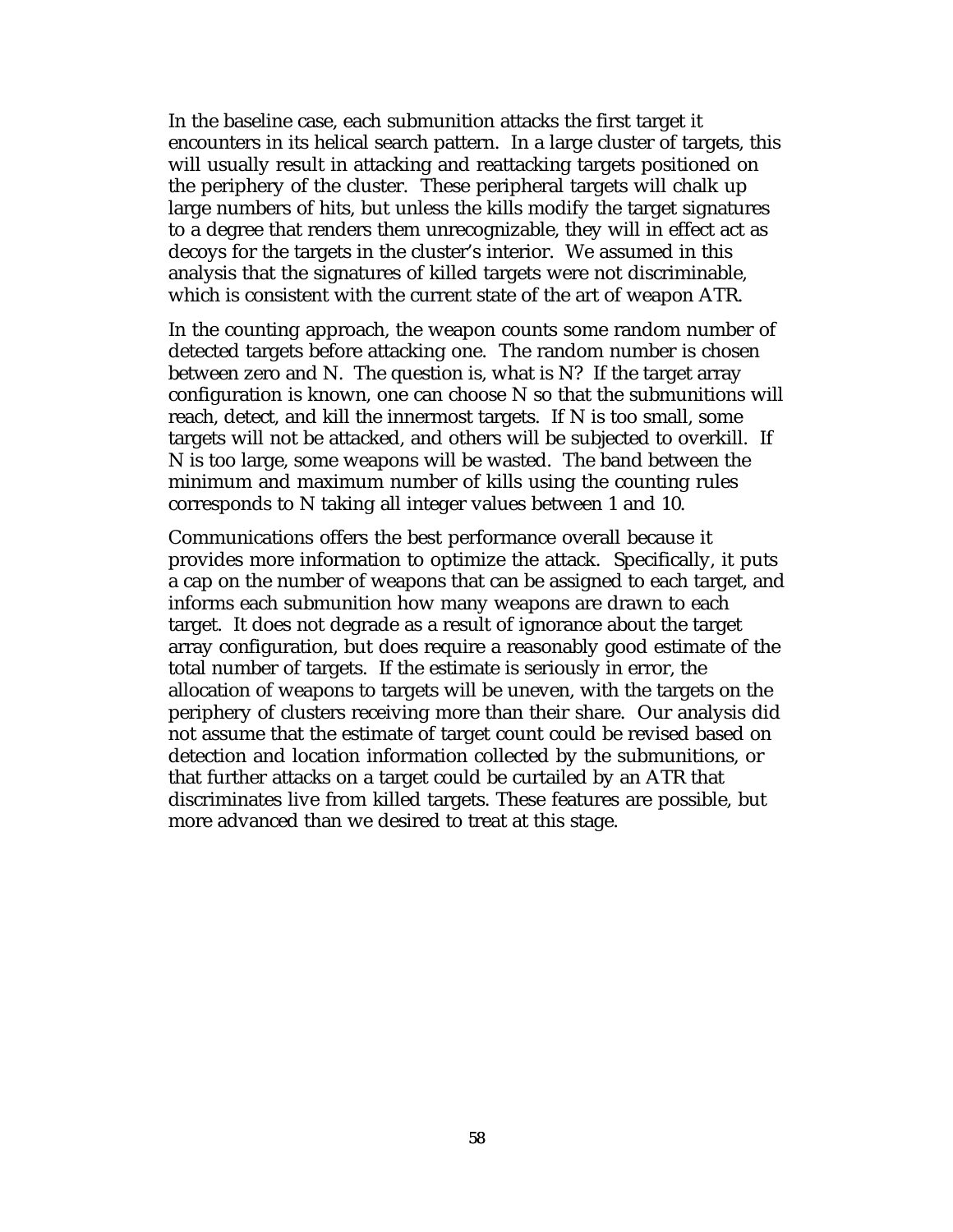# **4. TECHNOLOGY ASSESSMENT**



**Figure 4.1—Outline, Technology Assessment**

Our applications assessment suggested in broad terms the kinds of weapon characteristics needed to yield satisfactory performance. We then assessed technical approaches for achieving those weapon characteristics.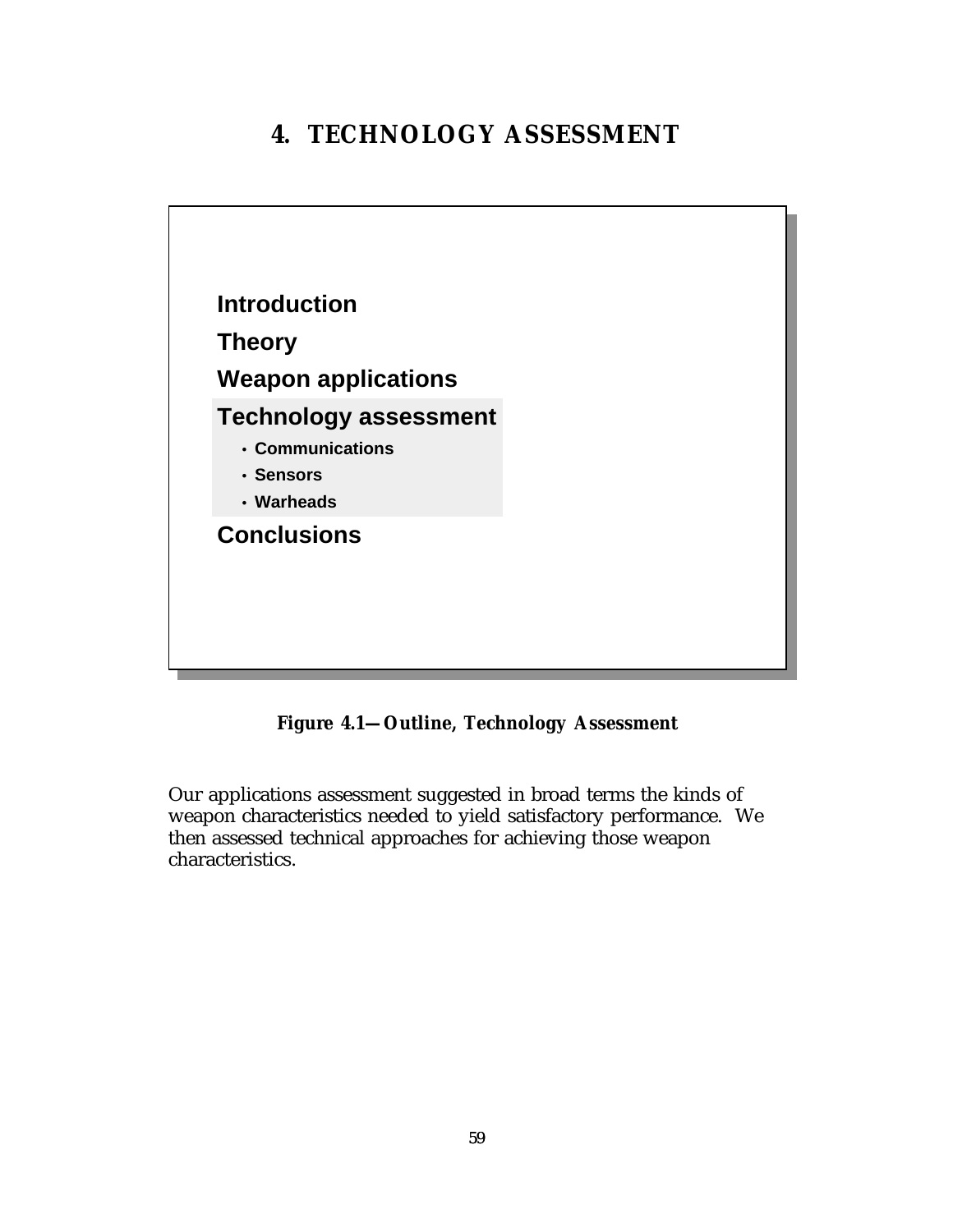

#### **Figure 4.2—Critical Supporting Technologies for Proliferated Systems**

Three of the four technologies noted above are needed to make a swarming weapon concept viable. The fourth, enhanced explosives, could help to broaden the set of targets attackable by swarming weapons. This latter technology encompasses energetic materials and better warhead case design.

We focused our analysis efforts on the first three technologies necessary for realization of the swarming weapon concept.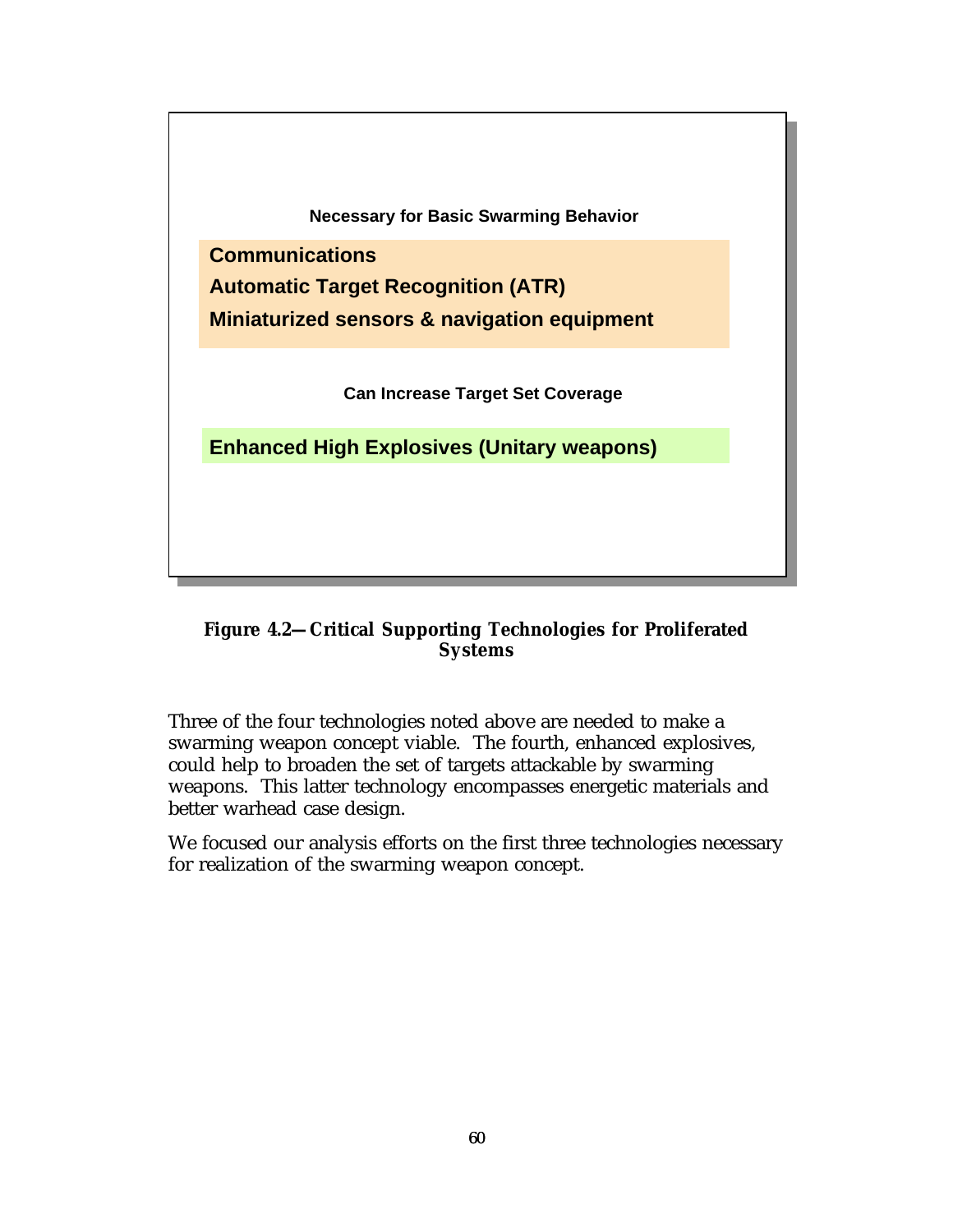

**Figure 4.3—IR Communications System Block Diagram**

Our development of the behavior logic used in the *Swarm* simulation roughly established the size of the messages that would have to be passed from one weapon to another. The requirement to pass a weapon ID code, current weapon location (within a finite grid), target location, etc., suggests a need for a message size of approximately 60 bits. The effectiveness analysis established communications ranges, and the endto-end communications delay (or update interval) that could be tolerated. We explored the ability of both IR and RF communications systems to satisfy communications needs. We will briefly summarize what we learned about each communications approach.

A block diagram of a notional IR system is shown above. It follows closely the design of some existing IR wireless local area network (WLAN) transceivers that employ intensity modulation, line-of-sight propagation, and direct detection. Apertures would be spaced around the weapon, and their fields of view sized to ensure that they could communicate with adjacent weapons omnidirectionally and in the full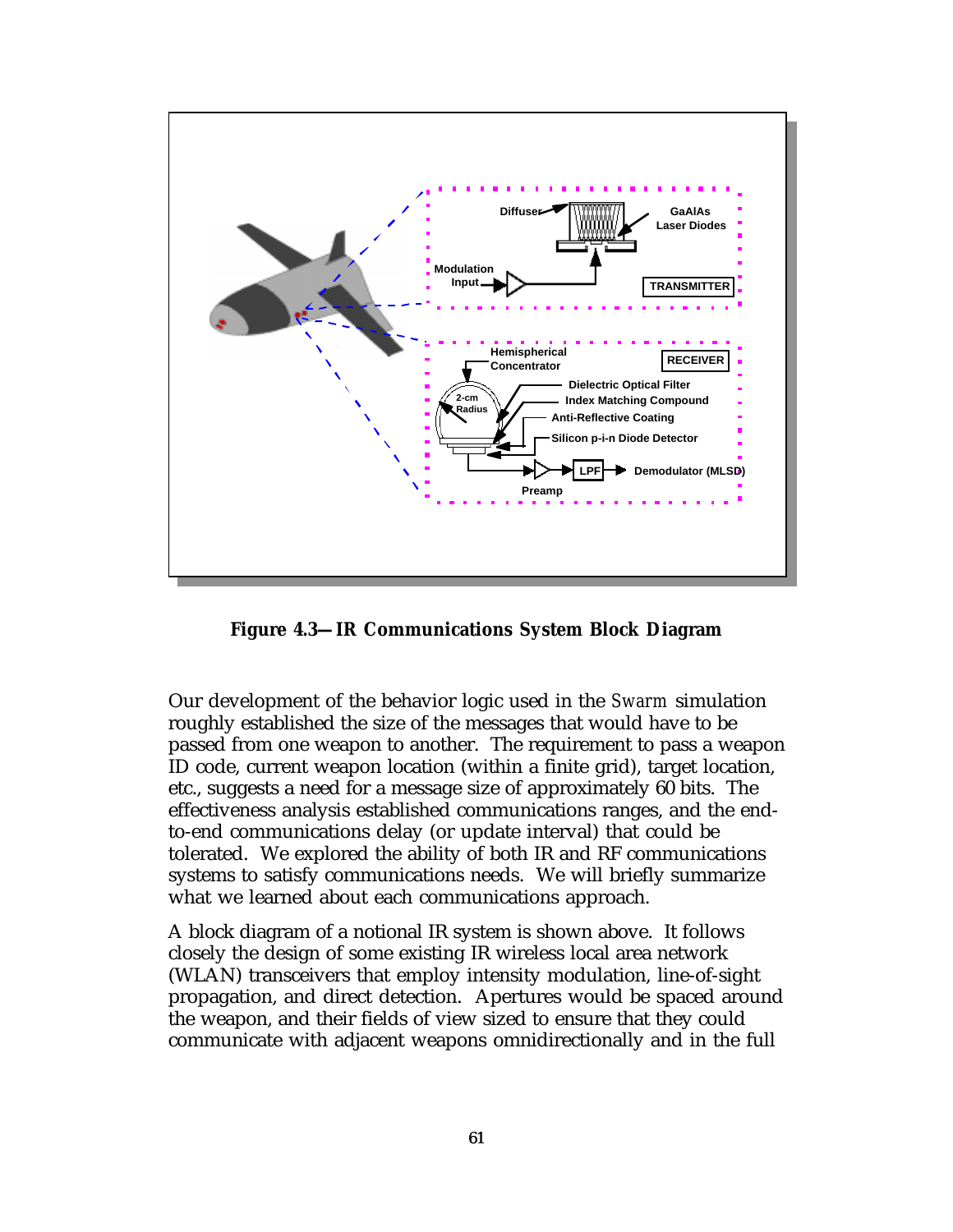altitude band over which they are spread. Transmissions would be accomplished by multihop dissemination across weapon formations.

The transmitter consists of a modulator, which converts the digital input stream to RF waveforms, and a GaAlAs laser diode array (typically an LED or single laser diode in conventional WLANs) that is modulated by the RF signal intensity. The illumination of the arrayed semiconductor lasers is formed noncoherently into a single beam by a diffuser.

The receiver consists of a hemispherical concentrator, which refracts the light in the field of view onto the detector plane; a dielectric optical filter on the concentrator's inner surface, which reduces out-of-band noise; a silicon p-i-n diode detector, which converts the modulated light to an electrical signal; and circuitry to amplify, filter, and demodulate the signal to recover the digital datastream.

Multipath interference is commonly a limiting factor in the performance of IR WLANs, resulting from either bounced signals when the environment is indoors, or from multiple-delay transmissions when, as is the case here, the signal is disseminated through multiple hops. The effect of multipath is mitigated by channel equalization techniques or the method selected here, the maximum likelihood sequence detector (MLSD).

The communications protocol we assumed is a form of synchronous, time-slotted simulcast. Each weapon is assigned a slot during which it broadcasts its status, and information pertaining to that same weapon is repeated on subsequent cycles by any weapons receiving the message. Network timing for synchronization is provided by GPS. During successive rebroadcasts, each weapon's information flows outward, reaching the extremities of the swarm of weapons in a number of hops that depends on the size of the swarm of weapons and the single-hop range.

Commonly used modulation schemes for IR WLANs include on-off keying (OOK) and M-ary pulse position modulation (PPM). A key design trade-off in our assessment was to select the modulation that best minimized the transmitter power as a function of the size of the swarm of weapons. With a larger weapon swarm, the larger number of rebroadcasts forces the bit rate up, in order to meet a fixed refresh rate requirement. This results in higher intersymbol interference losses, particularly for PPM. For a weapon swarm larger than 600m across, OOK is the modulation of choice.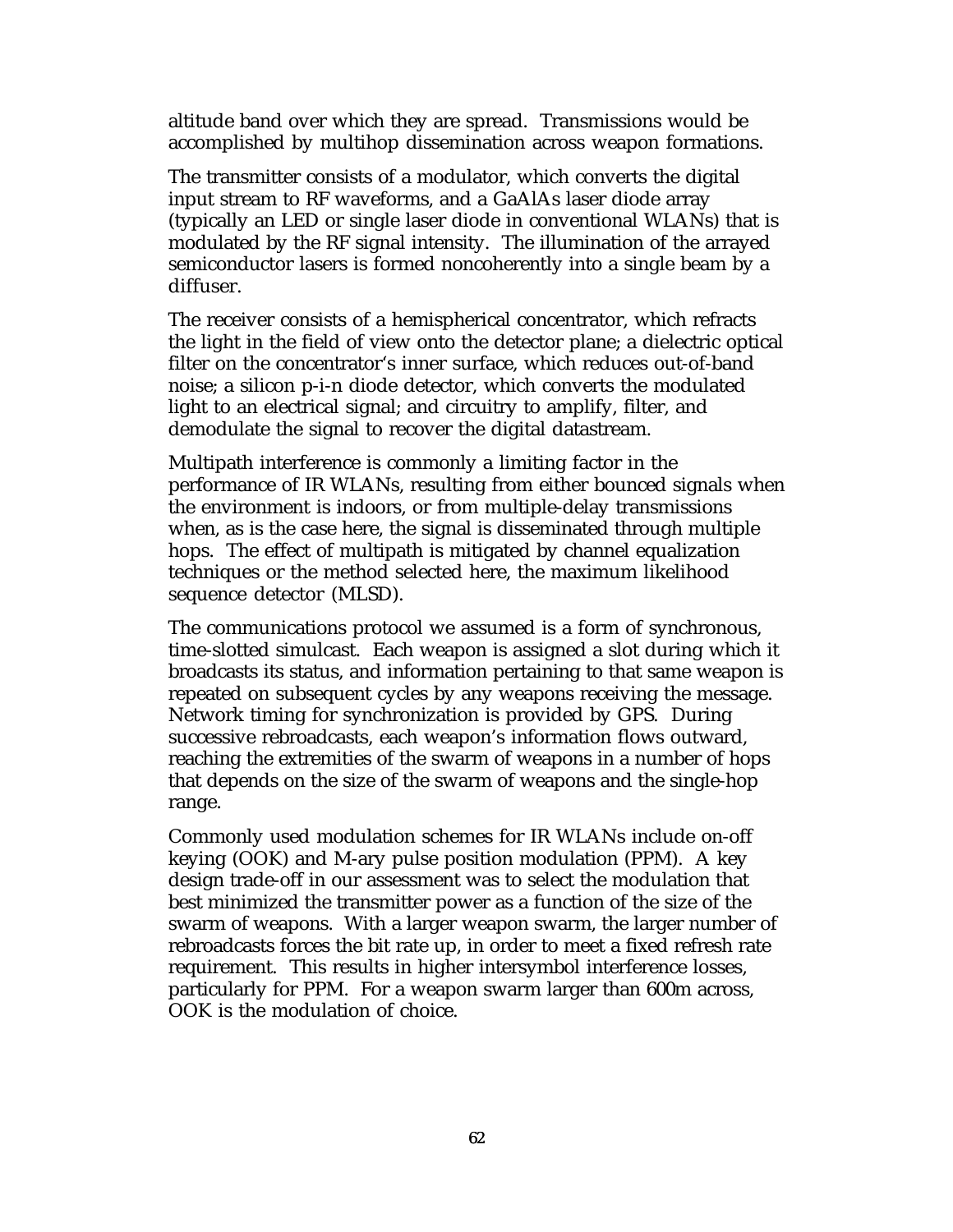

**Figure 4.4—Observations About IR Communications Option**

Our assessment indicates the feasibility of infrared links for swarm communications at the 500 to 700 meter ranges needed for the concept. Most of the components would be available commercially off the shelf (COTS), although some ruggedized packaging would probably be needed for a weapon application. The LED or laser diode commonly found in commercial equipment would have to be upgraded to a 3–6 watt laser diode array. (Much higher power laser diode arrays are available commercially.) Additionally, it is not clear whether existing commercial protocols will support swarm communications, and hence this could be a system area requiring development attention.

A big advantage of IR communications is that they are currently difficult to intercept or jam. We have not been able to identify any equipment in the inventory of the United States or other countries that is specifically designed to intercept or jam IR LANs. Should threats develop, there is adequate bandwidth to accommodate spread spectrum (SS) approaches and higher power transmitters to improve performance in a jamming environment.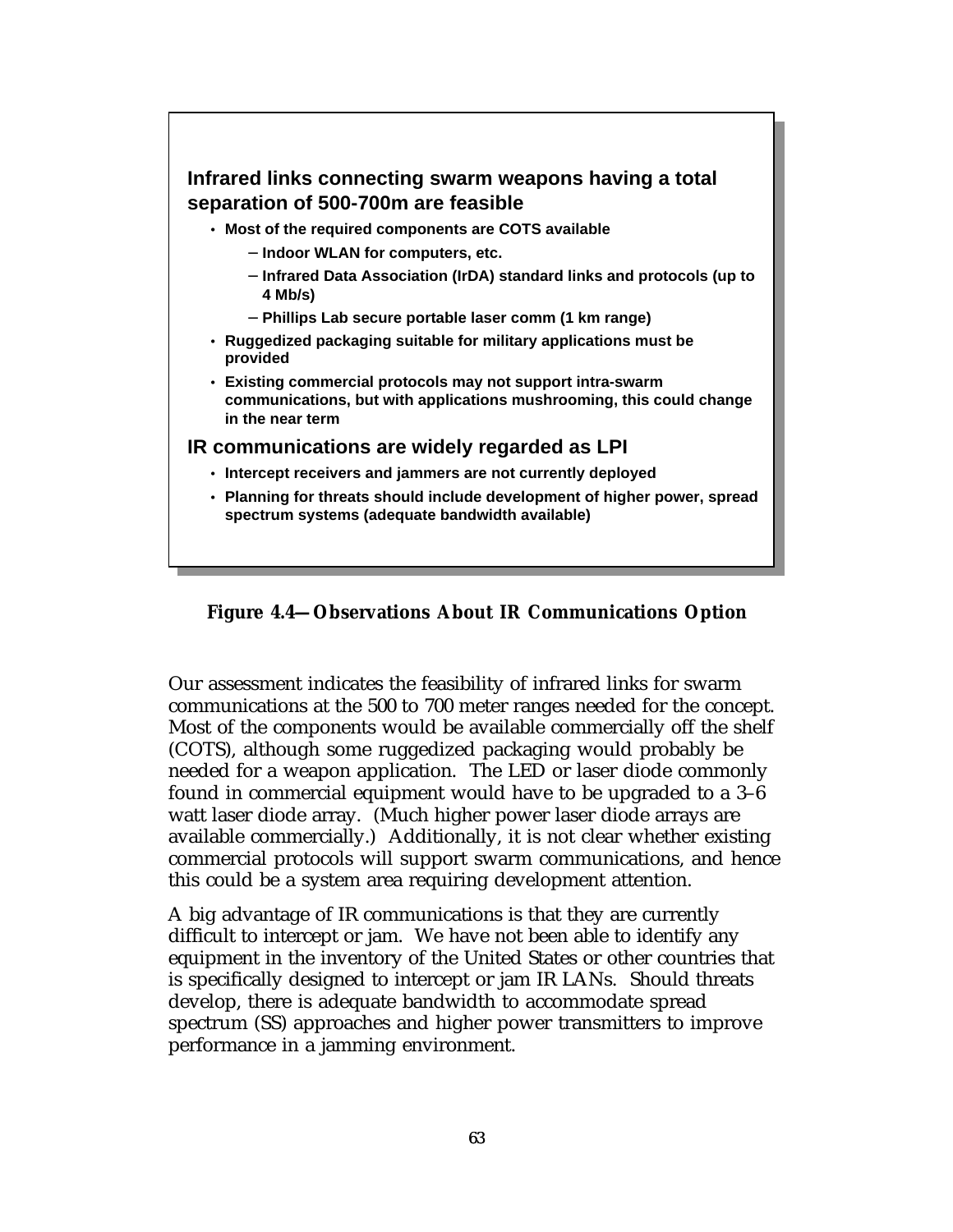Of course, atmospheric attenuation resulting from clouds and fog is a potential problem for all optically based sensors. This applies to the laser radar terminal sensor as much as to the IR communications. In a sense, the overall weapon design is balanced with respect to sensing and communicating, and there is no pretense of achieving all-weather capability.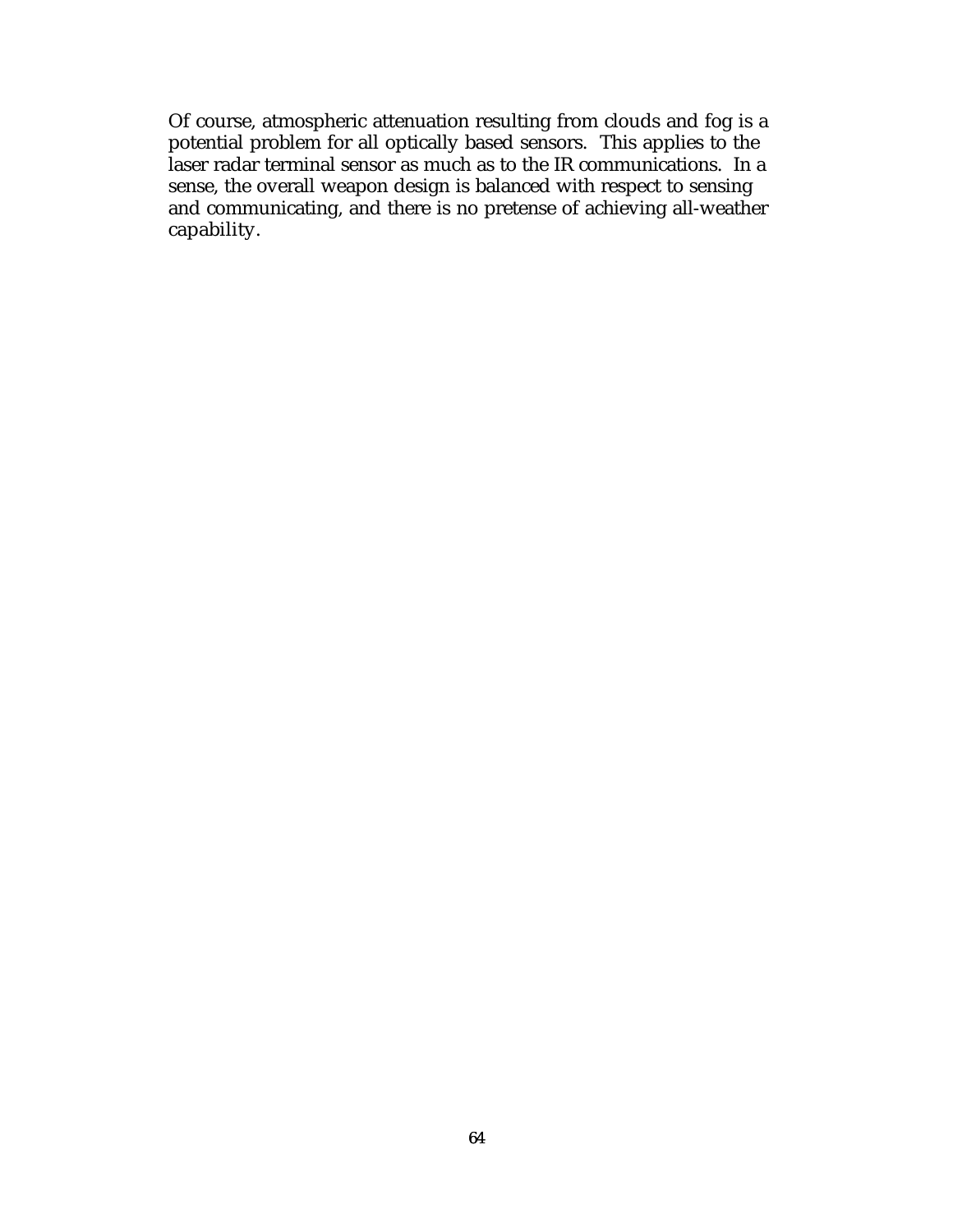

**Figure 4.5—Radio Frequency Communications Option**

The RF communications option builds on wireless local area network technology. In contrast to the IR communications approach, single-hop transmissions would be possible with RF across the weapon formation. Commercially available antennas appear viable for this application, and indeed most critical elements of an RF communications system could be available in the near term for a concept demonstration.

The RF option shares with the IR option the possible need for ruggedization and the possible need for the development of custom protocols. In contrast to an IR system, an RF system could be susceptible to jamming in its bands of operation. This area would require attention if an RF communications system were to be incorporated in an operational system.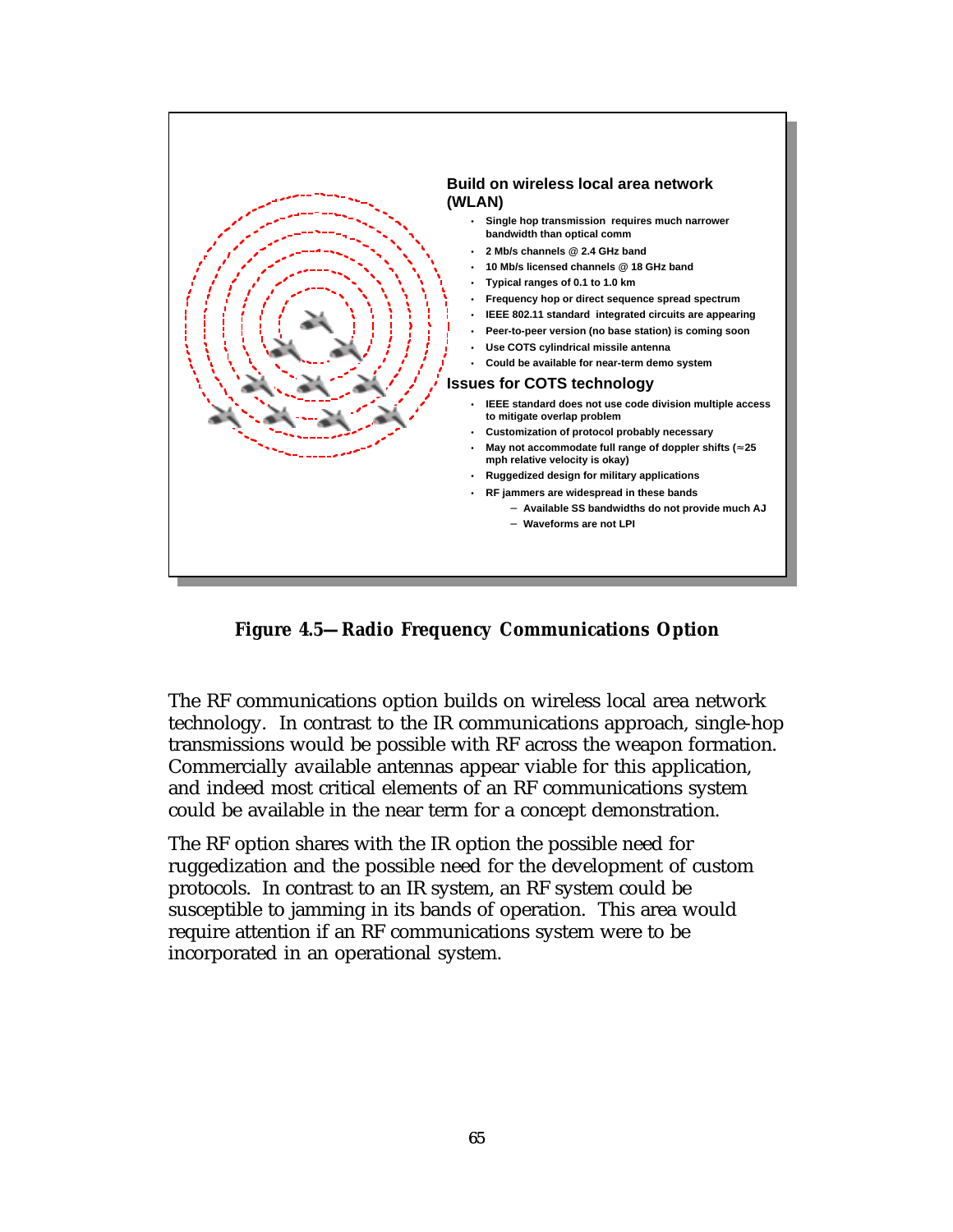

**Figure 4.6—LADAR Automatic Target Recognition**

The LADAR-equipped LOCAAS weapon relies on an ATR algorithm to identify targets. Our effectiveness analysis suggests that the performance of such a system would be adequate for ELINT-cued attacks by swarming weapons assuming some false target hits were acceptable. A swarming weapon concept could, of course, benefit from better ATR algorithms, and hardware and software developments are under way that would support better performance.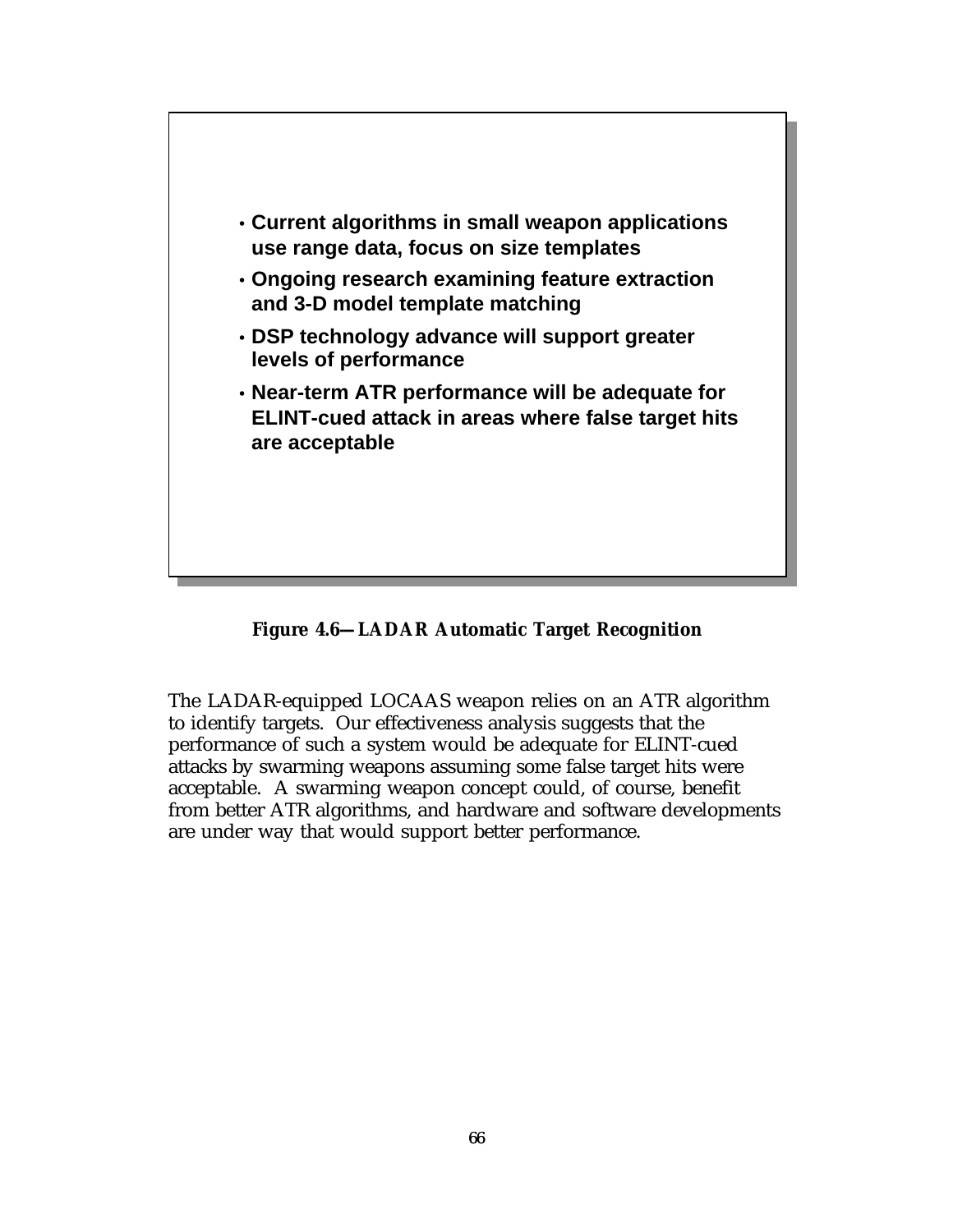

**Figure 4.7—Laser Radar Scanning Technology**

The effectiveness analysis of swarming weapons indicated good performance for 4–6 degree fields of regard because of the compensating effect of communications among weapons. This comparatively modest field of regard requirement may permit the use of less complicated scanning mechanisms for laser radar sensors. We identified several potential alternatives to the more traditional gimbaled scanning approach. Each has advantages and risks, but deserve consideration as possible approaches for achieving lower weight and cost.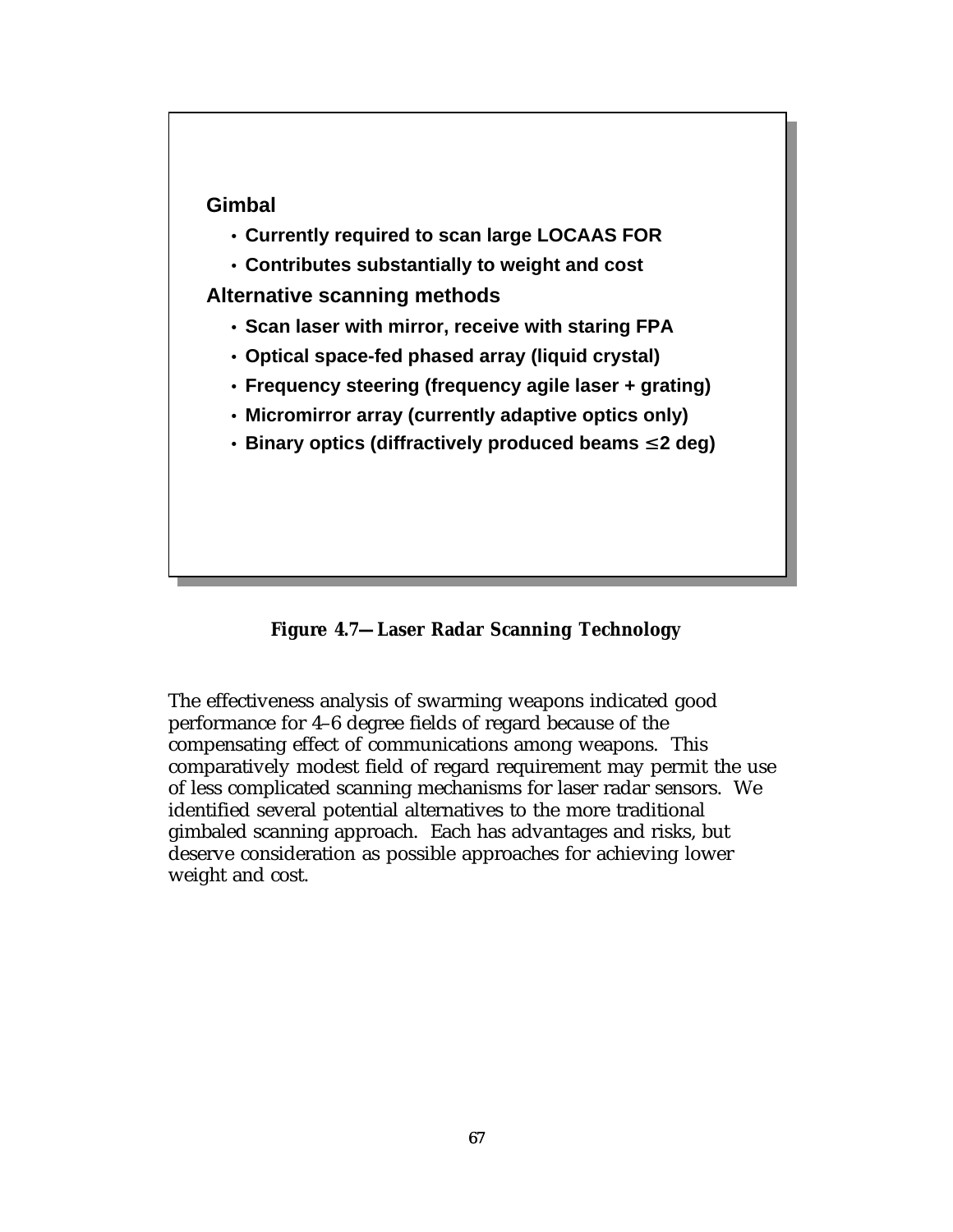

#### **Figure 4.8—Improved Explosives, Case Designs, and Multimode Warheads**

Technology developments in several areas could enhance both the blast and penetration effectiveness of swarming weapons, including (1) energetic explosives, (2) better case designs, and (3) multimode warheads. Energetic explosives plus better design of warhead casings are being used by the Air Force's Armament Laboratory to increase warhead effectiveness per unit of weight and volume.<sup>27</sup> Gains are expected in explosive energy and penetration effectiveness. Over the long term, four-fold increases in energy release over today's explosives may be possible.

\_\_\_\_\_\_\_\_\_\_\_\_

<sup>27</sup>*Hard Target Penetrators*, briefing to Air Force Scientific Advisory Board by Al Welle of Wright Laboratories, Armament Directorate, 8 February 1996; *Energetic Materials Research at WL/MN, Enhancing Lethality of Next Generation Ordnance Packages*, briefing by John Corley of WL/MN to Air Force Scientific Advisory Board, 8 February 1996.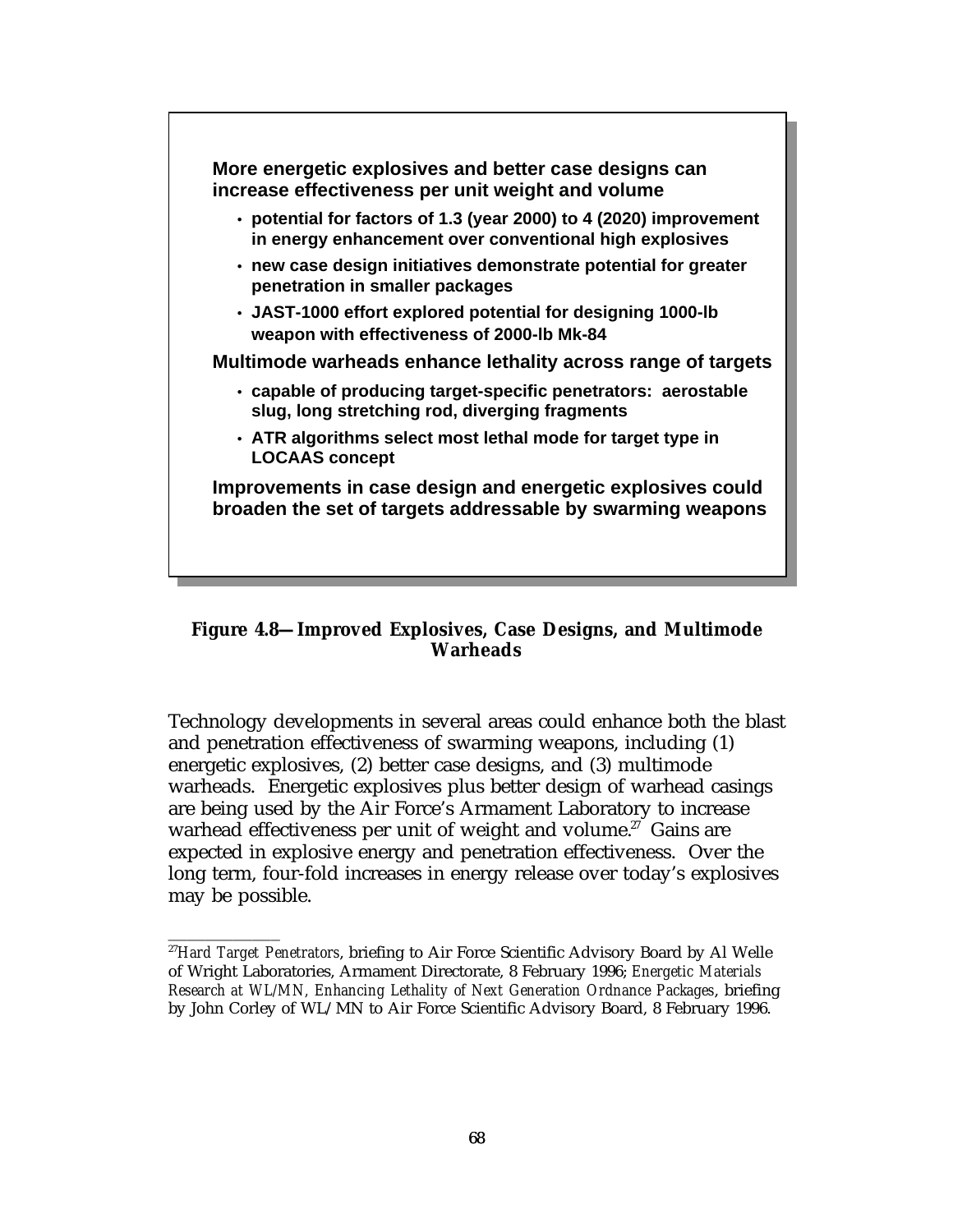The small smart bomb program has demonstrated that a 250-lb-class weapon can penetrate 6 feet of concrete, though such tests were conducted at far higher impact velocities than envisioned in our approach.<sup>28</sup> New designs for 2000-lb weapons are expected to exhibit substantially better penetration than current weapons of similar size. Innovative case designs and energetic explosives may ultimately permit a 1000-lb-class weapon to approach the effectiveness of a weapon twice that weight.

The Air Force's Anti-Materiel Submunition Warhead Technology program with Alliant Techsystems has developed a lightweight multimode warhead that can generate three distinct penetrators. In the LOCAAS concept for using this warhead, onboard ATR algorithms select the most lethal warhead mode for the particular target type being attacked.<sup>29</sup>

The viability of the swarming weapon concept is not uniquely tied to the success of energetic explosives programs or better case designs, but these R&D programs could allow swarming weapons to address a broader cross-section of targets, permitting them to retain a size small enough to keep the numbers of weapons up while still threatening a significant fraction of the target set. In particular, the improved high explosives would open up an array of blast-sensitive targets that otherwise would not be easily attacked by very small swarming weapons.

\_\_\_\_\_\_\_\_\_\_\_\_

<sup>28</sup>*Miniaturized Munition Technology Demonstration (Small Smart Bomb Integration Concept)*, briefing to Air Force Scientific Advisory Board by Lt Col Ted Mundelein, Jr., of WL/MNAX, 8 February 1996.

<sup>29</sup>Michael Tower, *Powered Low Cost Autonomous Attack System (LOCAAS),* Lockheed Martin Vought Systems, August 1996; Major Dave Jacques, *Low Cost Autonomous Attack System, LOCAAS*, Wright Laboratory, Armament Directorate, 1997.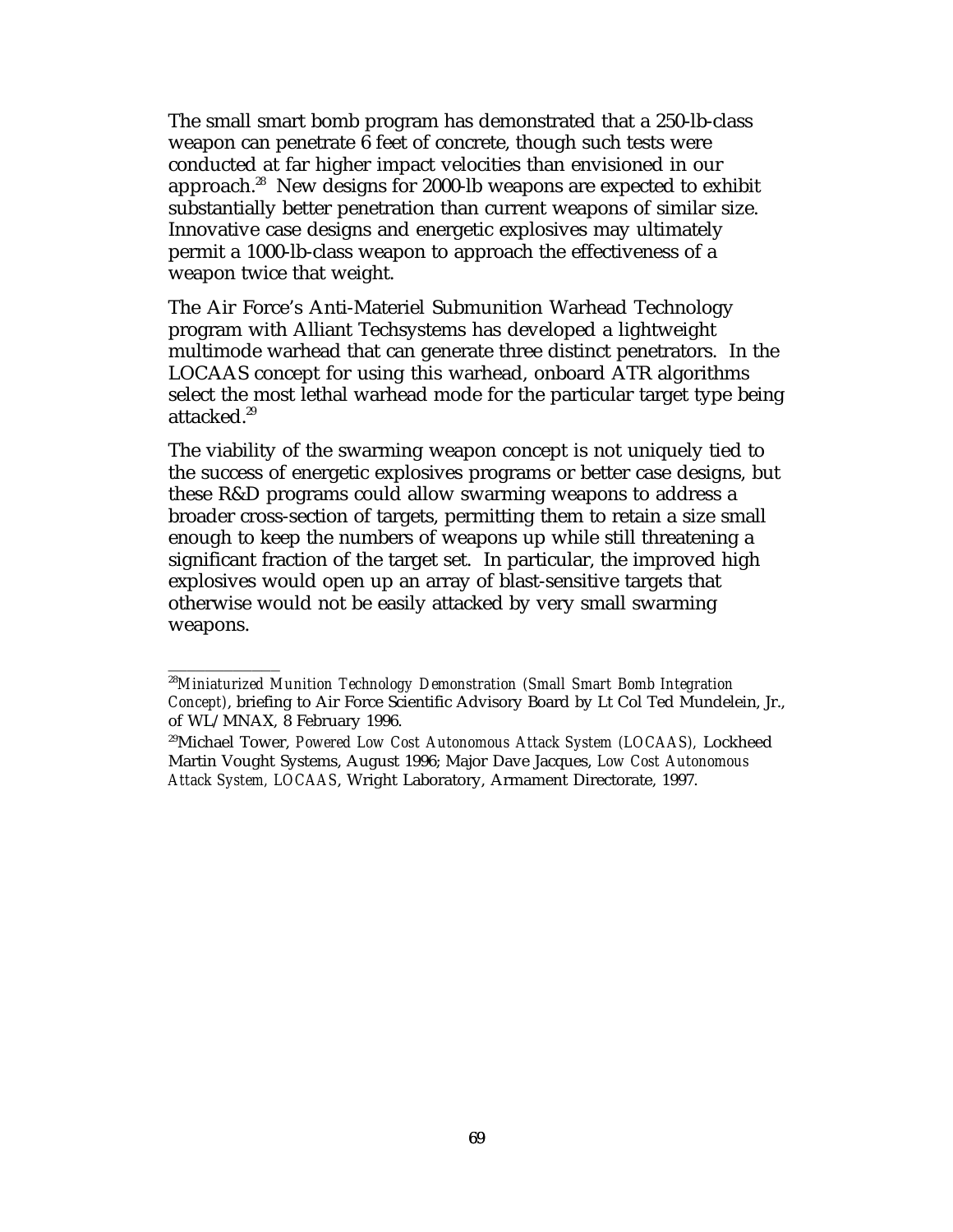# **5. CONCLUSIONS**



**Figure 5.1—Outline, Conclusions**

We now summarize the potential benefits of weapons using cooperative behavior and suggest a possible approach for maturing the weapon concept.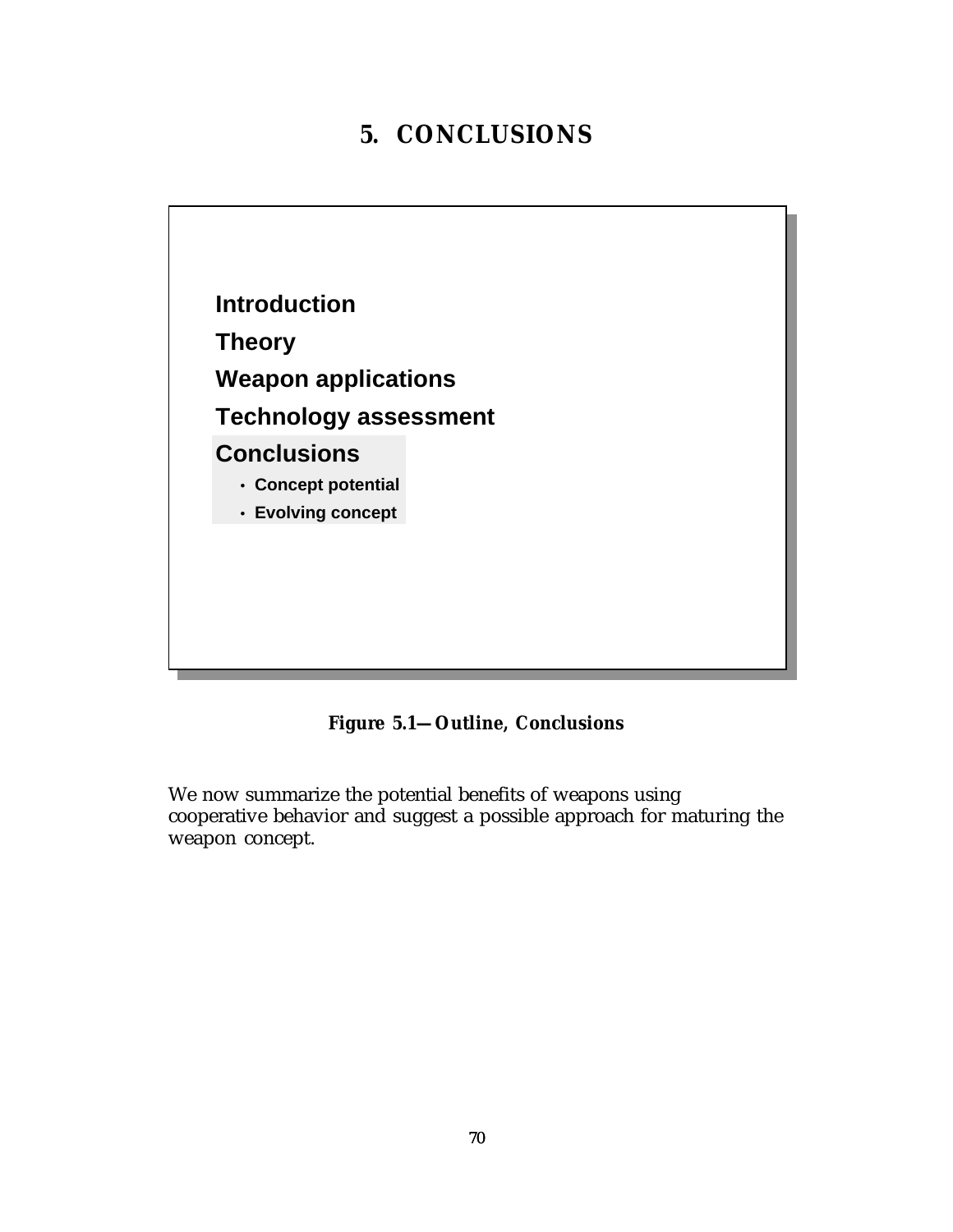

**Figure 5.2—Conclusions Regarding Cooperative Weapon System Concept**

Our assessment illustrated some attractive potential benefits—robustness, adaptivity, enhanced effectiveness—from the integration of group behavior logic, communications among weapons, and the exploitation of new robotics architectures. For the most part, the weapon concept we explored draws on technologies that already exist or are in development either in the military or commercial arena, although clearly the elements must be integrated as a working system to demonstrate the concept's viability.

Emerging weapons could provide a platform for demonstrating some of those technologies before they are integrated collectively into an all-new weapon system. In addition, the emerging weapons could realize some near-term effectiveness benefits from the addition of such technologies as communications.

Looking beyond expendable weapons, some of the behavioral notions embodied in this concept might find applicability in governing the behavior of groups of UAVs performing various military missions that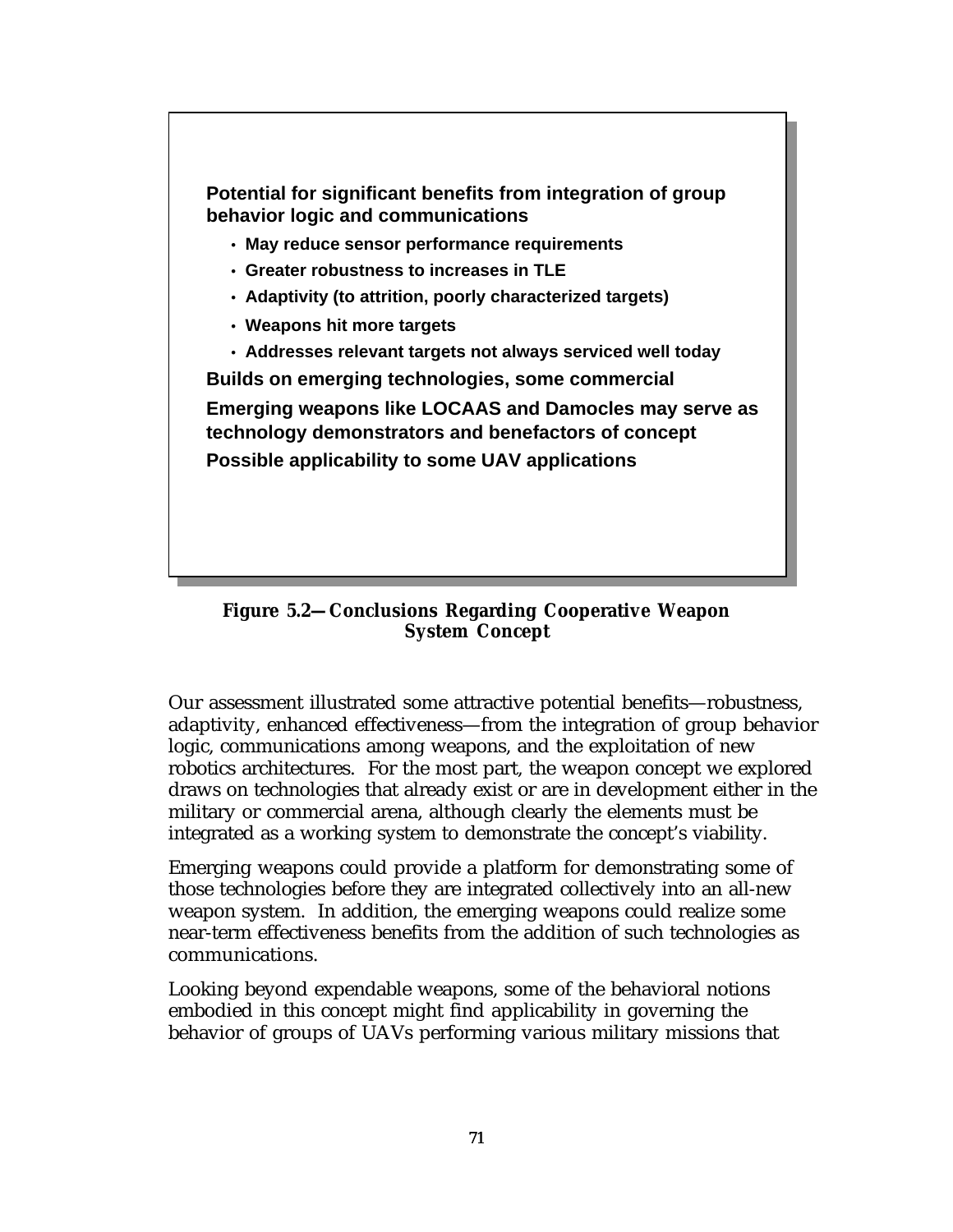might otherwise place large demands on ground controllers. As in the case of weapon applications, greater reliance on autonomous system operation will introduce new operational considerations that will have to be dealt with before such systems can be integrated with confidence into existing forces.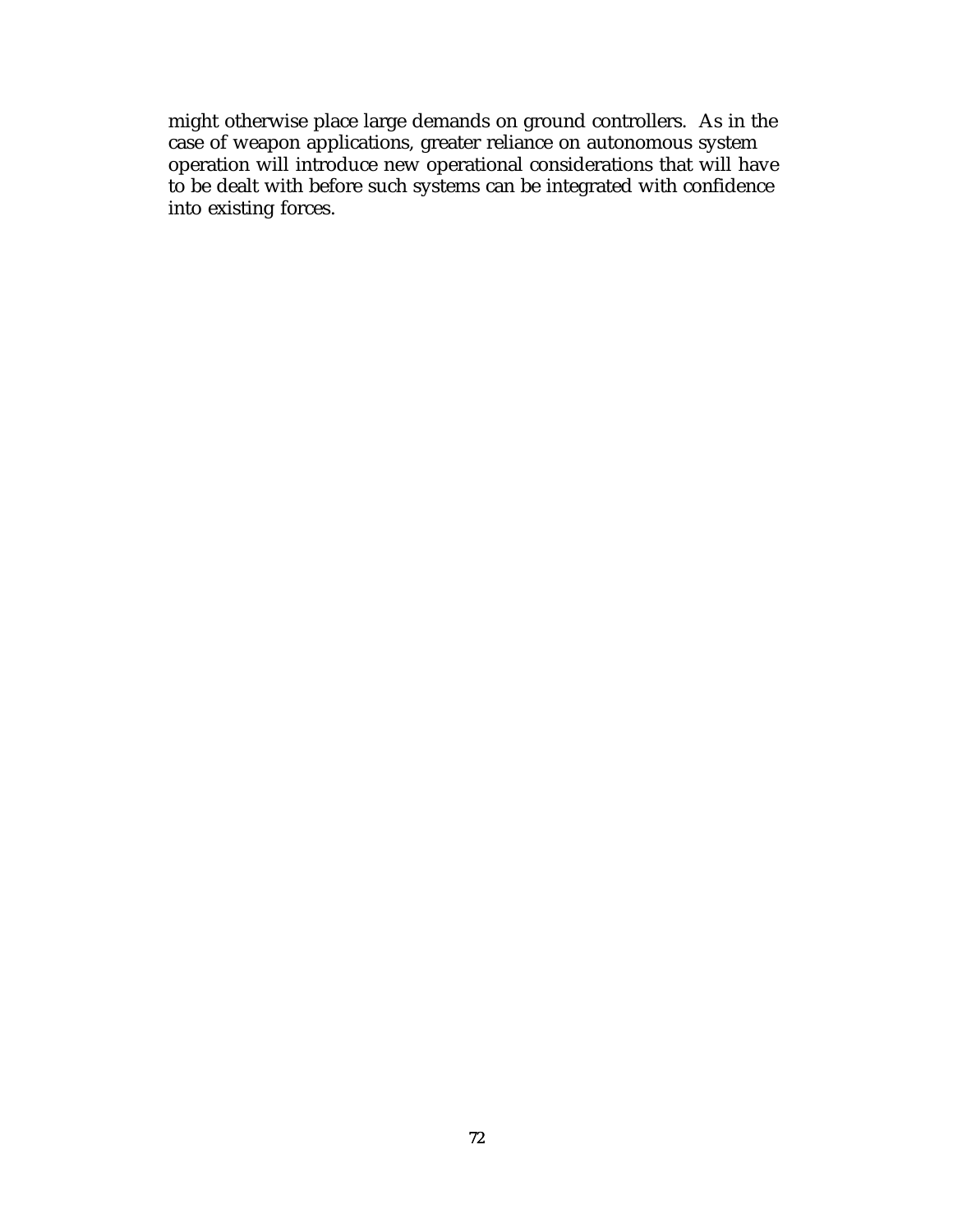

#### **Figure 5.3—Possible Next Steps in Evolution of Weapons Using Cooperative Behavior**

Emerging munitions RDT&E programs can provide a vehicle for advancing weapons using cooperative behavior. The Air Force's roadmap for mobile target/standoff weapons includes a High Leverage Munition–Anti-Materiel Submunition (HLM-AMS) program that has several potential weapon candidates, including the Low Cost Autonomous Attack System or LOCAAS, the Army's Brilliant Anti-Armor Technology (BAT), and the Damocles concept. We believe communications and cooperative behavior logic that leads to swarming should be considered as candidates for inclusion during the evolution of this program.

Millimeter-wave communications would be suitable for initial evaluations, although our technical assessment suggests that ultimately an IR communications package might offer greater robustness to enemy jamming. The suitability of existing commercial communications protocols will need to be explored, as will the robustness of the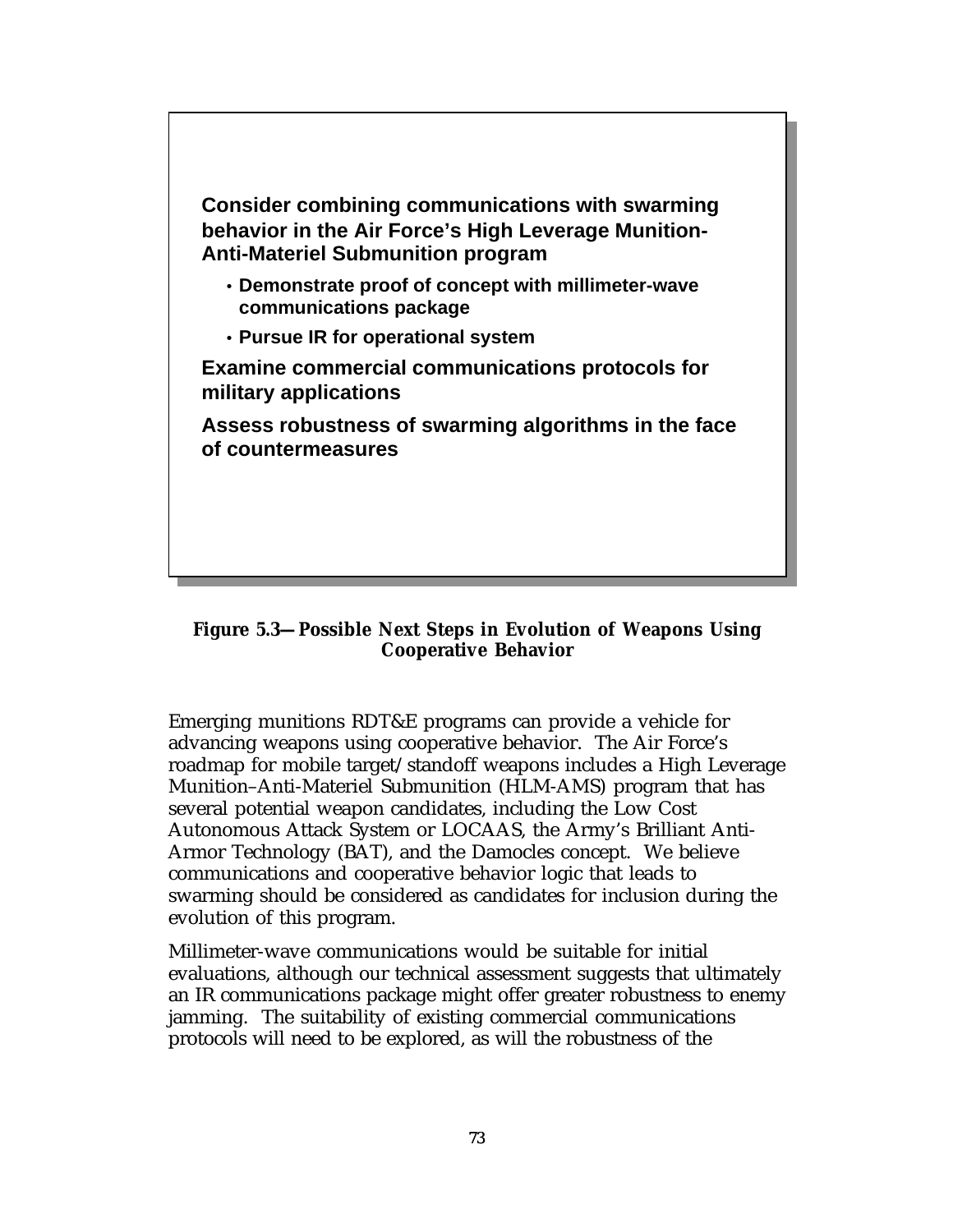swarming algorithms to countermeasures that a determined enemy might develop.

Taking these steps should provide greater insights about the ultimate potential of weapons that use cooperative behavior logic and provide a better foundation for making future RDT&E investment decisions.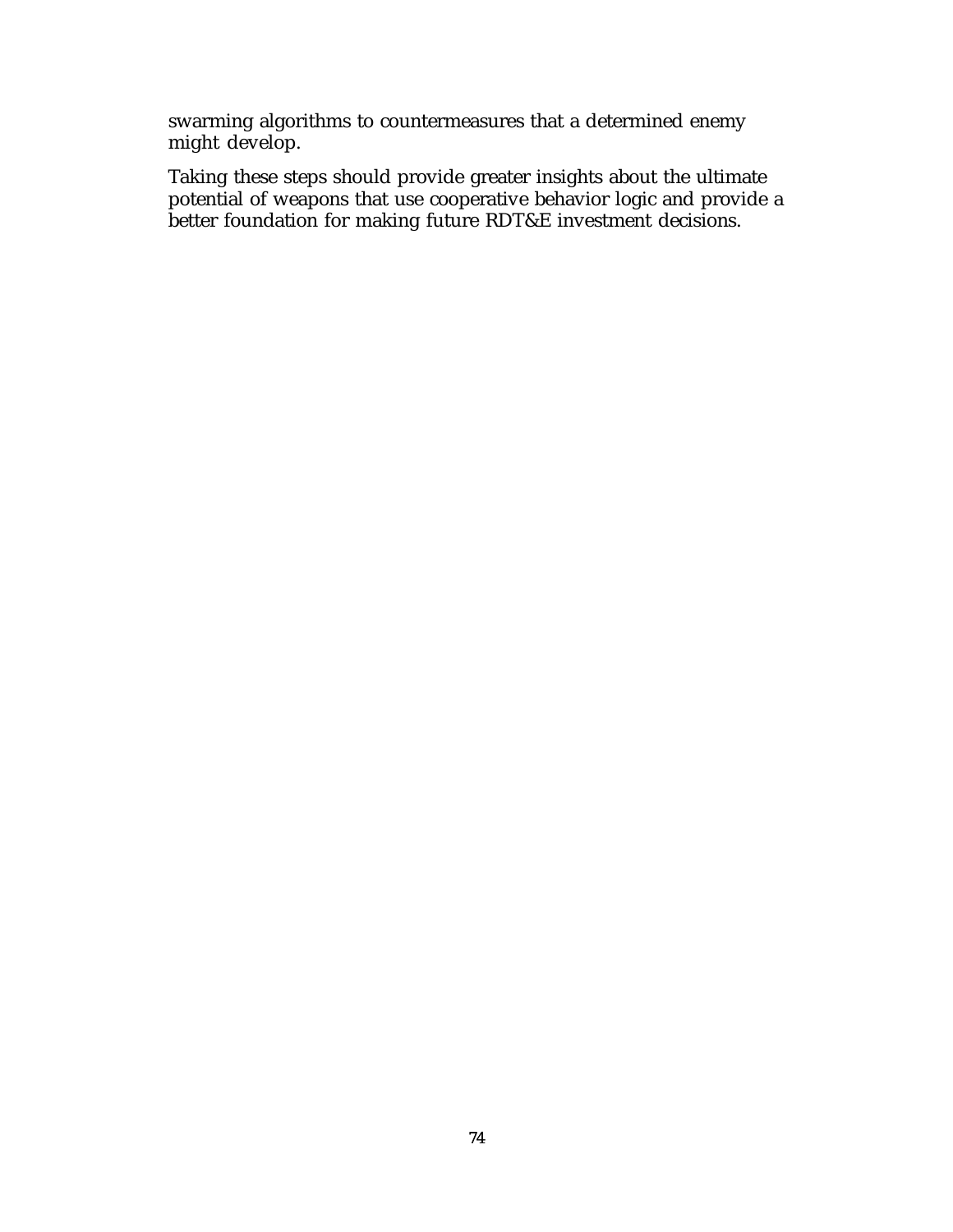# Appendix **MADAM MODEL DESCRIPTION<sup>1</sup>**

MADAM, Model to Assess Damage to Armor with Munitions, was used to evaluate the addition of communications to developmental weapon concepts. The communications logic was added to the Damocles weapon to observe the impact on weapon effectiveness of better knowledge of weapon commitments to targets.

MADAM is a Monte Carlo, many-on-many weapons-effectiveness model written in FORTRAN. It is designed to assess the effectiveness of multiple attacks against complex arrays of ground targets at an aggregated level. It is not an engineering-level model, i.e., weapon-target interactions are based on user inputs of the probabilities of target acquisition and kill.

MADAM has principally been used to evaluate Army and Air Force attacks against various arrays of ground vehicles using "smart" submunitions as well as various conventional cluster munitions. MADAM exists as a standalone model and also has been integrated into the JANUS ground combat simulation at RAND.

The basic situations that can be modeled involve attacks by one or more aircraft or missiles that each dispense clusters of either "smart" or unguided conventional submunitions against collections of vehicles on the ground. For a given case, all attackers are of the same type, but they can be directed to attack the target array at multiple aim points from various headings. All attacks occur, effectively, at the same time, except that targets killed by one attacker cannot be killed again by another.

## **TARGETS**

\_\_\_\_\_\_\_\_\_\_\_\_

- Multiple types of target vehicles may be specified.
- Target locations may be specified or automatically (1) spaced along a line, or arrayed (2) uniformly in a rectangle, or (3) at random in a rectangle, or (4) at random in an ellipse.
- Targets in columns may have a bend in the middle of the line.

<sup>&</sup>lt;sup>1</sup>This appendix is abstracted from material originally prepared by Don Emerson.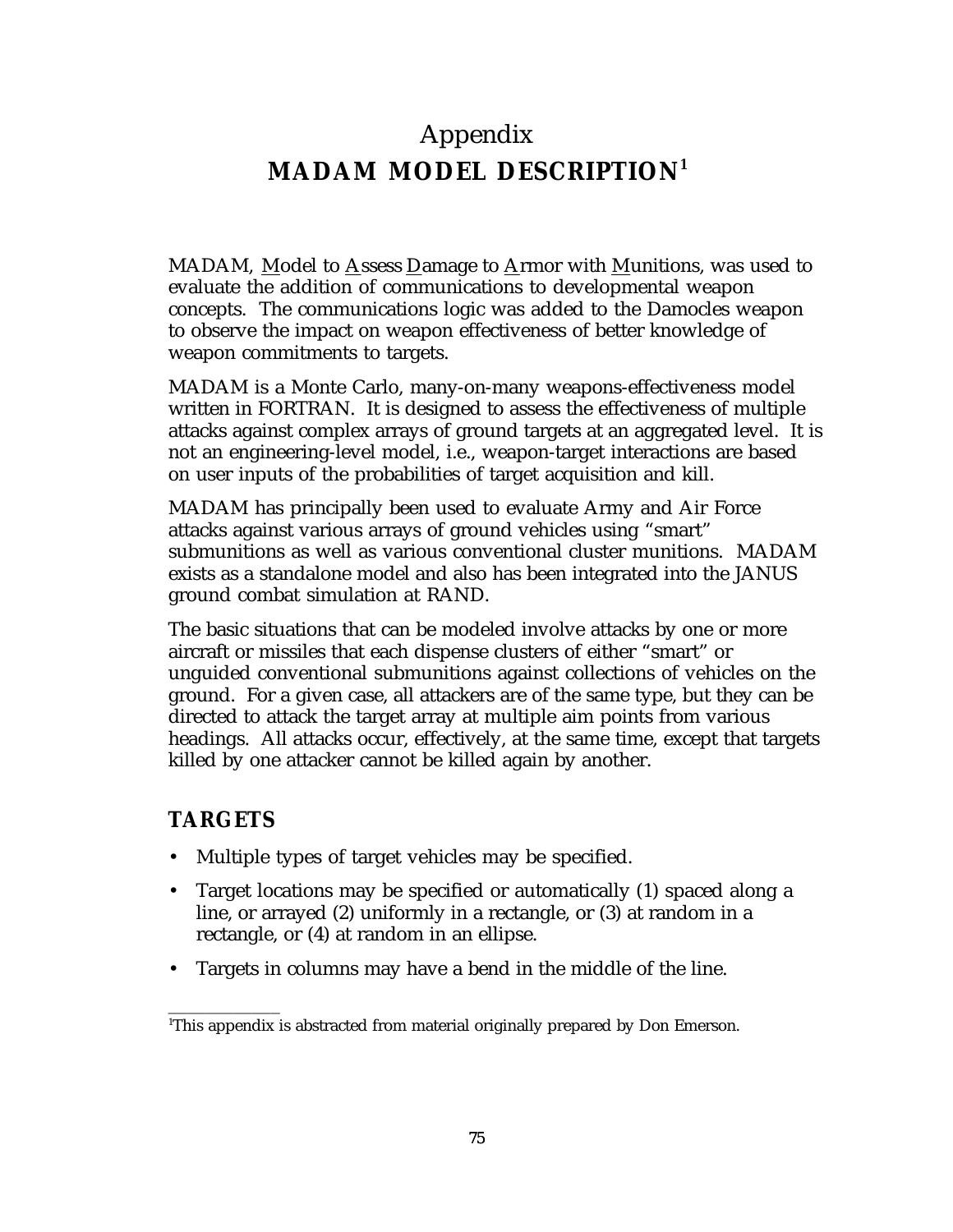- Several identical march units may be in columns, separated as specified.
- Targets do not move, but the effects of target location errors resulting from target movement may be approximated. An AMSAA formulation of the target-location bias-error from the GAMES II model is used.
- Target types can be ordered randomly or in a specified sequence.

## **DELIVERY VEHICLES (attackers)**

- All attackers (aircraft or missiles) are of the same type for a particular case.
- Attackers can carry a variety of munition types.
- Multiple aim points may be specified; a specific heading may be specified for the attackers directed at each aim point.
- A different number of attackers may be salvoed at each aim point.
- All attackers in a trial may be affected by a sample from randombias error distributions.
- Errors induced by imprecision in measuring target location and in predicting future target position may also be represented. The samples of these random-bias errors are added to the other randombias errors and affect all attackers equally.
- Each attacker is affected by its reliability, and its location is affected by heading errors and errors in range and deflection.

### **MUNITIONS**

- Unguided or smart submunitions are allowed.
- Sizes and shapes of search patterns used by each smart submunition type can be specified.
- Submunition reliability, acquisition, and kill probabilities can be specified.
- Other weapon-specific characteristics are incorporated through program coding or user inputs.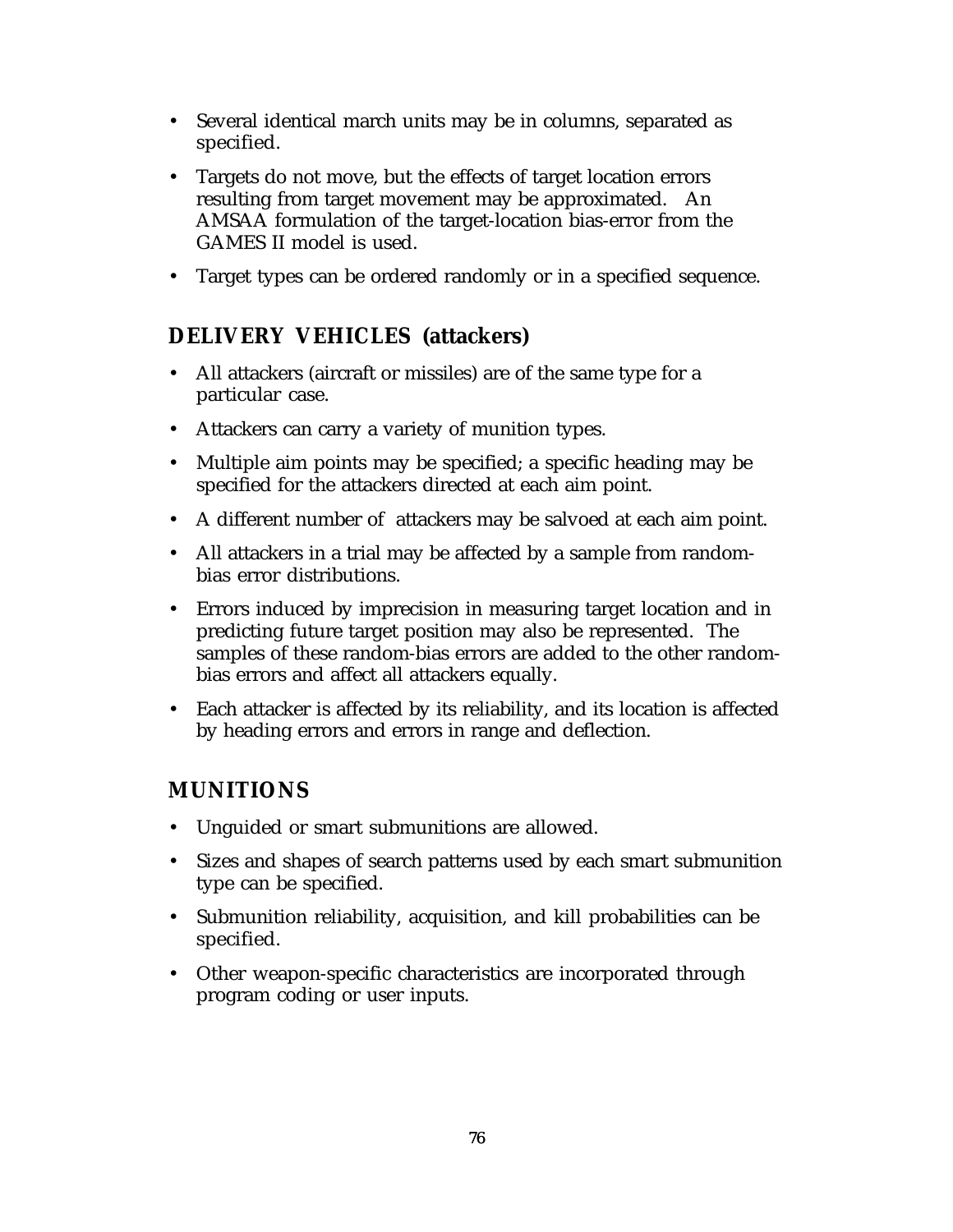## **OUTPUTS**

Model outputs include

- The average number of targets of each type that are acquired and those that are killed.
- The number of targets of each type that sustain one to five killing hits.
- The number of false and dead targets that are acquired.
- The total number of targets that are acquired and that are killed.
- Sample statistics for several elements of the delivery errors are available.